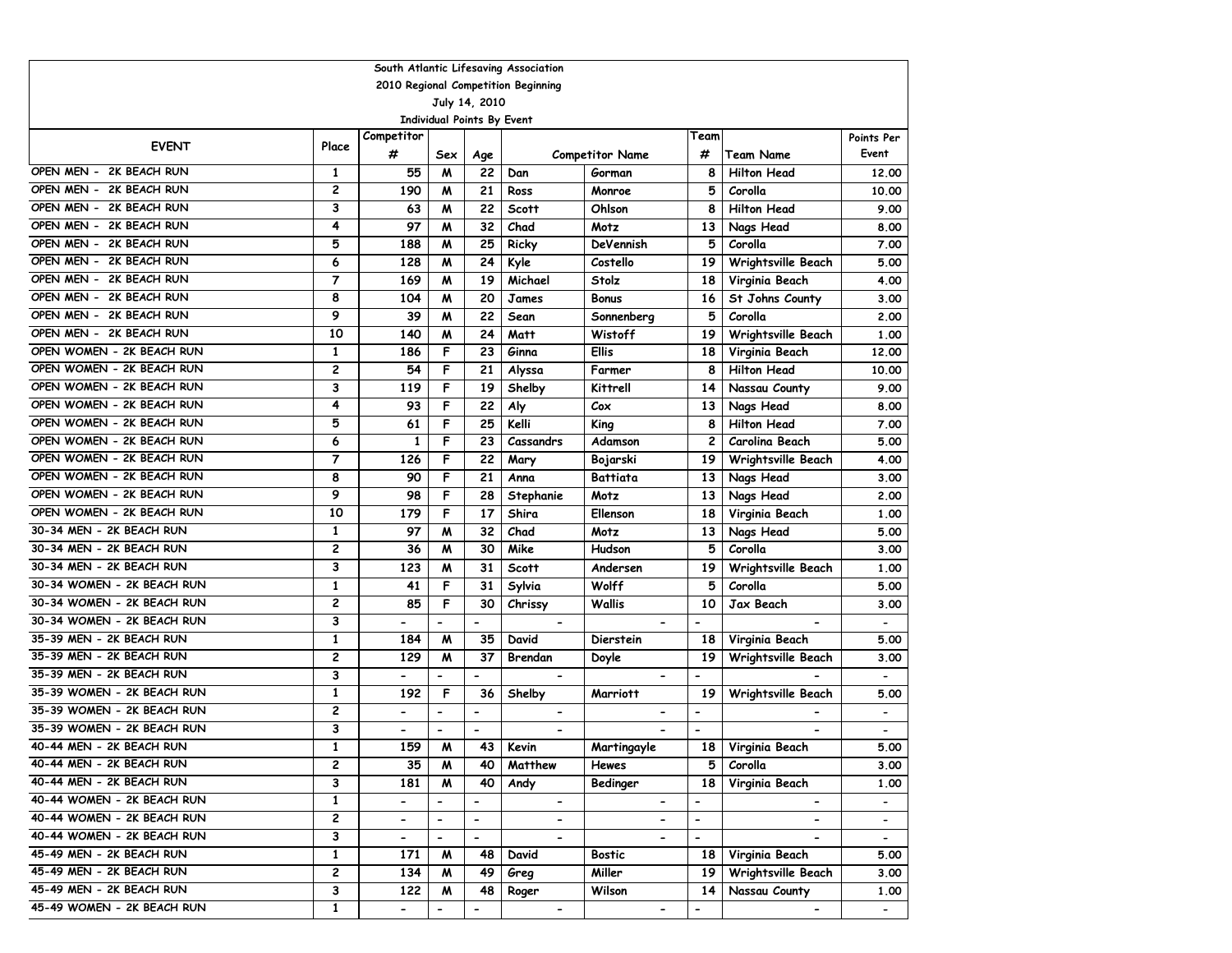| South Atlantic Lifesaving Association |                         |                              |                          |                                   |                                     |                              |                          |                              |                              |  |  |
|---------------------------------------|-------------------------|------------------------------|--------------------------|-----------------------------------|-------------------------------------|------------------------------|--------------------------|------------------------------|------------------------------|--|--|
|                                       |                         |                              |                          |                                   | 2010 Regional Competition Beginning |                              |                          |                              |                              |  |  |
|                                       |                         |                              |                          | July 14, 2010                     |                                     |                              |                          |                              |                              |  |  |
|                                       |                         |                              |                          | <b>Individual Points By Event</b> |                                     |                              |                          |                              |                              |  |  |
| <b>EVENT</b>                          | Place                   | Competitor                   |                          |                                   |                                     |                              | Team                     |                              | Points Per                   |  |  |
|                                       |                         | #                            | Sex                      | Age                               |                                     | <b>Competitor Name</b>       | #                        | <b>Team Name</b>             | Event                        |  |  |
| 45-49 WOMEN - 2K BEACH RUN            | $\overline{\mathbf{c}}$ | $\overline{\phantom{a}}$     | $\overline{\phantom{a}}$ | $\overline{\phantom{a}}$          |                                     | $\overline{\phantom{a}}$     | $\hbox{\small -}$        | $\overline{\phantom{a}}$     | $\overline{\phantom{a}}$     |  |  |
| 45-49 WOMEN - 2K BEACH RUN            | 3                       | $\qquad \qquad \blacksquare$ | $\overline{\phantom{0}}$ | $\blacksquare$                    | $\overline{\phantom{a}}$            |                              | $\overline{\phantom{a}}$ | -                            |                              |  |  |
| 50-54 MEN - 2K BEACH RUN              | $\mathbf{1}$            | 56                           | M                        | 51                                | Frank                               | Heinrich                     | 8                        | <b>Hilton Head</b>           | 5.00                         |  |  |
| 50-54 MEN - 2K BEACH RUN              | 2                       | 125                          | M                        | 52                                | Dave                                | Baker                        | 19                       | Wrightsville Beach           | 3.00                         |  |  |
| 50-54 MEN - 2K BEACH RUN              | 3                       | 183                          | M                        | 50                                | William                             | Dowding                      | 18                       | Virginia Beach               | 1.00                         |  |  |
| 50-54 WOMEN - 2K BEACH RUN            | $\mathbf{1}$            | 152                          | F                        | 53                                | Nancy                               | Hodges                       | 18                       | Virginia Beach               | 5.00                         |  |  |
| 50-54 WOMEN - 2K BEACH RUN            | 2                       | $\overline{\phantom{0}}$     | $\overline{\phantom{a}}$ | $\overline{\phantom{a}}$          | $\overline{\phantom{a}}$            |                              | $\blacksquare$           |                              | $\overline{\phantom{a}}$     |  |  |
| 50-54 WOMEN - 2K BEACH RUN            | 3                       | $\qquad \qquad \blacksquare$ | $\hbox{\small -}$        | $\overline{\phantom{a}}$          | $\qquad \qquad \blacksquare$        |                              | $\blacksquare$           |                              |                              |  |  |
| 55-59 MEN - 2K BEACH RUN              | 1                       | 3                            | M                        | 57                                | Daniel                              | Anderson                     | $\mathbf{2}$             | Carolina Beach               | 5.00                         |  |  |
| 55-59 MEN - 2K BEACH RUN              | 2                       |                              | $\overline{a}$           | $\overline{a}$                    | $\overline{\phantom{0}}$            | $\qquad \qquad \blacksquare$ | $\blacksquare$           | $\overline{\phantom{0}}$     |                              |  |  |
| 55-59 MEN - 2K BEACH RUN              | 3                       | $\hbox{\small -}$            | $\overline{\phantom{a}}$ | $\blacksquare$                    | $\blacksquare$                      | $\blacksquare$               | $\overline{\phantom{a}}$ | $\blacksquare$               | $\overline{\phantom{a}}$     |  |  |
| 55-59 WOMEN - 2K BEACH RUN            | $\mathbf{1}$            | 86                           | F                        | 57                                | Susan                               | Wallis                       | 10                       | Jax Beach                    | 5.00                         |  |  |
| 55-59 WOMEN - 2K BEACH RUN            | $\overline{\mathbf{c}}$ | $\overline{\phantom{a}}$     | $\overline{\phantom{a}}$ | $\overline{\phantom{a}}$          | $\overline{\phantom{a}}$            | $\overline{\phantom{a}}$     | $\blacksquare$           | $\overline{\phantom{0}}$     |                              |  |  |
| 55-59 WOMEN - 2K BEACH RUN            | 3                       | $\overline{\phantom{a}}$     | $\overline{\phantom{a}}$ | $\overline{\phantom{a}}$          | $\qquad \qquad \blacksquare$        | $\overline{\phantom{0}}$     | $\blacksquare$           |                              | $\overline{\phantom{a}}$     |  |  |
| 60-64 MEN - 2K BEACH RUN              | 1                       | 144                          | M                        | 61                                | Jim                                 | Dierstein                    | 18                       | Virginia Beach               | 5.00                         |  |  |
| 60-64 MEN - 2K BEACH RUN              | $\overline{\mathbf{c}}$ | $\overline{\phantom{0}}$     | $\blacksquare$           | $\overline{\phantom{a}}$          | $\qquad \qquad \blacksquare$        | $\qquad \qquad \blacksquare$ | $\overline{\phantom{a}}$ | $\overline{\phantom{a}}$     |                              |  |  |
| 60-64 MEN - 2K BEACH RUN              | 3                       | $\overline{\phantom{0}}$     | $\blacksquare$           | $\overline{a}$                    | $\overline{\phantom{0}}$            | $\overline{\phantom{0}}$     | $\blacksquare$           | $\qquad \qquad \blacksquare$ |                              |  |  |
| 60-64 WOMEN - 2K BEACH RUN            | $\mathbf{1}$            | $\blacksquare$               | $\hbox{\small -}$        | $\blacksquare$                    | $\qquad \qquad \blacksquare$        | $\blacksquare$               | $\overline{\phantom{a}}$ | $\qquad \qquad \blacksquare$ |                              |  |  |
| 60-64 WOMEN-2K RUN                    | $\overline{c}$          | $\blacksquare$               | $\overline{\phantom{a}}$ | $\overline{\phantom{a}}$          | $\qquad \qquad \blacksquare$        | $\overline{\phantom{0}}$     | $\blacksquare$           | $\overline{\phantom{0}}$     | $\blacksquare$               |  |  |
| 60-64 WOMEN-2K RUN                    | 3                       | $\overline{\phantom{0}}$     | $\overline{\phantom{a}}$ | $\blacksquare$                    | $\overline{\phantom{0}}$            | $\blacksquare$               | $\blacksquare$           | $\overline{\phantom{0}}$     | $\qquad \qquad \blacksquare$ |  |  |
| 64-69 MEN - 2K BEACH RUN              | 1                       | 68                           | M                        | 65                                | David                               | Bew                          | 10                       | Jax Beach                    | 5.00                         |  |  |
| 64-69 MEN - 2K BEACH RUN              | 2                       | $\qquad \qquad \blacksquare$ | $\overline{\phantom{a}}$ | $\blacksquare$                    | $\hbox{\small -}$                   | $\qquad \qquad \blacksquare$ | $\overline{\phantom{a}}$ | -                            |                              |  |  |
| 64-69 MEN - 2K BEACH RUN              | 3                       | $\qquad \qquad \blacksquare$ | $\overline{\phantom{m}}$ | $\overline{\phantom{a}}$          | $\qquad \qquad \blacksquare$        | $\overline{\phantom{0}}$     | $\blacksquare$           | $\overline{\phantom{0}}$     |                              |  |  |
| 64-69 WOMEN - 2K BEACH RUN            | 1                       | $\overline{\phantom{a}}$     | $\overline{\phantom{m}}$ | $\overline{\phantom{a}}$          | $\overline{\phantom{0}}$            | $\overline{\phantom{a}}$     | $\overline{\phantom{a}}$ | $\overline{\phantom{0}}$     |                              |  |  |
| 64-69 WOMEN-2K RUN                    | 2                       | $\overline{\phantom{0}}$     | $\blacksquare$           | $\blacksquare$                    | $\qquad \qquad \blacksquare$        | $\overline{\phantom{0}}$     | $\blacksquare$           | $\overline{\phantom{0}}$     | $\overline{\phantom{a}}$     |  |  |
| 64-69 WOMEN-2K RUN                    | 3                       | $\overline{\phantom{a}}$     | $\overline{\phantom{a}}$ | $\overline{\phantom{a}}$          | $\qquad \qquad \blacksquare$        | $\overline{\phantom{a}}$     | $\blacksquare$           | $\qquad \qquad \blacksquare$ |                              |  |  |
| 70+ MEN - 2K BEACH RUN                | 1                       | $\overline{\phantom{a}}$     | $\overline{\phantom{a}}$ | $\overline{\phantom{a}}$          | $\overline{\phantom{a}}$            | $\overline{\phantom{a}}$     | $\blacksquare$           | $\qquad \qquad \blacksquare$ | $\overline{\phantom{a}}$     |  |  |
| 70+ MEN - 2K BEACH RUN                | 2                       | $\blacksquare$               | $\overline{\phantom{a}}$ | $\overline{\phantom{a}}$          | $\overline{\phantom{a}}$            | $\blacksquare$               | $\overline{\phantom{a}}$ | -                            | $\overline{\phantom{a}}$     |  |  |
| 70+ MEN - 2K BEACH RUN                | 3                       | $\qquad \qquad \blacksquare$ | $\overline{\phantom{a}}$ | $\blacksquare$                    | $\overline{\phantom{a}}$            | $\qquad \qquad \blacksquare$ | $\hbox{\small -}$        | $\overline{\phantom{a}}$     | $\overline{\phantom{a}}$     |  |  |
| 70+ WOMEN - 2K BEACH RUN              | $\mathbf{1}$            | $\overline{\phantom{0}}$     | $\blacksquare$           | $\overline{a}$                    | $\overline{\phantom{0}}$            | $\overline{\phantom{0}}$     | $\blacksquare$           | $\overline{\phantom{0}}$     |                              |  |  |
| 70+ WOMEN-2K RUN                      | 2                       | $\qquad \qquad \blacksquare$ | $\overline{\phantom{a}}$ | $\blacksquare$                    | $\overline{\phantom{a}}$            | $\qquad \qquad \blacksquare$ | $\overline{\phantom{a}}$ | $\qquad \qquad \blacksquare$ |                              |  |  |
| 70+ WOMEN-2K RUN                      | 3                       | $\overline{\phantom{0}}$     | $\overline{\phantom{a}}$ | $\blacksquare$                    | $\overline{\phantom{a}}$            | $\overline{\phantom{0}}$     | $\blacksquare$           | $\overline{\phantom{a}}$     | $\hbox{\small -}$            |  |  |
| OPEN ONLY - LANDLINE RESCUE RACE      | $\mathbf{1}$            | 188                          | M                        | 25                                | Ricky                               | DeVennish                    | 5                        | Corolla                      | 3.00                         |  |  |
| OPEN ONLY - LANDLINE RESCUE RACE      | 1                       | 190                          | M                        | 21                                | Ross                                | Monroe                       | 5.                       | Corolla                      | 3.00                         |  |  |
| OPEN ONLY - LANDLINE RESCUE RACE      | 1                       | 189                          | M                        | 21                                | Travis                              | Martinez                     | 5                        | Corolla                      | 3.00                         |  |  |
| OPEN ONLY - LANDLINE RESCUE RACE      | 1                       | 36                           | M                        | 30                                | Mike                                | Hudson                       | 5                        | Corolla                      | 3.00                         |  |  |
| OPEN ONLY - LANDLINE RESCUE RACE      | 2                       | 142                          | F                        | 21                                | April                               | <b>Barrientos</b>            | 18                       | Virginia Beach               | 2.50                         |  |  |
| OPEN ONLY - LANDLINE RESCUE RACE      | 2                       | 184                          | M                        | 35                                | David                               | Dierstein                    | 18                       | Virginia Beach               | 2.50                         |  |  |
| OPEN ONLY - LANDLINE RESCUE RACE      | 2                       | 145                          | M                        | 28                                | Doug                                | Ellis                        | 18                       | Virginia Beach               | 2.50                         |  |  |
| OPEN ONLY - LANDLINE RESCUE RACE      | 2                       | 166                          | M                        | 22                                | <b>Scott</b>                        | Norton                       | 18                       | Virginia Beach               | 2.50                         |  |  |
| OPEN ONLY - LANDLINE RESCUE RACE      | 3                       | 86                           | F                        | 57                                | Susan                               | Wallis                       | 10                       | Jax Beach                    | 2.25                         |  |  |
| OPEN ONLY - LANDLINE RESCUE RACE      | 3                       | 81                           | M                        | 28                                | Chris                               | Saggau                       | 10                       | Jax Beach                    | 2.25                         |  |  |
|                                       |                         |                              |                          |                                   |                                     |                              |                          |                              |                              |  |  |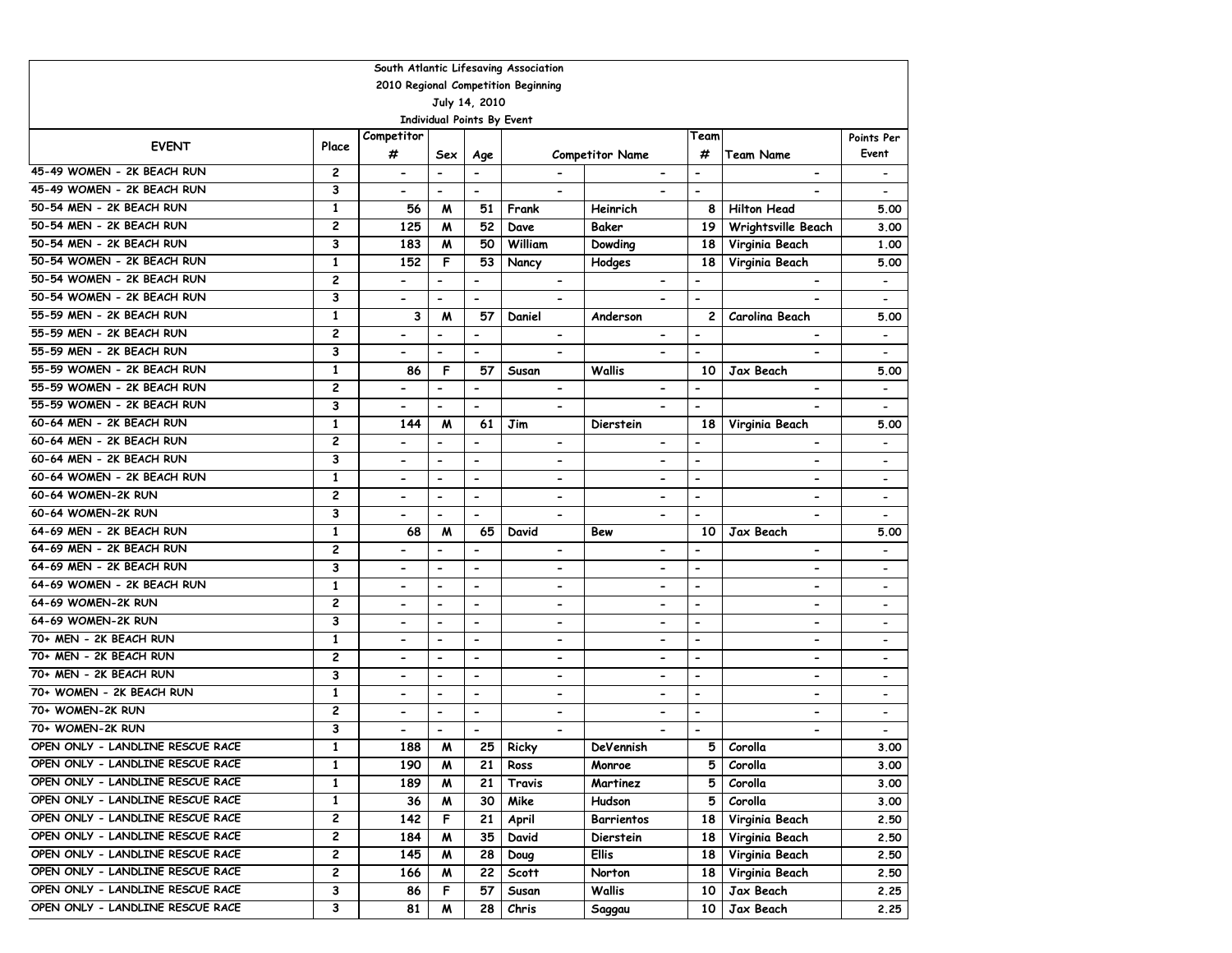|                                  | South Atlantic Lifesaving Association |                          |                              |                          |                                     |                              |                          |                          |                          |  |  |  |
|----------------------------------|---------------------------------------|--------------------------|------------------------------|--------------------------|-------------------------------------|------------------------------|--------------------------|--------------------------|--------------------------|--|--|--|
|                                  |                                       |                          |                              |                          | 2010 Regional Competition Beginning |                              |                          |                          |                          |  |  |  |
|                                  | July 14, 2010                         |                          |                              |                          |                                     |                              |                          |                          |                          |  |  |  |
| Individual Points By Event       |                                       |                          |                              |                          |                                     |                              |                          |                          |                          |  |  |  |
| <b>EVENT</b>                     | Place                                 | Competitor               |                              |                          |                                     |                              | Team                     |                          | Points Per               |  |  |  |
|                                  |                                       | #                        | Sex                          | Age                      |                                     | <b>Competitor Name</b>       | #                        | Team Name                | Event                    |  |  |  |
| OPEN ONLY - LANDLINE RESCUE RACE | 3                                     | 78                       | M                            | 25                       | <b>Artsiom</b>                      | Naidzich                     | 10                       | Jax Beach                | 2.25                     |  |  |  |
| OPEN ONLY - LANDLINE RESCUE RACE | 3                                     | 72                       | M                            | 40                       | Rob                                 | Emahiser                     | 10                       | Jax Beach                | 2.25                     |  |  |  |
| OPEN ONLY - LANDLINE RESCUE RACE | 4                                     | 151                      | M                            | 18                       | Eli                                 | Guzik                        | 18                       | Virginia Beach           | 2.00                     |  |  |  |
| OPEN ONLY - LANDLINE RESCUE RACE | 4                                     | 177                      | M                            | 24                       | Michael                             | Miller                       | 18                       | Virginia Beach           | 2.00                     |  |  |  |
| OPEN ONLY - LANDLINE RESCUE RACE | 4                                     | 176                      | $\boldsymbol{M}$             | 16                       | Jeffrey                             | Whiteman                     | 18                       | Virginia Beach           | 2.00                     |  |  |  |
| OPEN ONLY - LANDLINE RESCUE RACE | 4                                     | 178                      | F                            | 17                       | Jocelyn                             | Long                         | 18                       | Virginia Beach           | 2.00                     |  |  |  |
| OPEN ONLY - LANDLINE RESCUE RACE | 5                                     | 104                      | M                            | 20                       | James                               | <b>Bonus</b>                 | 16                       | St Johns County          | 1.75                     |  |  |  |
| OPEN ONLY - LANDLINE RESCUE RACE | 5                                     | 106                      | M                            | 18                       | Trey                                | Dotson                       | 16                       | St Johns County          | 1.75                     |  |  |  |
| OPEN ONLY - LANDLINE RESCUE RACE | 5                                     | 107                      | M                            | 18                       | Derek                               | Droege                       | 16                       | St Johns County          | 1.75                     |  |  |  |
| OPEN ONLY - LANDLINE RESCUE RACE | 5                                     | 114                      | M                            | 18                       | Tyler                               | Thurston                     | 16                       | St Johns County          | 1.75                     |  |  |  |
| OPEN ONLY - LANDLINE RESCUE RACE | 6                                     | 2                        | F                            | 23                       | Mallory                             | Albritton                    | $\overline{c}$           | Carolina Beach           | 1.25                     |  |  |  |
| OPEN ONLY - LANDLINE RESCUE RACE | 6                                     | 11                       | M                            | 20                       | Jorda                               | Cornelius                    | $\overline{c}$           | Carolina Beach           | 1.25                     |  |  |  |
| OPEN ONLY - LANDLINE RESCUE RACE | 6                                     | 12                       | M                            | 21                       | Cory                                | Crumpler                     | $\overline{c}$           | Carolina Beach           | 1.25                     |  |  |  |
| OPEN ONLY - LANDLINE RESCUE RACE | 6                                     | 4                        | M                            | 20                       | Evan                                | Anderson                     | 2                        | Carolina Beach           | 1.25                     |  |  |  |
| OPEN ONLY - LANDLINE RESCUE RACE | 7                                     | 47                       | M                            | 19                       | Donnie                              | Moore                        | 6                        | Fernandina Beach         | 1.00                     |  |  |  |
| OPEN ONLY - LANDLINE RESCUE RACE | 7                                     | 46                       | M                            | 23                       | Corey                               | <b>Inglee</b>                | 6                        | <b>Fernandina Beach</b>  | 1.00                     |  |  |  |
| OPEN ONLY - LANDLINE RESCUE RACE | $\overline{7}$                        | 43                       | $\boldsymbol{M}$             | 18                       | Patrick                             | Croft                        | 6                        | <b>Fernandina Beach</b>  | 1.00                     |  |  |  |
| OPEN ONLY - LANDLINE RESCUE RACE | 7                                     | 48                       | F                            | 40                       | Angela                              | Ray                          | 6                        | Fernandina Beach         | 1.00                     |  |  |  |
| OPEN ONLY - LANDLINE RESCUE RACE | 8                                     | 29                       | F                            | 23                       | Tyler                               | Logothetis                   | 3                        | Charleston County        | 0.75                     |  |  |  |
| OPEN ONLY - LANDLINE RESCUE RACE | 8                                     | 31                       | M                            | 25                       | Tom                                 | Madden                       | 3                        | Charleston County        | 0.75                     |  |  |  |
| OPEN ONLY - LANDLINE RESCUE RACE | 8                                     | 26                       | M                            | 22                       | <b>Ellison</b>                      | Hall                         | 3                        | Charleston County        | 0.75                     |  |  |  |
| OPEN ONLY - LANDLINE RESCUE RACE | 8                                     | 27                       | $\boldsymbol{M}$             | 37                       | Chris                               | Knebel                       | 3                        | <b>Charleston County</b> | 0.75                     |  |  |  |
| OPEN ONLY - LANDLINE RESCUE RACE | 9                                     | 80                       | M                            | 18                       | Eli                                 | <b>Phillips</b>              | 10                       | <b>Jax Beach</b>         | 0.50                     |  |  |  |
| OPEN ONLY - LANDLINE RESCUE RACE | 9                                     | 77                       | F                            | 19                       | Kaitlyn                             | Morris                       | 10                       | Jax Beach                | 0.50                     |  |  |  |
| OPEN ONLY - LANDLINE RESCUE RACE | 9                                     | 82                       | $\boldsymbol{M}$             | 18                       | Austin                              | Schoenberg                   | 10                       | Jax Beach                | 0.50                     |  |  |  |
| OPEN ONLY - LANDLINE RESCUE RACE | 9                                     | 75                       | M                            | 38                       | Bill                                | Horn                         | 10                       | Jax Beach                | 0.50                     |  |  |  |
| OPEN ONLY - LANDLINE RESCUE RACE | 10                                    |                          | $\qquad \qquad \blacksquare$ | $\overline{a}$           | $\overline{\phantom{a}}$            | $\overline{\phantom{a}}$     | $\overline{\phantom{a}}$ | $\overline{\phantom{0}}$ |                          |  |  |  |
| OPEN ONLY - LANDLINE RESCUE RACE | 10                                    | $\overline{\phantom{a}}$ | $\qquad \qquad \blacksquare$ | $\overline{\phantom{a}}$ | $\overline{\phantom{a}}$            | $\qquad \qquad \blacksquare$ | $\overline{\phantom{a}}$ | -                        | $\overline{\phantom{a}}$ |  |  |  |
| OPEN ONLY - LANDLINE RESCUE RACE | 10                                    |                          | $\overline{\phantom{0}}$     | $\blacksquare$           |                                     | $\overline{\phantom{0}}$     | $\overline{\phantom{a}}$ | $\overline{\phantom{0}}$ |                          |  |  |  |
| OPEN ONLY - LANDLINE RESCUE RACE | 10                                    | $\blacksquare$           | $\overline{\phantom{a}}$     | $\overline{\phantom{a}}$ | $\blacksquare$                      | $\overline{\phantom{0}}$     | $\overline{\phantom{a}}$ | $\overline{\phantom{0}}$ | $\overline{\phantom{a}}$ |  |  |  |
| OPEN MEN - SURF RACE             | $\mathbf{1}$                          | 135                      | M                            | 20                       | Luke                                | Murphy                       | 19                       | Wrightsville Beach       | 12,00                    |  |  |  |
| OPEN MEN - SURF RACE             | 2                                     | 139                      | M                            | 20                       | Gavin                               | Spake                        | 19                       | Wrightsville Beach       | 10.00                    |  |  |  |
| OPEN MEN - SURF RACE             | 3                                     | 189                      | $\boldsymbol{M}$             | 21                       | Travis                              | Martinez                     | 5                        | Corolla                  | 9.00                     |  |  |  |
| OPEN MEN - SURF RACE             | 4                                     | 140                      | M                            | 24                       | Matt                                | <b>Wistoff</b>               | 19                       | Wrightsville Beach       | 8.00                     |  |  |  |
| OPEN MEN - SURF RACE             | 5                                     | 136                      | M                            | 40                       | Todd                                | Pletcher                     | 19                       | Wrightsville Beach       | 7.00                     |  |  |  |
| OPEN MEN - SURF RACE             | 6                                     | 166                      | M                            | 22                       | Scott                               | Norton                       | 18                       | Virginia Beach           | 5.00                     |  |  |  |
| OPEN MEN - SURF RACE             | 7                                     | 173                      | M                            | 29                       | Patrick                             | Frisk                        | 18                       | Virginia Beach           | 4.00                     |  |  |  |
| OPEN MEN - SURF RACE             | 8                                     | 124                      | M                            | 22                       | Rob                                 | Anderson                     | 19                       | Wrightsville Beach       | 3.00                     |  |  |  |
| OPEN MEN - SURF RACE             | 9                                     | 151                      | M                            | 18                       | Eli                                 | Guzik                        | 18                       | Virginia Beach           | 2.00                     |  |  |  |
| OPEN MEN - SURF RACE             | 10                                    | 148                      | M                            | 19                       | Sean                                | Frye                         | 18                       | Virginia Beach           | 1.00                     |  |  |  |
| OPEN WOMEN - SURF RACE           | $\mathbf{1}$                          | 157                      | F                            | 18                       | Ashley                              | Luchsinger                   | 18                       | Virginia Beach           | 12.00                    |  |  |  |
| OPEN WOMEN - SURF RACE           | 2                                     | 180                      | F                            | 17                       | Kimberly                            | Rich                         | 18                       | Virginia Beach           | 10.00                    |  |  |  |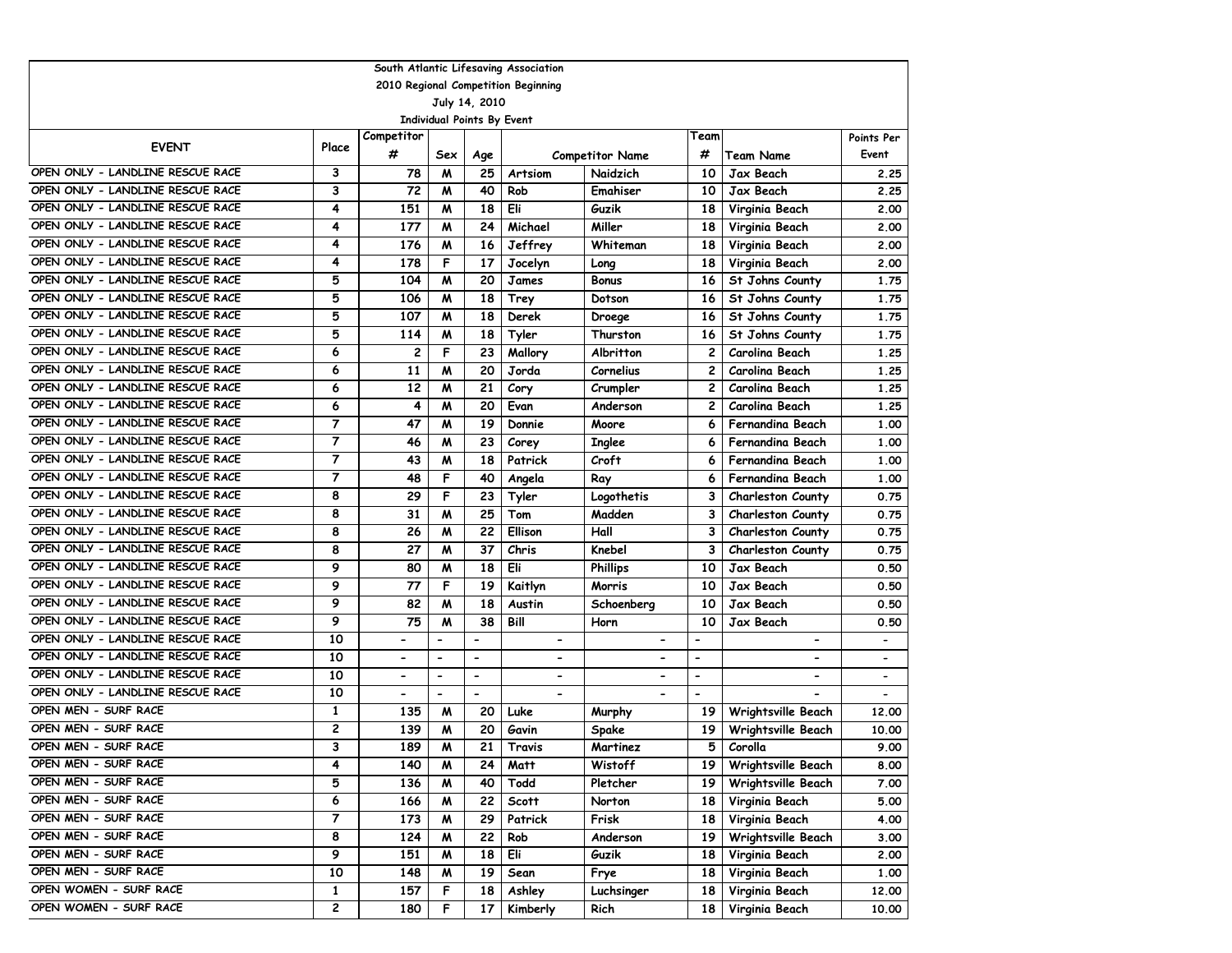|                         | South Atlantic Lifesaving Association |                              |                              |                          |                                     |                              |                          |                          |                          |  |  |  |
|-------------------------|---------------------------------------|------------------------------|------------------------------|--------------------------|-------------------------------------|------------------------------|--------------------------|--------------------------|--------------------------|--|--|--|
|                         |                                       |                              |                              |                          | 2010 Regional Competition Beginning |                              |                          |                          |                          |  |  |  |
|                         |                                       |                              |                              | July 14, 2010            |                                     |                              |                          |                          |                          |  |  |  |
|                         | <b>Individual Points By Event</b>     |                              |                              |                          |                                     |                              |                          |                          |                          |  |  |  |
| <b>EVENT</b>            | Place                                 | Competitor                   |                              |                          |                                     |                              | Team                     |                          | Points Per               |  |  |  |
|                         |                                       | #                            | Sex                          | Age                      |                                     | <b>Competitor Name</b>       | #                        | <b>Team Name</b>         | Event                    |  |  |  |
| OPEN WOMEN - SURF RACE  | 3                                     | 38                           | F                            | 20                       | Amanda                              | Skonezney                    | 5                        | Corolla                  | 9.00                     |  |  |  |
| OPEN WOMEN - SURF RACE  | 4                                     | 90                           | F                            | 21                       | Anna                                | <b>Battiata</b>              | 13                       | Nags Head                | 8.00                     |  |  |  |
| OPEN WOMEN - SURF RACE  | 5                                     | 37                           | F                            | 20                       | Carolyn                             | Royce                        | 5                        | Corolla                  | 7.00                     |  |  |  |
| OPEN WOMEN - SURF RACE  | 6                                     | 24                           | F                            | 21                       | Sara                                | Gardocki                     | 3                        | Charleston County        | 5.00                     |  |  |  |
| OPEN WOMEN - SURF RACE  | $\overline{7}$                        | 40                           | F                            | 22                       | Rachel                              | Sunday                       | 5                        | Corolla                  | 4.00                     |  |  |  |
| OPEN WOMEN - SURF RACE  | 8                                     | 174                          | F                            | 16                       | Emily                               | Bain                         | 18                       | Virginia Beach           | 3.00                     |  |  |  |
| OPEN WOMEN - SURF RACE  | 9                                     | 178                          | F                            | 17                       | Jocelyn                             | Long                         | 18                       | Virginia Beach           | 2.00                     |  |  |  |
| OPEN WOMEN - SURF RACE  | 10                                    | 150                          | F                            | 19                       | Charlotte                           | Greenwood                    | 18                       | Virginia Beach           | 1.00                     |  |  |  |
| 30-34 MEN - SURF RACE   | $\mathbf{1}$                          | 23                           | M                            | 34                       | Stephen                             | Fernandez                    | 3                        | Charleston County        | 5.00                     |  |  |  |
| 30-34 MEN - SURF RACE   | 2                                     | 51                           | M                            | 34                       | Daniel                              | Condell                      | 8                        | <b>Hilton Head</b>       | 3.00                     |  |  |  |
| 30-34 MEN - SURF RACE   | 3                                     | 123                          | M                            | 31                       | Scott                               | Andersen                     | 19                       | Wrightsville Beach       | 1.00                     |  |  |  |
| 30-34 WOMEN - SURF RACE | $\mathbf{1}$                          | 41                           | F                            | 31                       | Sylvia                              | Wolff                        | 5                        | Corolla                  | 5.00                     |  |  |  |
| 30-34 WOMEN - SURF RACE | 2                                     | 85                           | F                            | 30                       | Chrissy                             | <b>Wallis</b>                | 10                       | Jax Beach                | 3.00                     |  |  |  |
| 30-34 WOMEN - SURF RACE | 3                                     |                              | $\hbox{\small -}$            |                          | $\overline{\phantom{a}}$            |                              | $\blacksquare$           | $\overline{\phantom{a}}$ |                          |  |  |  |
| 35-39 MEN - SURF RACE   | 1                                     | 184                          | M                            | 35                       | David                               | <b>Dierstein</b>             | 18                       | Virginia Beach           | 5.00                     |  |  |  |
| 35-39 MEN - SURF RACE   | 2                                     | 149                          | M                            | 39                       | Tom                                 | Gill                         | 18                       | Virginia Beach           | 3.00                     |  |  |  |
| 35-39 MEN - SURF RACE   | 3                                     | 75                           | M                            | 38                       | Bill                                | Horn                         | 10                       | Jax Beach                | 1.00                     |  |  |  |
| 35-39 WOMEN - SURF RACE | $\mathbf 1$                           | 192                          | F                            | 36                       | Shelby                              | Marriott                     | 19                       | Wrightsville Beach       | 5.00                     |  |  |  |
| 35-39 WOMEN - SURF RACE | $\overline{\mathbf{c}}$               | $\overline{\phantom{0}}$     | $\overline{\phantom{a}}$     | $\overline{a}$           |                                     |                              |                          |                          | $\overline{\phantom{a}}$ |  |  |  |
| 35-39 WOMEN - SURF RACE | 3                                     |                              | $\overline{\phantom{a}}$     | $\overline{\phantom{a}}$ |                                     |                              | $\hbox{\small -}$        |                          |                          |  |  |  |
| 40-44 MEN - SURF RACE   | 1                                     | 136                          | M                            | 40                       | Todd                                | Pletcher                     | 19                       | Wrightsville Beach       | 5.00                     |  |  |  |
| 40-44 MEN - SURF RACE   | $\overline{c}$                        | 35                           | M                            | 40                       | Matthew                             | <b>Hewes</b>                 | 5                        | Corolla                  | 3.00                     |  |  |  |
| 40-44 MEN - SURF RACE   | 3                                     | 88                           | M                            | 41                       | Thom                                | Wright                       | 10                       | <b>Jax Beach</b>         | 1.00                     |  |  |  |
| 40-44 WOMEN - SURF RACE | $\mathbf{1}$                          | 48                           | F                            | 40                       | Angela                              | Ray                          | 6                        | Fernandina Beach         | 5.00                     |  |  |  |
| 40-44 WOMEN - SURF RACE | $\overline{\mathbf{c}}$               | $\overline{\phantom{0}}$     | $\overline{\phantom{m}}$     | $\overline{\phantom{a}}$ | $\blacksquare$                      | $\qquad \qquad \blacksquare$ | $\blacksquare$           | $\overline{\phantom{0}}$ | $\hbox{\small -}$        |  |  |  |
| 40-44 WOMEN - SURF RACE | 3                                     | $\qquad \qquad \blacksquare$ | $\overline{\phantom{a}}$     | $\overline{\phantom{a}}$ | $\overline{\phantom{a}}$            |                              | $\hbox{\small -}$        |                          | $\blacksquare$           |  |  |  |
| 44-49 MEN - SURF RACE   | 1                                     | 171                          | M                            | 48                       | David                               | <b>Bostic</b>                | 18                       | Virginia Beach           | 5.00                     |  |  |  |
| 44-49 MEN - SURF RACE   | 2                                     | 134                          | M                            | 49                       | Greg                                | Miller                       | 19                       | Wrightsville Beach       | 3.00                     |  |  |  |
| 44-49 MEN - SURF RACE   | 3                                     | 122                          | M                            | 48                       | Roger                               | Wilson                       | 14                       | Nassau County            | 1.00                     |  |  |  |
| 44-49 WOMEN - SURF RACE | $\mathbf{1}$                          | $\overline{\phantom{0}}$     | $\blacksquare$               | $\blacksquare$           | $\overline{\phantom{a}}$            | $\overline{\phantom{a}}$     | $\overline{\phantom{a}}$ | $\overline{\phantom{a}}$ | $\overline{\phantom{a}}$ |  |  |  |
| 44-49 WOMEN - SURF RACE | $\overline{\mathbf{c}}$               | $\overline{\phantom{0}}$     | $\blacksquare$               | $\blacksquare$           | $\overline{\phantom{0}}$            | $\overline{\phantom{0}}$     | $\blacksquare$           | $\overline{\phantom{0}}$ |                          |  |  |  |
| 44-49 WOMEN - SURF RACE | 3                                     | $\qquad \qquad \blacksquare$ | $\overline{\phantom{a}}$     | $\overline{\phantom{a}}$ | $\qquad \qquad \blacksquare$        | $\overline{\phantom{0}}$     | $\blacksquare$           | $\overline{\phantom{0}}$ | $\overline{\phantom{a}}$ |  |  |  |
| 50-54 MEN - SURF RACE   | $\mathbf{1}$                          | 56                           | M                            | 51                       | Frank                               | Heinrich                     | 8                        | <b>Hilton Head</b>       | 5.00                     |  |  |  |
| 50-54 MEN - SURF RACE   | 2                                     | 94                           | M                            | 52                       | John                                | Kenny                        | 13                       | Nags Head                | 3.00                     |  |  |  |
| 50-54 MEN - SURF RACE   | 3                                     | 125                          | M                            | 52                       | Dave                                | Baker                        | 19                       | Wrightsville Beach       | 1.00                     |  |  |  |
| 50-54 WOMEN - SURF RACE | $\mathbf{1}$                          | 152                          | F                            | 53                       | Nancy                               | Hodges                       | 18                       | Virginia Beach           | 5.00                     |  |  |  |
| 50-54 WOMEN - SURF RACE | 2                                     | $\overline{\phantom{0}}$     | $\qquad \qquad \blacksquare$ | $\blacksquare$           | $\blacksquare$                      | $\blacksquare$               | $\blacksquare$           | $\blacksquare$           | $\blacksquare$           |  |  |  |
| 50-54 WOMEN - SURF RACE | 3                                     | $\overline{\phantom{0}}$     | $\overline{\phantom{m}}$     | $\overline{\phantom{a}}$ | $\overline{\phantom{0}}$            |                              | $\overline{\phantom{a}}$ | $\blacksquare$           | $\overline{\phantom{a}}$ |  |  |  |
| 55-59 MEN - SURF RACE   | $\mathbf{1}$                          | 3                            | M                            | 57                       | Daniel                              | Anderson                     | $\mathbf{2}$             | Carolina Beach           | 5.00                     |  |  |  |
| 55-59 MEN - SURF RACE   | 2                                     | -                            | $\overline{\phantom{a}}$     | $\overline{\phantom{a}}$ | $\blacksquare$                      | $\blacksquare$               | $\overline{\phantom{a}}$ | ۰.                       | $\overline{\phantom{a}}$ |  |  |  |
| 55-59 MEN - SURF RACE   | 3                                     | $\qquad \qquad \blacksquare$ |                              | $\overline{\phantom{a}}$ | $\overline{\phantom{0}}$            | $\overline{\phantom{0}}$     | $\overline{\phantom{a}}$ | $\overline{\phantom{0}}$ | $\overline{\phantom{0}}$ |  |  |  |
| 55-59 WOMEN - SURF RACE | $\mathbf{1}$                          | 86                           | F                            | 57                       | Susan                               | Wallis                       | 10                       | Jax Beach                | 5.00                     |  |  |  |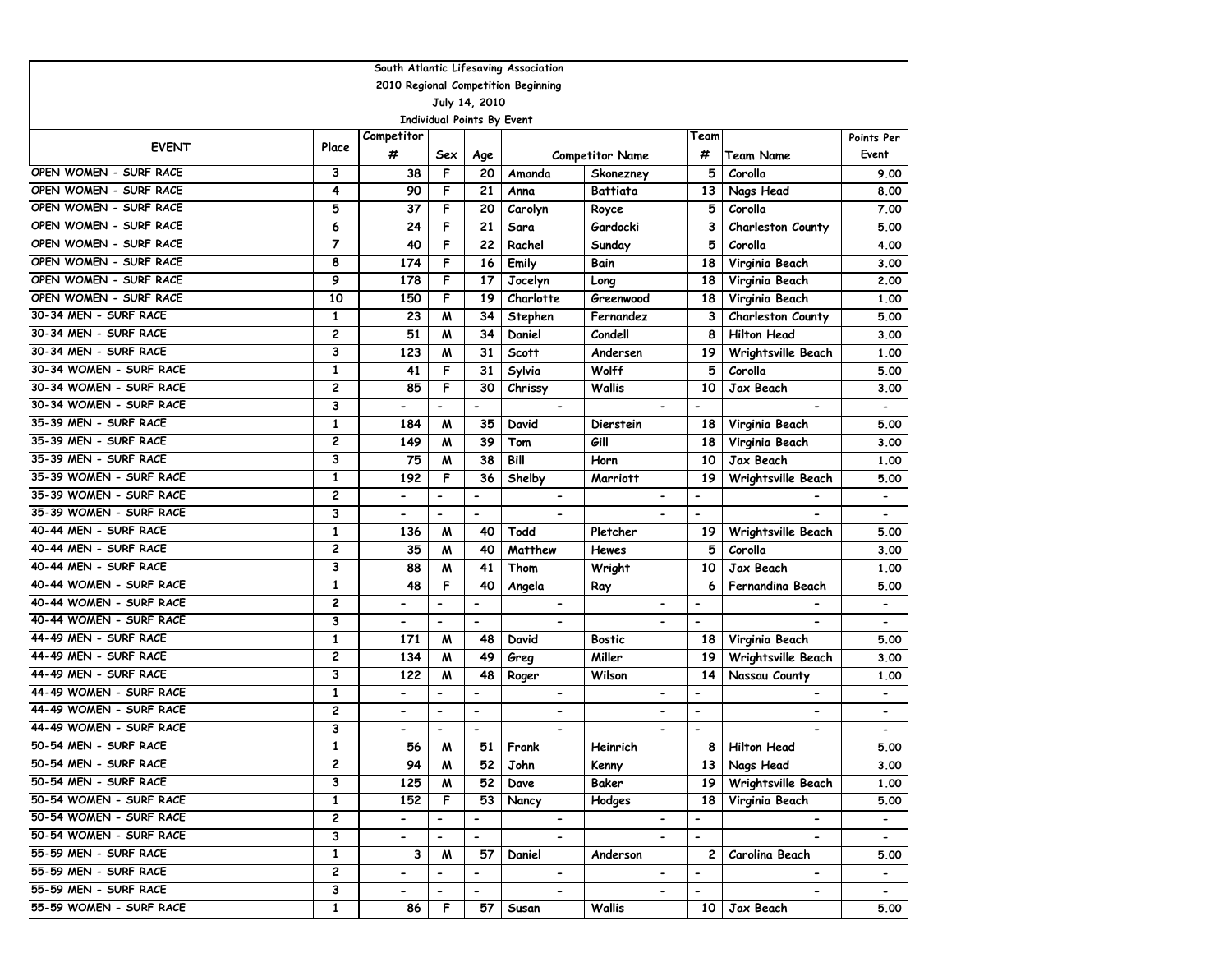| 2010 Regional Competition Beginning<br>July 14, 2010<br><b>Individual Points By Event</b><br>Competitor<br>Team<br>Points Per<br><b>EVENT</b><br>Place<br>#<br>#<br>Team Name<br>Event<br><b>Competitor Name</b><br>Sex<br>Age<br>55-59 WOMEN - SURF RACE<br>2<br>$\qquad \qquad \blacksquare$<br>-<br>55-59 WOMEN - SURF RACE<br>3<br>$\blacksquare$<br>$\overline{\phantom{a}}$<br>$\overline{\phantom{a}}$<br>$\blacksquare$<br>$\overline{\phantom{a}}$<br>60-64 MEN - SURF RACE<br>$\mathbf{1}$<br>144<br>M<br>61<br>Jim<br>18<br>Virginia Beach<br>5.00<br>Dierstein<br>60-64 MEN - SURF RACE<br>$\overline{c}$<br>$\overline{\phantom{a}}$<br>$\blacksquare$<br>$\blacksquare$<br>$\overline{\phantom{a}}$<br>$\overline{\phantom{0}}$<br>$\blacksquare$<br>$\overline{\phantom{a}}$<br>$\overline{\phantom{a}}$<br>60-64 MEN - SURF RACE<br>3<br>$\blacksquare$<br>$\overline{\phantom{a}}$<br>$\overline{\phantom{a}}$<br>$\overline{\phantom{a}}$<br>$\overline{\phantom{a}}$<br>$\overline{\phantom{0}}$<br>$\overline{\phantom{0}}$<br>$\overline{\phantom{0}}$<br>60-64 WOMEN - SURF RACE<br>1<br>$\overline{\phantom{a}}$<br>$\blacksquare$<br>$\overline{a}$<br>$\blacksquare$<br>$\blacksquare$<br>$\blacksquare$<br>$\blacksquare$<br>$\overline{\phantom{a}}$<br>60-64 WOMEN - SURF RACE<br>$\overline{c}$<br>$\hbox{\small -}$<br>$\overline{\phantom{a}}$<br>$\overline{\phantom{a}}$<br>$\hbox{\small -}$<br>$\overline{\phantom{a}}$<br>$\overline{\phantom{a}}$<br>$\overline{\phantom{a}}$<br>$\overline{\phantom{a}}$<br>60-64 WOMEN - SURF RACE<br>3<br>$\overline{\phantom{0}}$<br>$\overline{\phantom{a}}$<br>$\blacksquare$<br>$\overline{\phantom{a}}$<br>$\blacksquare$<br>$\overline{\phantom{a}}$<br>$\blacksquare$<br>65-69 MEN - SURF RACE<br>$\mathbf{1}$<br>68<br>M<br>65<br>10<br>Jax Beach<br>David<br>Bew<br>5.00<br>65-69 MEN - SURF RACE<br>$\overline{c}$<br>$\overline{\phantom{a}}$<br>$\overline{\phantom{a}}$<br>$\overline{\phantom{0}}$<br>$\overline{a}$<br>$\hbox{\small -}$<br>$\blacksquare$<br>$\overline{\phantom{0}}$<br>65-69 MEN - SURF RACE<br>3<br>$\hbox{\small -}$<br>$\hbox{\small -}$<br>$\overline{\phantom{a}}$<br>$\hbox{\small -}$<br>$\overline{\phantom{a}}$<br>$\overline{\phantom{a}}$<br>$\blacksquare$<br>$\overline{\phantom{a}}$<br>65-69 WOMEN - SURF RACE<br>$\mathbf{1}$<br>$\overline{\phantom{a}}$<br>$\overline{\phantom{a}}$<br>$\overline{a}$<br>$\overline{\phantom{a}}$<br>$\blacksquare$<br>$\overline{a}$<br>$\qquad \qquad \blacksquare$<br>$\overline{\phantom{a}}$<br>65-69 WOMEN - SURF RACE<br>2<br>$\overline{\phantom{a}}$<br>$\overline{\phantom{a}}$<br>$\overline{\phantom{a}}$<br>$\overline{\phantom{a}}$<br>$\overline{\phantom{a}}$<br>$\overline{\phantom{a}}$<br>$\overline{\phantom{a}}$<br>$\overline{\phantom{a}}$<br>65-69 WOMEN - SURF RACE<br>3<br>$\overline{\phantom{0}}$<br>$\overline{\phantom{0}}$<br>$\overline{\phantom{a}}$<br>$\blacksquare$<br>$\qquad \qquad \blacksquare$<br>$\overline{\phantom{a}}$<br>$\overline{\phantom{a}}$<br>$\overline{\phantom{a}}$<br>70+ MEN - SURF RACE<br>$\mathbf{1}$<br>$\overline{a}$<br>$\blacksquare$<br>$\blacksquare$<br>$\overline{\phantom{0}}$<br>$\blacksquare$<br>$\overline{\phantom{0}}$<br>$\qquad \qquad \blacksquare$<br>$\overline{c}$<br>70+ MEN - SURF RACE<br>$\overline{\phantom{a}}$<br>$\overline{a}$<br>$\blacksquare$<br>$\blacksquare$<br>$\blacksquare$<br>$\blacksquare$<br>$\blacksquare$<br>$\overline{\phantom{0}}$<br>70+ MEN - SURF RACE<br>3<br>$\overline{\phantom{a}}$<br>$\overline{\phantom{0}}$<br>$\overline{\phantom{0}}$<br>$\overline{\phantom{a}}$<br>$\blacksquare$<br>$\overline{\phantom{0}}$<br>$\overline{\phantom{0}}$<br>$\overline{\phantom{0}}$<br>70+ WOMEN - SURF RACE<br>$\mathbf{1}$<br>$\blacksquare$<br>$\overline{\phantom{a}}$<br>$\overline{\phantom{a}}$<br>$\overline{\phantom{a}}$<br>$\blacksquare$<br>$\blacksquare$<br>$\overline{\phantom{0}}$<br>$\qquad \qquad \blacksquare$<br>70+ WOMEN - SURF RACE<br>$\overline{c}$<br>$\overline{a}$<br>$\overline{\phantom{a}}$<br>$\overline{\phantom{a}}$<br>$\overline{\phantom{a}}$<br>70+ WOMEN - SURF RACE<br>3<br>$\overline{\phantom{a}}$<br>$\overline{\phantom{a}}$<br>$\qquad \qquad \blacksquare$<br>$\overline{\phantom{0}}$<br>-<br>OPEN MEN - BOARD RACE<br>1<br>79<br>Phifer<br>M<br>26<br>10<br>Jax Beach<br><b>Barrett</b><br>12,00<br>OPEN MEN - BOARD RACE<br>2<br>145<br>28<br>M<br><b>Ellis</b><br>18<br>Virginia Beach<br>10.00<br>Doug<br>OPEN MEN - BOARD RACE<br>3<br>73<br>Richard<br>Jax Beach<br>M<br>20<br>Ghiotto<br>10<br>9.00<br>OPEN MEN - BOARD RACE<br>4<br>74<br>25<br>Jax Beach<br>M<br>Ross<br>Ghiotto<br>10<br>8.00<br>OPEN MEN - BOARD RACE<br>5<br>Jax Beach<br>88<br>M<br>41<br>Thom<br>10<br>Wright<br>7.00<br>OPEN MEN - BOARD RACE<br>70<br>Jax Beach<br>6<br>23<br>Civello<br>10<br>M<br>Joey<br>5.00<br>OPEN MEN - BOARD RACE<br>$\overline{7}$<br>101<br>24<br>M<br>Alex<br>16<br>St Johns County<br>4.00<br>Angyalfy<br>OPEN MEN - BOARD RACE<br>8<br>Wistoff<br>140<br>M<br>24<br>Matt<br>19<br>Wrightsville Beach<br>3.00<br>9<br>OPEN MEN - BOARD RACE<br>28<br>$\boldsymbol{M}$<br>18<br>Vince<br>3<br>Charleston County<br>LeonGuerrero<br>2.00<br>OPEN MEN - BOARD RACE<br>10<br>188<br>$\boldsymbol{M}$<br>25<br>5<br>Ricky<br>DeVennish<br>Corolla<br>1.00<br>OPEN WOMEN - BOARD RACE<br>1<br>F<br>22<br>155<br>Robin<br>Virginia Beach<br>18<br>12,00<br>Lang<br>OPEN WOMEN - BOARD RACE<br>$\overline{c}$<br>F<br>Pfeifer<br>167<br>24<br>Virginia Beach<br>Lauren<br>18<br>10.00<br>OPEN WOMEN - BOARD RACE<br>3<br>40<br>F<br>5<br>22<br>Corolla<br>Rachel<br>9.00<br>Sunday<br>OPEN WOMEN - BOARD RACE<br>141<br>F<br>Virginia Beach<br>4<br>Martina<br>8.00<br>22<br>Antony<br>18 I<br>5<br>F<br>OPEN WOMEN - BOARD RACE<br>93<br>22<br>Aly<br>13<br>Nags Head<br>7.00<br>$\mathcal{C}$ ox<br>OPEN WOMEN - BOARD RACE<br>6<br>95<br>F<br>29<br>Beth<br><b>McCullough</b><br>13<br>Nags Head<br>5.00<br>OPEN WOMEN - BOARD RACE<br>7<br>F<br>77<br>19<br>Kaitlyn<br>Jax Beach<br>4.00<br>Morris<br>10<br>OPEN WOMEN - BOARD RACE<br>8<br>F<br>17<br>Kaitlyn<br>Whited<br>Jax Beach<br>87<br>10<br>3.00<br>OPEN WOMEN - BOARD RACE<br>9<br>Nags Head<br>90<br>F<br>21<br>Anna<br>Battiata<br>2.00<br>13 <sup>1</sup><br>OPEN WOMEN - BOARD RACE<br>10<br>F<br>48<br>40<br>Fernandina Beach<br>Angela<br>1.00<br>Ray<br>6<br>30-34 MEN - BOARD RACE<br>$\mathbf{1}$<br>34<br>34<br>5<br>Corolla<br>M<br>Shaun<br>5.00<br>Buen<br>30-34 MEN - BOARD RACE<br>2<br>97<br>32<br>Chad<br>Nags Head<br>M<br>Motz<br>13<br>3.00 |  | South Atlantic Lifesaving Association |  |  |  |  |  |  |  |  |  |  |  |
|-------------------------------------------------------------------------------------------------------------------------------------------------------------------------------------------------------------------------------------------------------------------------------------------------------------------------------------------------------------------------------------------------------------------------------------------------------------------------------------------------------------------------------------------------------------------------------------------------------------------------------------------------------------------------------------------------------------------------------------------------------------------------------------------------------------------------------------------------------------------------------------------------------------------------------------------------------------------------------------------------------------------------------------------------------------------------------------------------------------------------------------------------------------------------------------------------------------------------------------------------------------------------------------------------------------------------------------------------------------------------------------------------------------------------------------------------------------------------------------------------------------------------------------------------------------------------------------------------------------------------------------------------------------------------------------------------------------------------------------------------------------------------------------------------------------------------------------------------------------------------------------------------------------------------------------------------------------------------------------------------------------------------------------------------------------------------------------------------------------------------------------------------------------------------------------------------------------------------------------------------------------------------------------------------------------------------------------------------------------------------------------------------------------------------------------------------------------------------------------------------------------------------------------------------------------------------------------------------------------------------------------------------------------------------------------------------------------------------------------------------------------------------------------------------------------------------------------------------------------------------------------------------------------------------------------------------------------------------------------------------------------------------------------------------------------------------------------------------------------------------------------------------------------------------------------------------------------------------------------------------------------------------------------------------------------------------------------------------------------------------------------------------------------------------------------------------------------------------------------------------------------------------------------------------------------------------------------------------------------------------------------------------------------------------------------------------------------------------------------------------------------------------------------------------------------------------------------------------------------------------------------------------------------------------------------------------------------------------------------------------------------------------------------------------------------------------------------------------------------------------------------------------------------------------------------------------------------------------------------------------------------------------------------------------------------------------------------------------------------------------------------------------------------------------------------------------------------------------------------------------------------------------------------------------------------------------------------------------------------------------------------------------------------------------------------------------------------------------------------------------------------------------------------------------------------------------------------------------------------------------------------------------------------------------------------------------------------------------------------------------------------------------------------------------------------------------------------------------------------------------------------------------------------------------------------------------------------------------------------------------------------------------------------------------------------------------------------------------------------------------------------------------------------------------------------------------------------------------------------------------------------------------------------------------------------------------------------------------------------------------------------------------------------------------------------------------------------------------------------------------------------------------------------------------------------------------------------------------------------------------------------------------------------------------------------------------------------------------------------------------------------------------------------------------------------------------------------------------------------------------------------------------------------------------------------------------------------------------------------------------------------------------------------------------------------------------------------------------------------------------------------------------------------------------------------------------------------------------------------------------------------------------------------------------------------------------------------------------------------------------------------------------------------|--|---------------------------------------|--|--|--|--|--|--|--|--|--|--|--|
|                                                                                                                                                                                                                                                                                                                                                                                                                                                                                                                                                                                                                                                                                                                                                                                                                                                                                                                                                                                                                                                                                                                                                                                                                                                                                                                                                                                                                                                                                                                                                                                                                                                                                                                                                                                                                                                                                                                                                                                                                                                                                                                                                                                                                                                                                                                                                                                                                                                                                                                                                                                                                                                                                                                                                                                                                                                                                                                                                                                                                                                                                                                                                                                                                                                                                                                                                                                                                                                                                                                                                                                                                                                                                                                                                                                                                                                                                                                                                                                                                                                                                                                                                                                                                                                                                                                                                                                                                                                                                                                                                                                                                                                                                                                                                                                                                                                                                                                                                                                                                                                                                                                                                                                                                                                                                                                                                                                                                                                                                                                                                                                                                                                                                                                                                                                                                                                                                                                                                                                                                                                                                                                                                                                                                                                                                                                                                                                                                                                                                                                                                                                                                                                             |  |                                       |  |  |  |  |  |  |  |  |  |  |  |
|                                                                                                                                                                                                                                                                                                                                                                                                                                                                                                                                                                                                                                                                                                                                                                                                                                                                                                                                                                                                                                                                                                                                                                                                                                                                                                                                                                                                                                                                                                                                                                                                                                                                                                                                                                                                                                                                                                                                                                                                                                                                                                                                                                                                                                                                                                                                                                                                                                                                                                                                                                                                                                                                                                                                                                                                                                                                                                                                                                                                                                                                                                                                                                                                                                                                                                                                                                                                                                                                                                                                                                                                                                                                                                                                                                                                                                                                                                                                                                                                                                                                                                                                                                                                                                                                                                                                                                                                                                                                                                                                                                                                                                                                                                                                                                                                                                                                                                                                                                                                                                                                                                                                                                                                                                                                                                                                                                                                                                                                                                                                                                                                                                                                                                                                                                                                                                                                                                                                                                                                                                                                                                                                                                                                                                                                                                                                                                                                                                                                                                                                                                                                                                                             |  |                                       |  |  |  |  |  |  |  |  |  |  |  |
|                                                                                                                                                                                                                                                                                                                                                                                                                                                                                                                                                                                                                                                                                                                                                                                                                                                                                                                                                                                                                                                                                                                                                                                                                                                                                                                                                                                                                                                                                                                                                                                                                                                                                                                                                                                                                                                                                                                                                                                                                                                                                                                                                                                                                                                                                                                                                                                                                                                                                                                                                                                                                                                                                                                                                                                                                                                                                                                                                                                                                                                                                                                                                                                                                                                                                                                                                                                                                                                                                                                                                                                                                                                                                                                                                                                                                                                                                                                                                                                                                                                                                                                                                                                                                                                                                                                                                                                                                                                                                                                                                                                                                                                                                                                                                                                                                                                                                                                                                                                                                                                                                                                                                                                                                                                                                                                                                                                                                                                                                                                                                                                                                                                                                                                                                                                                                                                                                                                                                                                                                                                                                                                                                                                                                                                                                                                                                                                                                                                                                                                                                                                                                                                             |  |                                       |  |  |  |  |  |  |  |  |  |  |  |
|                                                                                                                                                                                                                                                                                                                                                                                                                                                                                                                                                                                                                                                                                                                                                                                                                                                                                                                                                                                                                                                                                                                                                                                                                                                                                                                                                                                                                                                                                                                                                                                                                                                                                                                                                                                                                                                                                                                                                                                                                                                                                                                                                                                                                                                                                                                                                                                                                                                                                                                                                                                                                                                                                                                                                                                                                                                                                                                                                                                                                                                                                                                                                                                                                                                                                                                                                                                                                                                                                                                                                                                                                                                                                                                                                                                                                                                                                                                                                                                                                                                                                                                                                                                                                                                                                                                                                                                                                                                                                                                                                                                                                                                                                                                                                                                                                                                                                                                                                                                                                                                                                                                                                                                                                                                                                                                                                                                                                                                                                                                                                                                                                                                                                                                                                                                                                                                                                                                                                                                                                                                                                                                                                                                                                                                                                                                                                                                                                                                                                                                                                                                                                                                             |  |                                       |  |  |  |  |  |  |  |  |  |  |  |
|                                                                                                                                                                                                                                                                                                                                                                                                                                                                                                                                                                                                                                                                                                                                                                                                                                                                                                                                                                                                                                                                                                                                                                                                                                                                                                                                                                                                                                                                                                                                                                                                                                                                                                                                                                                                                                                                                                                                                                                                                                                                                                                                                                                                                                                                                                                                                                                                                                                                                                                                                                                                                                                                                                                                                                                                                                                                                                                                                                                                                                                                                                                                                                                                                                                                                                                                                                                                                                                                                                                                                                                                                                                                                                                                                                                                                                                                                                                                                                                                                                                                                                                                                                                                                                                                                                                                                                                                                                                                                                                                                                                                                                                                                                                                                                                                                                                                                                                                                                                                                                                                                                                                                                                                                                                                                                                                                                                                                                                                                                                                                                                                                                                                                                                                                                                                                                                                                                                                                                                                                                                                                                                                                                                                                                                                                                                                                                                                                                                                                                                                                                                                                                                             |  |                                       |  |  |  |  |  |  |  |  |  |  |  |
|                                                                                                                                                                                                                                                                                                                                                                                                                                                                                                                                                                                                                                                                                                                                                                                                                                                                                                                                                                                                                                                                                                                                                                                                                                                                                                                                                                                                                                                                                                                                                                                                                                                                                                                                                                                                                                                                                                                                                                                                                                                                                                                                                                                                                                                                                                                                                                                                                                                                                                                                                                                                                                                                                                                                                                                                                                                                                                                                                                                                                                                                                                                                                                                                                                                                                                                                                                                                                                                                                                                                                                                                                                                                                                                                                                                                                                                                                                                                                                                                                                                                                                                                                                                                                                                                                                                                                                                                                                                                                                                                                                                                                                                                                                                                                                                                                                                                                                                                                                                                                                                                                                                                                                                                                                                                                                                                                                                                                                                                                                                                                                                                                                                                                                                                                                                                                                                                                                                                                                                                                                                                                                                                                                                                                                                                                                                                                                                                                                                                                                                                                                                                                                                             |  |                                       |  |  |  |  |  |  |  |  |  |  |  |
|                                                                                                                                                                                                                                                                                                                                                                                                                                                                                                                                                                                                                                                                                                                                                                                                                                                                                                                                                                                                                                                                                                                                                                                                                                                                                                                                                                                                                                                                                                                                                                                                                                                                                                                                                                                                                                                                                                                                                                                                                                                                                                                                                                                                                                                                                                                                                                                                                                                                                                                                                                                                                                                                                                                                                                                                                                                                                                                                                                                                                                                                                                                                                                                                                                                                                                                                                                                                                                                                                                                                                                                                                                                                                                                                                                                                                                                                                                                                                                                                                                                                                                                                                                                                                                                                                                                                                                                                                                                                                                                                                                                                                                                                                                                                                                                                                                                                                                                                                                                                                                                                                                                                                                                                                                                                                                                                                                                                                                                                                                                                                                                                                                                                                                                                                                                                                                                                                                                                                                                                                                                                                                                                                                                                                                                                                                                                                                                                                                                                                                                                                                                                                                                             |  |                                       |  |  |  |  |  |  |  |  |  |  |  |
|                                                                                                                                                                                                                                                                                                                                                                                                                                                                                                                                                                                                                                                                                                                                                                                                                                                                                                                                                                                                                                                                                                                                                                                                                                                                                                                                                                                                                                                                                                                                                                                                                                                                                                                                                                                                                                                                                                                                                                                                                                                                                                                                                                                                                                                                                                                                                                                                                                                                                                                                                                                                                                                                                                                                                                                                                                                                                                                                                                                                                                                                                                                                                                                                                                                                                                                                                                                                                                                                                                                                                                                                                                                                                                                                                                                                                                                                                                                                                                                                                                                                                                                                                                                                                                                                                                                                                                                                                                                                                                                                                                                                                                                                                                                                                                                                                                                                                                                                                                                                                                                                                                                                                                                                                                                                                                                                                                                                                                                                                                                                                                                                                                                                                                                                                                                                                                                                                                                                                                                                                                                                                                                                                                                                                                                                                                                                                                                                                                                                                                                                                                                                                                                             |  |                                       |  |  |  |  |  |  |  |  |  |  |  |
|                                                                                                                                                                                                                                                                                                                                                                                                                                                                                                                                                                                                                                                                                                                                                                                                                                                                                                                                                                                                                                                                                                                                                                                                                                                                                                                                                                                                                                                                                                                                                                                                                                                                                                                                                                                                                                                                                                                                                                                                                                                                                                                                                                                                                                                                                                                                                                                                                                                                                                                                                                                                                                                                                                                                                                                                                                                                                                                                                                                                                                                                                                                                                                                                                                                                                                                                                                                                                                                                                                                                                                                                                                                                                                                                                                                                                                                                                                                                                                                                                                                                                                                                                                                                                                                                                                                                                                                                                                                                                                                                                                                                                                                                                                                                                                                                                                                                                                                                                                                                                                                                                                                                                                                                                                                                                                                                                                                                                                                                                                                                                                                                                                                                                                                                                                                                                                                                                                                                                                                                                                                                                                                                                                                                                                                                                                                                                                                                                                                                                                                                                                                                                                                             |  |                                       |  |  |  |  |  |  |  |  |  |  |  |
|                                                                                                                                                                                                                                                                                                                                                                                                                                                                                                                                                                                                                                                                                                                                                                                                                                                                                                                                                                                                                                                                                                                                                                                                                                                                                                                                                                                                                                                                                                                                                                                                                                                                                                                                                                                                                                                                                                                                                                                                                                                                                                                                                                                                                                                                                                                                                                                                                                                                                                                                                                                                                                                                                                                                                                                                                                                                                                                                                                                                                                                                                                                                                                                                                                                                                                                                                                                                                                                                                                                                                                                                                                                                                                                                                                                                                                                                                                                                                                                                                                                                                                                                                                                                                                                                                                                                                                                                                                                                                                                                                                                                                                                                                                                                                                                                                                                                                                                                                                                                                                                                                                                                                                                                                                                                                                                                                                                                                                                                                                                                                                                                                                                                                                                                                                                                                                                                                                                                                                                                                                                                                                                                                                                                                                                                                                                                                                                                                                                                                                                                                                                                                                                             |  |                                       |  |  |  |  |  |  |  |  |  |  |  |
|                                                                                                                                                                                                                                                                                                                                                                                                                                                                                                                                                                                                                                                                                                                                                                                                                                                                                                                                                                                                                                                                                                                                                                                                                                                                                                                                                                                                                                                                                                                                                                                                                                                                                                                                                                                                                                                                                                                                                                                                                                                                                                                                                                                                                                                                                                                                                                                                                                                                                                                                                                                                                                                                                                                                                                                                                                                                                                                                                                                                                                                                                                                                                                                                                                                                                                                                                                                                                                                                                                                                                                                                                                                                                                                                                                                                                                                                                                                                                                                                                                                                                                                                                                                                                                                                                                                                                                                                                                                                                                                                                                                                                                                                                                                                                                                                                                                                                                                                                                                                                                                                                                                                                                                                                                                                                                                                                                                                                                                                                                                                                                                                                                                                                                                                                                                                                                                                                                                                                                                                                                                                                                                                                                                                                                                                                                                                                                                                                                                                                                                                                                                                                                                             |  |                                       |  |  |  |  |  |  |  |  |  |  |  |
|                                                                                                                                                                                                                                                                                                                                                                                                                                                                                                                                                                                                                                                                                                                                                                                                                                                                                                                                                                                                                                                                                                                                                                                                                                                                                                                                                                                                                                                                                                                                                                                                                                                                                                                                                                                                                                                                                                                                                                                                                                                                                                                                                                                                                                                                                                                                                                                                                                                                                                                                                                                                                                                                                                                                                                                                                                                                                                                                                                                                                                                                                                                                                                                                                                                                                                                                                                                                                                                                                                                                                                                                                                                                                                                                                                                                                                                                                                                                                                                                                                                                                                                                                                                                                                                                                                                                                                                                                                                                                                                                                                                                                                                                                                                                                                                                                                                                                                                                                                                                                                                                                                                                                                                                                                                                                                                                                                                                                                                                                                                                                                                                                                                                                                                                                                                                                                                                                                                                                                                                                                                                                                                                                                                                                                                                                                                                                                                                                                                                                                                                                                                                                                                             |  |                                       |  |  |  |  |  |  |  |  |  |  |  |
|                                                                                                                                                                                                                                                                                                                                                                                                                                                                                                                                                                                                                                                                                                                                                                                                                                                                                                                                                                                                                                                                                                                                                                                                                                                                                                                                                                                                                                                                                                                                                                                                                                                                                                                                                                                                                                                                                                                                                                                                                                                                                                                                                                                                                                                                                                                                                                                                                                                                                                                                                                                                                                                                                                                                                                                                                                                                                                                                                                                                                                                                                                                                                                                                                                                                                                                                                                                                                                                                                                                                                                                                                                                                                                                                                                                                                                                                                                                                                                                                                                                                                                                                                                                                                                                                                                                                                                                                                                                                                                                                                                                                                                                                                                                                                                                                                                                                                                                                                                                                                                                                                                                                                                                                                                                                                                                                                                                                                                                                                                                                                                                                                                                                                                                                                                                                                                                                                                                                                                                                                                                                                                                                                                                                                                                                                                                                                                                                                                                                                                                                                                                                                                                             |  |                                       |  |  |  |  |  |  |  |  |  |  |  |
|                                                                                                                                                                                                                                                                                                                                                                                                                                                                                                                                                                                                                                                                                                                                                                                                                                                                                                                                                                                                                                                                                                                                                                                                                                                                                                                                                                                                                                                                                                                                                                                                                                                                                                                                                                                                                                                                                                                                                                                                                                                                                                                                                                                                                                                                                                                                                                                                                                                                                                                                                                                                                                                                                                                                                                                                                                                                                                                                                                                                                                                                                                                                                                                                                                                                                                                                                                                                                                                                                                                                                                                                                                                                                                                                                                                                                                                                                                                                                                                                                                                                                                                                                                                                                                                                                                                                                                                                                                                                                                                                                                                                                                                                                                                                                                                                                                                                                                                                                                                                                                                                                                                                                                                                                                                                                                                                                                                                                                                                                                                                                                                                                                                                                                                                                                                                                                                                                                                                                                                                                                                                                                                                                                                                                                                                                                                                                                                                                                                                                                                                                                                                                                                             |  |                                       |  |  |  |  |  |  |  |  |  |  |  |
|                                                                                                                                                                                                                                                                                                                                                                                                                                                                                                                                                                                                                                                                                                                                                                                                                                                                                                                                                                                                                                                                                                                                                                                                                                                                                                                                                                                                                                                                                                                                                                                                                                                                                                                                                                                                                                                                                                                                                                                                                                                                                                                                                                                                                                                                                                                                                                                                                                                                                                                                                                                                                                                                                                                                                                                                                                                                                                                                                                                                                                                                                                                                                                                                                                                                                                                                                                                                                                                                                                                                                                                                                                                                                                                                                                                                                                                                                                                                                                                                                                                                                                                                                                                                                                                                                                                                                                                                                                                                                                                                                                                                                                                                                                                                                                                                                                                                                                                                                                                                                                                                                                                                                                                                                                                                                                                                                                                                                                                                                                                                                                                                                                                                                                                                                                                                                                                                                                                                                                                                                                                                                                                                                                                                                                                                                                                                                                                                                                                                                                                                                                                                                                                             |  |                                       |  |  |  |  |  |  |  |  |  |  |  |
|                                                                                                                                                                                                                                                                                                                                                                                                                                                                                                                                                                                                                                                                                                                                                                                                                                                                                                                                                                                                                                                                                                                                                                                                                                                                                                                                                                                                                                                                                                                                                                                                                                                                                                                                                                                                                                                                                                                                                                                                                                                                                                                                                                                                                                                                                                                                                                                                                                                                                                                                                                                                                                                                                                                                                                                                                                                                                                                                                                                                                                                                                                                                                                                                                                                                                                                                                                                                                                                                                                                                                                                                                                                                                                                                                                                                                                                                                                                                                                                                                                                                                                                                                                                                                                                                                                                                                                                                                                                                                                                                                                                                                                                                                                                                                                                                                                                                                                                                                                                                                                                                                                                                                                                                                                                                                                                                                                                                                                                                                                                                                                                                                                                                                                                                                                                                                                                                                                                                                                                                                                                                                                                                                                                                                                                                                                                                                                                                                                                                                                                                                                                                                                                             |  |                                       |  |  |  |  |  |  |  |  |  |  |  |
|                                                                                                                                                                                                                                                                                                                                                                                                                                                                                                                                                                                                                                                                                                                                                                                                                                                                                                                                                                                                                                                                                                                                                                                                                                                                                                                                                                                                                                                                                                                                                                                                                                                                                                                                                                                                                                                                                                                                                                                                                                                                                                                                                                                                                                                                                                                                                                                                                                                                                                                                                                                                                                                                                                                                                                                                                                                                                                                                                                                                                                                                                                                                                                                                                                                                                                                                                                                                                                                                                                                                                                                                                                                                                                                                                                                                                                                                                                                                                                                                                                                                                                                                                                                                                                                                                                                                                                                                                                                                                                                                                                                                                                                                                                                                                                                                                                                                                                                                                                                                                                                                                                                                                                                                                                                                                                                                                                                                                                                                                                                                                                                                                                                                                                                                                                                                                                                                                                                                                                                                                                                                                                                                                                                                                                                                                                                                                                                                                                                                                                                                                                                                                                                             |  |                                       |  |  |  |  |  |  |  |  |  |  |  |
|                                                                                                                                                                                                                                                                                                                                                                                                                                                                                                                                                                                                                                                                                                                                                                                                                                                                                                                                                                                                                                                                                                                                                                                                                                                                                                                                                                                                                                                                                                                                                                                                                                                                                                                                                                                                                                                                                                                                                                                                                                                                                                                                                                                                                                                                                                                                                                                                                                                                                                                                                                                                                                                                                                                                                                                                                                                                                                                                                                                                                                                                                                                                                                                                                                                                                                                                                                                                                                                                                                                                                                                                                                                                                                                                                                                                                                                                                                                                                                                                                                                                                                                                                                                                                                                                                                                                                                                                                                                                                                                                                                                                                                                                                                                                                                                                                                                                                                                                                                                                                                                                                                                                                                                                                                                                                                                                                                                                                                                                                                                                                                                                                                                                                                                                                                                                                                                                                                                                                                                                                                                                                                                                                                                                                                                                                                                                                                                                                                                                                                                                                                                                                                                             |  |                                       |  |  |  |  |  |  |  |  |  |  |  |
|                                                                                                                                                                                                                                                                                                                                                                                                                                                                                                                                                                                                                                                                                                                                                                                                                                                                                                                                                                                                                                                                                                                                                                                                                                                                                                                                                                                                                                                                                                                                                                                                                                                                                                                                                                                                                                                                                                                                                                                                                                                                                                                                                                                                                                                                                                                                                                                                                                                                                                                                                                                                                                                                                                                                                                                                                                                                                                                                                                                                                                                                                                                                                                                                                                                                                                                                                                                                                                                                                                                                                                                                                                                                                                                                                                                                                                                                                                                                                                                                                                                                                                                                                                                                                                                                                                                                                                                                                                                                                                                                                                                                                                                                                                                                                                                                                                                                                                                                                                                                                                                                                                                                                                                                                                                                                                                                                                                                                                                                                                                                                                                                                                                                                                                                                                                                                                                                                                                                                                                                                                                                                                                                                                                                                                                                                                                                                                                                                                                                                                                                                                                                                                                             |  |                                       |  |  |  |  |  |  |  |  |  |  |  |
|                                                                                                                                                                                                                                                                                                                                                                                                                                                                                                                                                                                                                                                                                                                                                                                                                                                                                                                                                                                                                                                                                                                                                                                                                                                                                                                                                                                                                                                                                                                                                                                                                                                                                                                                                                                                                                                                                                                                                                                                                                                                                                                                                                                                                                                                                                                                                                                                                                                                                                                                                                                                                                                                                                                                                                                                                                                                                                                                                                                                                                                                                                                                                                                                                                                                                                                                                                                                                                                                                                                                                                                                                                                                                                                                                                                                                                                                                                                                                                                                                                                                                                                                                                                                                                                                                                                                                                                                                                                                                                                                                                                                                                                                                                                                                                                                                                                                                                                                                                                                                                                                                                                                                                                                                                                                                                                                                                                                                                                                                                                                                                                                                                                                                                                                                                                                                                                                                                                                                                                                                                                                                                                                                                                                                                                                                                                                                                                                                                                                                                                                                                                                                                                             |  |                                       |  |  |  |  |  |  |  |  |  |  |  |
|                                                                                                                                                                                                                                                                                                                                                                                                                                                                                                                                                                                                                                                                                                                                                                                                                                                                                                                                                                                                                                                                                                                                                                                                                                                                                                                                                                                                                                                                                                                                                                                                                                                                                                                                                                                                                                                                                                                                                                                                                                                                                                                                                                                                                                                                                                                                                                                                                                                                                                                                                                                                                                                                                                                                                                                                                                                                                                                                                                                                                                                                                                                                                                                                                                                                                                                                                                                                                                                                                                                                                                                                                                                                                                                                                                                                                                                                                                                                                                                                                                                                                                                                                                                                                                                                                                                                                                                                                                                                                                                                                                                                                                                                                                                                                                                                                                                                                                                                                                                                                                                                                                                                                                                                                                                                                                                                                                                                                                                                                                                                                                                                                                                                                                                                                                                                                                                                                                                                                                                                                                                                                                                                                                                                                                                                                                                                                                                                                                                                                                                                                                                                                                                             |  |                                       |  |  |  |  |  |  |  |  |  |  |  |
|                                                                                                                                                                                                                                                                                                                                                                                                                                                                                                                                                                                                                                                                                                                                                                                                                                                                                                                                                                                                                                                                                                                                                                                                                                                                                                                                                                                                                                                                                                                                                                                                                                                                                                                                                                                                                                                                                                                                                                                                                                                                                                                                                                                                                                                                                                                                                                                                                                                                                                                                                                                                                                                                                                                                                                                                                                                                                                                                                                                                                                                                                                                                                                                                                                                                                                                                                                                                                                                                                                                                                                                                                                                                                                                                                                                                                                                                                                                                                                                                                                                                                                                                                                                                                                                                                                                                                                                                                                                                                                                                                                                                                                                                                                                                                                                                                                                                                                                                                                                                                                                                                                                                                                                                                                                                                                                                                                                                                                                                                                                                                                                                                                                                                                                                                                                                                                                                                                                                                                                                                                                                                                                                                                                                                                                                                                                                                                                                                                                                                                                                                                                                                                                             |  |                                       |  |  |  |  |  |  |  |  |  |  |  |
|                                                                                                                                                                                                                                                                                                                                                                                                                                                                                                                                                                                                                                                                                                                                                                                                                                                                                                                                                                                                                                                                                                                                                                                                                                                                                                                                                                                                                                                                                                                                                                                                                                                                                                                                                                                                                                                                                                                                                                                                                                                                                                                                                                                                                                                                                                                                                                                                                                                                                                                                                                                                                                                                                                                                                                                                                                                                                                                                                                                                                                                                                                                                                                                                                                                                                                                                                                                                                                                                                                                                                                                                                                                                                                                                                                                                                                                                                                                                                                                                                                                                                                                                                                                                                                                                                                                                                                                                                                                                                                                                                                                                                                                                                                                                                                                                                                                                                                                                                                                                                                                                                                                                                                                                                                                                                                                                                                                                                                                                                                                                                                                                                                                                                                                                                                                                                                                                                                                                                                                                                                                                                                                                                                                                                                                                                                                                                                                                                                                                                                                                                                                                                                                             |  |                                       |  |  |  |  |  |  |  |  |  |  |  |
|                                                                                                                                                                                                                                                                                                                                                                                                                                                                                                                                                                                                                                                                                                                                                                                                                                                                                                                                                                                                                                                                                                                                                                                                                                                                                                                                                                                                                                                                                                                                                                                                                                                                                                                                                                                                                                                                                                                                                                                                                                                                                                                                                                                                                                                                                                                                                                                                                                                                                                                                                                                                                                                                                                                                                                                                                                                                                                                                                                                                                                                                                                                                                                                                                                                                                                                                                                                                                                                                                                                                                                                                                                                                                                                                                                                                                                                                                                                                                                                                                                                                                                                                                                                                                                                                                                                                                                                                                                                                                                                                                                                                                                                                                                                                                                                                                                                                                                                                                                                                                                                                                                                                                                                                                                                                                                                                                                                                                                                                                                                                                                                                                                                                                                                                                                                                                                                                                                                                                                                                                                                                                                                                                                                                                                                                                                                                                                                                                                                                                                                                                                                                                                                             |  |                                       |  |  |  |  |  |  |  |  |  |  |  |
|                                                                                                                                                                                                                                                                                                                                                                                                                                                                                                                                                                                                                                                                                                                                                                                                                                                                                                                                                                                                                                                                                                                                                                                                                                                                                                                                                                                                                                                                                                                                                                                                                                                                                                                                                                                                                                                                                                                                                                                                                                                                                                                                                                                                                                                                                                                                                                                                                                                                                                                                                                                                                                                                                                                                                                                                                                                                                                                                                                                                                                                                                                                                                                                                                                                                                                                                                                                                                                                                                                                                                                                                                                                                                                                                                                                                                                                                                                                                                                                                                                                                                                                                                                                                                                                                                                                                                                                                                                                                                                                                                                                                                                                                                                                                                                                                                                                                                                                                                                                                                                                                                                                                                                                                                                                                                                                                                                                                                                                                                                                                                                                                                                                                                                                                                                                                                                                                                                                                                                                                                                                                                                                                                                                                                                                                                                                                                                                                                                                                                                                                                                                                                                                             |  |                                       |  |  |  |  |  |  |  |  |  |  |  |
|                                                                                                                                                                                                                                                                                                                                                                                                                                                                                                                                                                                                                                                                                                                                                                                                                                                                                                                                                                                                                                                                                                                                                                                                                                                                                                                                                                                                                                                                                                                                                                                                                                                                                                                                                                                                                                                                                                                                                                                                                                                                                                                                                                                                                                                                                                                                                                                                                                                                                                                                                                                                                                                                                                                                                                                                                                                                                                                                                                                                                                                                                                                                                                                                                                                                                                                                                                                                                                                                                                                                                                                                                                                                                                                                                                                                                                                                                                                                                                                                                                                                                                                                                                                                                                                                                                                                                                                                                                                                                                                                                                                                                                                                                                                                                                                                                                                                                                                                                                                                                                                                                                                                                                                                                                                                                                                                                                                                                                                                                                                                                                                                                                                                                                                                                                                                                                                                                                                                                                                                                                                                                                                                                                                                                                                                                                                                                                                                                                                                                                                                                                                                                                                             |  |                                       |  |  |  |  |  |  |  |  |  |  |  |
|                                                                                                                                                                                                                                                                                                                                                                                                                                                                                                                                                                                                                                                                                                                                                                                                                                                                                                                                                                                                                                                                                                                                                                                                                                                                                                                                                                                                                                                                                                                                                                                                                                                                                                                                                                                                                                                                                                                                                                                                                                                                                                                                                                                                                                                                                                                                                                                                                                                                                                                                                                                                                                                                                                                                                                                                                                                                                                                                                                                                                                                                                                                                                                                                                                                                                                                                                                                                                                                                                                                                                                                                                                                                                                                                                                                                                                                                                                                                                                                                                                                                                                                                                                                                                                                                                                                                                                                                                                                                                                                                                                                                                                                                                                                                                                                                                                                                                                                                                                                                                                                                                                                                                                                                                                                                                                                                                                                                                                                                                                                                                                                                                                                                                                                                                                                                                                                                                                                                                                                                                                                                                                                                                                                                                                                                                                                                                                                                                                                                                                                                                                                                                                                             |  |                                       |  |  |  |  |  |  |  |  |  |  |  |
|                                                                                                                                                                                                                                                                                                                                                                                                                                                                                                                                                                                                                                                                                                                                                                                                                                                                                                                                                                                                                                                                                                                                                                                                                                                                                                                                                                                                                                                                                                                                                                                                                                                                                                                                                                                                                                                                                                                                                                                                                                                                                                                                                                                                                                                                                                                                                                                                                                                                                                                                                                                                                                                                                                                                                                                                                                                                                                                                                                                                                                                                                                                                                                                                                                                                                                                                                                                                                                                                                                                                                                                                                                                                                                                                                                                                                                                                                                                                                                                                                                                                                                                                                                                                                                                                                                                                                                                                                                                                                                                                                                                                                                                                                                                                                                                                                                                                                                                                                                                                                                                                                                                                                                                                                                                                                                                                                                                                                                                                                                                                                                                                                                                                                                                                                                                                                                                                                                                                                                                                                                                                                                                                                                                                                                                                                                                                                                                                                                                                                                                                                                                                                                                             |  |                                       |  |  |  |  |  |  |  |  |  |  |  |
|                                                                                                                                                                                                                                                                                                                                                                                                                                                                                                                                                                                                                                                                                                                                                                                                                                                                                                                                                                                                                                                                                                                                                                                                                                                                                                                                                                                                                                                                                                                                                                                                                                                                                                                                                                                                                                                                                                                                                                                                                                                                                                                                                                                                                                                                                                                                                                                                                                                                                                                                                                                                                                                                                                                                                                                                                                                                                                                                                                                                                                                                                                                                                                                                                                                                                                                                                                                                                                                                                                                                                                                                                                                                                                                                                                                                                                                                                                                                                                                                                                                                                                                                                                                                                                                                                                                                                                                                                                                                                                                                                                                                                                                                                                                                                                                                                                                                                                                                                                                                                                                                                                                                                                                                                                                                                                                                                                                                                                                                                                                                                                                                                                                                                                                                                                                                                                                                                                                                                                                                                                                                                                                                                                                                                                                                                                                                                                                                                                                                                                                                                                                                                                                             |  |                                       |  |  |  |  |  |  |  |  |  |  |  |
|                                                                                                                                                                                                                                                                                                                                                                                                                                                                                                                                                                                                                                                                                                                                                                                                                                                                                                                                                                                                                                                                                                                                                                                                                                                                                                                                                                                                                                                                                                                                                                                                                                                                                                                                                                                                                                                                                                                                                                                                                                                                                                                                                                                                                                                                                                                                                                                                                                                                                                                                                                                                                                                                                                                                                                                                                                                                                                                                                                                                                                                                                                                                                                                                                                                                                                                                                                                                                                                                                                                                                                                                                                                                                                                                                                                                                                                                                                                                                                                                                                                                                                                                                                                                                                                                                                                                                                                                                                                                                                                                                                                                                                                                                                                                                                                                                                                                                                                                                                                                                                                                                                                                                                                                                                                                                                                                                                                                                                                                                                                                                                                                                                                                                                                                                                                                                                                                                                                                                                                                                                                                                                                                                                                                                                                                                                                                                                                                                                                                                                                                                                                                                                                             |  |                                       |  |  |  |  |  |  |  |  |  |  |  |
|                                                                                                                                                                                                                                                                                                                                                                                                                                                                                                                                                                                                                                                                                                                                                                                                                                                                                                                                                                                                                                                                                                                                                                                                                                                                                                                                                                                                                                                                                                                                                                                                                                                                                                                                                                                                                                                                                                                                                                                                                                                                                                                                                                                                                                                                                                                                                                                                                                                                                                                                                                                                                                                                                                                                                                                                                                                                                                                                                                                                                                                                                                                                                                                                                                                                                                                                                                                                                                                                                                                                                                                                                                                                                                                                                                                                                                                                                                                                                                                                                                                                                                                                                                                                                                                                                                                                                                                                                                                                                                                                                                                                                                                                                                                                                                                                                                                                                                                                                                                                                                                                                                                                                                                                                                                                                                                                                                                                                                                                                                                                                                                                                                                                                                                                                                                                                                                                                                                                                                                                                                                                                                                                                                                                                                                                                                                                                                                                                                                                                                                                                                                                                                                             |  |                                       |  |  |  |  |  |  |  |  |  |  |  |
|                                                                                                                                                                                                                                                                                                                                                                                                                                                                                                                                                                                                                                                                                                                                                                                                                                                                                                                                                                                                                                                                                                                                                                                                                                                                                                                                                                                                                                                                                                                                                                                                                                                                                                                                                                                                                                                                                                                                                                                                                                                                                                                                                                                                                                                                                                                                                                                                                                                                                                                                                                                                                                                                                                                                                                                                                                                                                                                                                                                                                                                                                                                                                                                                                                                                                                                                                                                                                                                                                                                                                                                                                                                                                                                                                                                                                                                                                                                                                                                                                                                                                                                                                                                                                                                                                                                                                                                                                                                                                                                                                                                                                                                                                                                                                                                                                                                                                                                                                                                                                                                                                                                                                                                                                                                                                                                                                                                                                                                                                                                                                                                                                                                                                                                                                                                                                                                                                                                                                                                                                                                                                                                                                                                                                                                                                                                                                                                                                                                                                                                                                                                                                                                             |  |                                       |  |  |  |  |  |  |  |  |  |  |  |
|                                                                                                                                                                                                                                                                                                                                                                                                                                                                                                                                                                                                                                                                                                                                                                                                                                                                                                                                                                                                                                                                                                                                                                                                                                                                                                                                                                                                                                                                                                                                                                                                                                                                                                                                                                                                                                                                                                                                                                                                                                                                                                                                                                                                                                                                                                                                                                                                                                                                                                                                                                                                                                                                                                                                                                                                                                                                                                                                                                                                                                                                                                                                                                                                                                                                                                                                                                                                                                                                                                                                                                                                                                                                                                                                                                                                                                                                                                                                                                                                                                                                                                                                                                                                                                                                                                                                                                                                                                                                                                                                                                                                                                                                                                                                                                                                                                                                                                                                                                                                                                                                                                                                                                                                                                                                                                                                                                                                                                                                                                                                                                                                                                                                                                                                                                                                                                                                                                                                                                                                                                                                                                                                                                                                                                                                                                                                                                                                                                                                                                                                                                                                                                                             |  |                                       |  |  |  |  |  |  |  |  |  |  |  |
|                                                                                                                                                                                                                                                                                                                                                                                                                                                                                                                                                                                                                                                                                                                                                                                                                                                                                                                                                                                                                                                                                                                                                                                                                                                                                                                                                                                                                                                                                                                                                                                                                                                                                                                                                                                                                                                                                                                                                                                                                                                                                                                                                                                                                                                                                                                                                                                                                                                                                                                                                                                                                                                                                                                                                                                                                                                                                                                                                                                                                                                                                                                                                                                                                                                                                                                                                                                                                                                                                                                                                                                                                                                                                                                                                                                                                                                                                                                                                                                                                                                                                                                                                                                                                                                                                                                                                                                                                                                                                                                                                                                                                                                                                                                                                                                                                                                                                                                                                                                                                                                                                                                                                                                                                                                                                                                                                                                                                                                                                                                                                                                                                                                                                                                                                                                                                                                                                                                                                                                                                                                                                                                                                                                                                                                                                                                                                                                                                                                                                                                                                                                                                                                             |  |                                       |  |  |  |  |  |  |  |  |  |  |  |
|                                                                                                                                                                                                                                                                                                                                                                                                                                                                                                                                                                                                                                                                                                                                                                                                                                                                                                                                                                                                                                                                                                                                                                                                                                                                                                                                                                                                                                                                                                                                                                                                                                                                                                                                                                                                                                                                                                                                                                                                                                                                                                                                                                                                                                                                                                                                                                                                                                                                                                                                                                                                                                                                                                                                                                                                                                                                                                                                                                                                                                                                                                                                                                                                                                                                                                                                                                                                                                                                                                                                                                                                                                                                                                                                                                                                                                                                                                                                                                                                                                                                                                                                                                                                                                                                                                                                                                                                                                                                                                                                                                                                                                                                                                                                                                                                                                                                                                                                                                                                                                                                                                                                                                                                                                                                                                                                                                                                                                                                                                                                                                                                                                                                                                                                                                                                                                                                                                                                                                                                                                                                                                                                                                                                                                                                                                                                                                                                                                                                                                                                                                                                                                                             |  |                                       |  |  |  |  |  |  |  |  |  |  |  |
|                                                                                                                                                                                                                                                                                                                                                                                                                                                                                                                                                                                                                                                                                                                                                                                                                                                                                                                                                                                                                                                                                                                                                                                                                                                                                                                                                                                                                                                                                                                                                                                                                                                                                                                                                                                                                                                                                                                                                                                                                                                                                                                                                                                                                                                                                                                                                                                                                                                                                                                                                                                                                                                                                                                                                                                                                                                                                                                                                                                                                                                                                                                                                                                                                                                                                                                                                                                                                                                                                                                                                                                                                                                                                                                                                                                                                                                                                                                                                                                                                                                                                                                                                                                                                                                                                                                                                                                                                                                                                                                                                                                                                                                                                                                                                                                                                                                                                                                                                                                                                                                                                                                                                                                                                                                                                                                                                                                                                                                                                                                                                                                                                                                                                                                                                                                                                                                                                                                                                                                                                                                                                                                                                                                                                                                                                                                                                                                                                                                                                                                                                                                                                                                             |  |                                       |  |  |  |  |  |  |  |  |  |  |  |
|                                                                                                                                                                                                                                                                                                                                                                                                                                                                                                                                                                                                                                                                                                                                                                                                                                                                                                                                                                                                                                                                                                                                                                                                                                                                                                                                                                                                                                                                                                                                                                                                                                                                                                                                                                                                                                                                                                                                                                                                                                                                                                                                                                                                                                                                                                                                                                                                                                                                                                                                                                                                                                                                                                                                                                                                                                                                                                                                                                                                                                                                                                                                                                                                                                                                                                                                                                                                                                                                                                                                                                                                                                                                                                                                                                                                                                                                                                                                                                                                                                                                                                                                                                                                                                                                                                                                                                                                                                                                                                                                                                                                                                                                                                                                                                                                                                                                                                                                                                                                                                                                                                                                                                                                                                                                                                                                                                                                                                                                                                                                                                                                                                                                                                                                                                                                                                                                                                                                                                                                                                                                                                                                                                                                                                                                                                                                                                                                                                                                                                                                                                                                                                                             |  |                                       |  |  |  |  |  |  |  |  |  |  |  |
|                                                                                                                                                                                                                                                                                                                                                                                                                                                                                                                                                                                                                                                                                                                                                                                                                                                                                                                                                                                                                                                                                                                                                                                                                                                                                                                                                                                                                                                                                                                                                                                                                                                                                                                                                                                                                                                                                                                                                                                                                                                                                                                                                                                                                                                                                                                                                                                                                                                                                                                                                                                                                                                                                                                                                                                                                                                                                                                                                                                                                                                                                                                                                                                                                                                                                                                                                                                                                                                                                                                                                                                                                                                                                                                                                                                                                                                                                                                                                                                                                                                                                                                                                                                                                                                                                                                                                                                                                                                                                                                                                                                                                                                                                                                                                                                                                                                                                                                                                                                                                                                                                                                                                                                                                                                                                                                                                                                                                                                                                                                                                                                                                                                                                                                                                                                                                                                                                                                                                                                                                                                                                                                                                                                                                                                                                                                                                                                                                                                                                                                                                                                                                                                             |  |                                       |  |  |  |  |  |  |  |  |  |  |  |
|                                                                                                                                                                                                                                                                                                                                                                                                                                                                                                                                                                                                                                                                                                                                                                                                                                                                                                                                                                                                                                                                                                                                                                                                                                                                                                                                                                                                                                                                                                                                                                                                                                                                                                                                                                                                                                                                                                                                                                                                                                                                                                                                                                                                                                                                                                                                                                                                                                                                                                                                                                                                                                                                                                                                                                                                                                                                                                                                                                                                                                                                                                                                                                                                                                                                                                                                                                                                                                                                                                                                                                                                                                                                                                                                                                                                                                                                                                                                                                                                                                                                                                                                                                                                                                                                                                                                                                                                                                                                                                                                                                                                                                                                                                                                                                                                                                                                                                                                                                                                                                                                                                                                                                                                                                                                                                                                                                                                                                                                                                                                                                                                                                                                                                                                                                                                                                                                                                                                                                                                                                                                                                                                                                                                                                                                                                                                                                                                                                                                                                                                                                                                                                                             |  |                                       |  |  |  |  |  |  |  |  |  |  |  |
|                                                                                                                                                                                                                                                                                                                                                                                                                                                                                                                                                                                                                                                                                                                                                                                                                                                                                                                                                                                                                                                                                                                                                                                                                                                                                                                                                                                                                                                                                                                                                                                                                                                                                                                                                                                                                                                                                                                                                                                                                                                                                                                                                                                                                                                                                                                                                                                                                                                                                                                                                                                                                                                                                                                                                                                                                                                                                                                                                                                                                                                                                                                                                                                                                                                                                                                                                                                                                                                                                                                                                                                                                                                                                                                                                                                                                                                                                                                                                                                                                                                                                                                                                                                                                                                                                                                                                                                                                                                                                                                                                                                                                                                                                                                                                                                                                                                                                                                                                                                                                                                                                                                                                                                                                                                                                                                                                                                                                                                                                                                                                                                                                                                                                                                                                                                                                                                                                                                                                                                                                                                                                                                                                                                                                                                                                                                                                                                                                                                                                                                                                                                                                                                             |  |                                       |  |  |  |  |  |  |  |  |  |  |  |
|                                                                                                                                                                                                                                                                                                                                                                                                                                                                                                                                                                                                                                                                                                                                                                                                                                                                                                                                                                                                                                                                                                                                                                                                                                                                                                                                                                                                                                                                                                                                                                                                                                                                                                                                                                                                                                                                                                                                                                                                                                                                                                                                                                                                                                                                                                                                                                                                                                                                                                                                                                                                                                                                                                                                                                                                                                                                                                                                                                                                                                                                                                                                                                                                                                                                                                                                                                                                                                                                                                                                                                                                                                                                                                                                                                                                                                                                                                                                                                                                                                                                                                                                                                                                                                                                                                                                                                                                                                                                                                                                                                                                                                                                                                                                                                                                                                                                                                                                                                                                                                                                                                                                                                                                                                                                                                                                                                                                                                                                                                                                                                                                                                                                                                                                                                                                                                                                                                                                                                                                                                                                                                                                                                                                                                                                                                                                                                                                                                                                                                                                                                                                                                                             |  |                                       |  |  |  |  |  |  |  |  |  |  |  |
|                                                                                                                                                                                                                                                                                                                                                                                                                                                                                                                                                                                                                                                                                                                                                                                                                                                                                                                                                                                                                                                                                                                                                                                                                                                                                                                                                                                                                                                                                                                                                                                                                                                                                                                                                                                                                                                                                                                                                                                                                                                                                                                                                                                                                                                                                                                                                                                                                                                                                                                                                                                                                                                                                                                                                                                                                                                                                                                                                                                                                                                                                                                                                                                                                                                                                                                                                                                                                                                                                                                                                                                                                                                                                                                                                                                                                                                                                                                                                                                                                                                                                                                                                                                                                                                                                                                                                                                                                                                                                                                                                                                                                                                                                                                                                                                                                                                                                                                                                                                                                                                                                                                                                                                                                                                                                                                                                                                                                                                                                                                                                                                                                                                                                                                                                                                                                                                                                                                                                                                                                                                                                                                                                                                                                                                                                                                                                                                                                                                                                                                                                                                                                                                             |  |                                       |  |  |  |  |  |  |  |  |  |  |  |
|                                                                                                                                                                                                                                                                                                                                                                                                                                                                                                                                                                                                                                                                                                                                                                                                                                                                                                                                                                                                                                                                                                                                                                                                                                                                                                                                                                                                                                                                                                                                                                                                                                                                                                                                                                                                                                                                                                                                                                                                                                                                                                                                                                                                                                                                                                                                                                                                                                                                                                                                                                                                                                                                                                                                                                                                                                                                                                                                                                                                                                                                                                                                                                                                                                                                                                                                                                                                                                                                                                                                                                                                                                                                                                                                                                                                                                                                                                                                                                                                                                                                                                                                                                                                                                                                                                                                                                                                                                                                                                                                                                                                                                                                                                                                                                                                                                                                                                                                                                                                                                                                                                                                                                                                                                                                                                                                                                                                                                                                                                                                                                                                                                                                                                                                                                                                                                                                                                                                                                                                                                                                                                                                                                                                                                                                                                                                                                                                                                                                                                                                                                                                                                                             |  |                                       |  |  |  |  |  |  |  |  |  |  |  |
|                                                                                                                                                                                                                                                                                                                                                                                                                                                                                                                                                                                                                                                                                                                                                                                                                                                                                                                                                                                                                                                                                                                                                                                                                                                                                                                                                                                                                                                                                                                                                                                                                                                                                                                                                                                                                                                                                                                                                                                                                                                                                                                                                                                                                                                                                                                                                                                                                                                                                                                                                                                                                                                                                                                                                                                                                                                                                                                                                                                                                                                                                                                                                                                                                                                                                                                                                                                                                                                                                                                                                                                                                                                                                                                                                                                                                                                                                                                                                                                                                                                                                                                                                                                                                                                                                                                                                                                                                                                                                                                                                                                                                                                                                                                                                                                                                                                                                                                                                                                                                                                                                                                                                                                                                                                                                                                                                                                                                                                                                                                                                                                                                                                                                                                                                                                                                                                                                                                                                                                                                                                                                                                                                                                                                                                                                                                                                                                                                                                                                                                                                                                                                                                             |  |                                       |  |  |  |  |  |  |  |  |  |  |  |
|                                                                                                                                                                                                                                                                                                                                                                                                                                                                                                                                                                                                                                                                                                                                                                                                                                                                                                                                                                                                                                                                                                                                                                                                                                                                                                                                                                                                                                                                                                                                                                                                                                                                                                                                                                                                                                                                                                                                                                                                                                                                                                                                                                                                                                                                                                                                                                                                                                                                                                                                                                                                                                                                                                                                                                                                                                                                                                                                                                                                                                                                                                                                                                                                                                                                                                                                                                                                                                                                                                                                                                                                                                                                                                                                                                                                                                                                                                                                                                                                                                                                                                                                                                                                                                                                                                                                                                                                                                                                                                                                                                                                                                                                                                                                                                                                                                                                                                                                                                                                                                                                                                                                                                                                                                                                                                                                                                                                                                                                                                                                                                                                                                                                                                                                                                                                                                                                                                                                                                                                                                                                                                                                                                                                                                                                                                                                                                                                                                                                                                                                                                                                                                                             |  |                                       |  |  |  |  |  |  |  |  |  |  |  |
|                                                                                                                                                                                                                                                                                                                                                                                                                                                                                                                                                                                                                                                                                                                                                                                                                                                                                                                                                                                                                                                                                                                                                                                                                                                                                                                                                                                                                                                                                                                                                                                                                                                                                                                                                                                                                                                                                                                                                                                                                                                                                                                                                                                                                                                                                                                                                                                                                                                                                                                                                                                                                                                                                                                                                                                                                                                                                                                                                                                                                                                                                                                                                                                                                                                                                                                                                                                                                                                                                                                                                                                                                                                                                                                                                                                                                                                                                                                                                                                                                                                                                                                                                                                                                                                                                                                                                                                                                                                                                                                                                                                                                                                                                                                                                                                                                                                                                                                                                                                                                                                                                                                                                                                                                                                                                                                                                                                                                                                                                                                                                                                                                                                                                                                                                                                                                                                                                                                                                                                                                                                                                                                                                                                                                                                                                                                                                                                                                                                                                                                                                                                                                                                             |  |                                       |  |  |  |  |  |  |  |  |  |  |  |
|                                                                                                                                                                                                                                                                                                                                                                                                                                                                                                                                                                                                                                                                                                                                                                                                                                                                                                                                                                                                                                                                                                                                                                                                                                                                                                                                                                                                                                                                                                                                                                                                                                                                                                                                                                                                                                                                                                                                                                                                                                                                                                                                                                                                                                                                                                                                                                                                                                                                                                                                                                                                                                                                                                                                                                                                                                                                                                                                                                                                                                                                                                                                                                                                                                                                                                                                                                                                                                                                                                                                                                                                                                                                                                                                                                                                                                                                                                                                                                                                                                                                                                                                                                                                                                                                                                                                                                                                                                                                                                                                                                                                                                                                                                                                                                                                                                                                                                                                                                                                                                                                                                                                                                                                                                                                                                                                                                                                                                                                                                                                                                                                                                                                                                                                                                                                                                                                                                                                                                                                                                                                                                                                                                                                                                                                                                                                                                                                                                                                                                                                                                                                                                                             |  |                                       |  |  |  |  |  |  |  |  |  |  |  |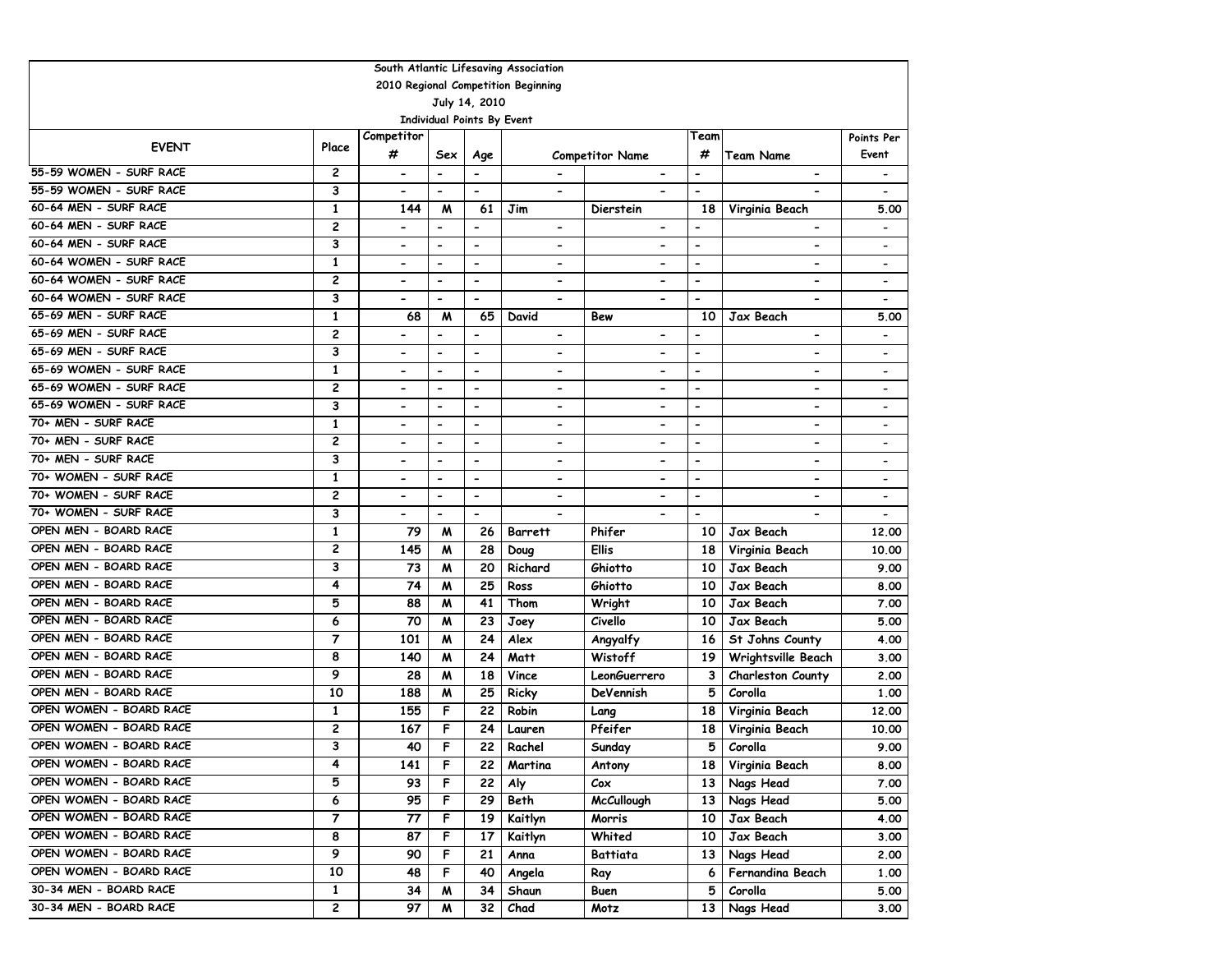| South Atlantic Lifesaving Association |                                     |                          |                          |                          |                              |                              |                          |                          |                          |  |  |  |
|---------------------------------------|-------------------------------------|--------------------------|--------------------------|--------------------------|------------------------------|------------------------------|--------------------------|--------------------------|--------------------------|--|--|--|
|                                       | 2010 Regional Competition Beginning |                          |                          |                          |                              |                              |                          |                          |                          |  |  |  |
|                                       |                                     |                          |                          | July 14, 2010            |                              |                              |                          |                          |                          |  |  |  |
|                                       | <b>Individual Points By Event</b>   |                          |                          |                          |                              |                              |                          |                          |                          |  |  |  |
| <b>EVENT</b>                          | Place                               | Competitor               |                          |                          |                              |                              | Team                     |                          | Points Per               |  |  |  |
|                                       |                                     | #                        | Sex                      | Age                      |                              | <b>Competitor Name</b>       | #                        | <b>Team Name</b>         | Event                    |  |  |  |
| 30-34 MEN - BOARD RACE                | 3                                   | 23                       | M                        | 34                       | Stephen                      | Fernandez                    | 3                        | Charleston County        | 1.00                     |  |  |  |
| 30-34 WOMEN - BOARD RACE              | 1                                   | 85                       | F                        | 30                       | Chrissy                      | Wallis                       | 10                       | Jax Beach                | 5.00                     |  |  |  |
| 30-34 WOMEN - BOARD RACE              | 2                                   | 41                       | F                        | 31                       | Sylvia                       | Wolff                        | 5                        | Corolla                  | 3.00                     |  |  |  |
| 30-34 WOMEN - BOARD RACE              | 3                                   | $\overline{\phantom{0}}$ | $\blacksquare$           | $\overline{\phantom{a}}$ | $\qquad \qquad \blacksquare$ |                              | $\overline{\phantom{m}}$ | $\blacksquare$           | $\overline{\phantom{a}}$ |  |  |  |
| 35-39 MEN - BOARD RACE                | $\mathbf{1}$                        | 184                      | M                        | 35                       | David                        | Dierstein                    | 18                       | Virginia Beach           | 5.00                     |  |  |  |
| 35-39 MEN - BOARD RACE                | 2                                   | 75                       | M                        | 38                       | Bill                         | Horn                         | 10                       | Jax Beach                | 3.00                     |  |  |  |
| 35-39 MEN - BOARD RACE                | 3                                   | 27                       | M                        | 37                       | Chris                        | Knebel                       | 3                        | Charleston County        | 1.00                     |  |  |  |
| 35-39 WOMEN - BOARD RACE              | 1                                   | 192                      | F                        | 36                       | Shelby                       | <b>Marriott</b>              | 19                       | Wrightsville Beach       | 5.00                     |  |  |  |
| 35-39 WOMEN - BOARD RACE              | 2                                   | $\overline{a}$           | $\overline{a}$           | $\overline{\phantom{0}}$ | $\blacksquare$               | $\blacksquare$               | $\blacksquare$           |                          | $\hbox{\small -}$        |  |  |  |
| 35-39 WOMEN - BOARD RACE              | 3                                   | $\overline{\phantom{0}}$ | $\blacksquare$           | $\blacksquare$           | $\blacksquare$               | $\overline{\phantom{a}}$     | $\blacksquare$           | $\blacksquare$           |                          |  |  |  |
| 40-44 MEN - BOARD RACE                | $\mathbf{1}$                        | 88                       | M                        | 41                       | Thom                         | Wright                       | 10                       | Jax Beach                | 5.00                     |  |  |  |
| 40-44 MEN - BOARD RACE                | 2                                   | 35                       | M                        | 40                       | Matthew                      | <b>Hewes</b>                 | 5                        | Corolla                  | 3.00                     |  |  |  |
| 40-44 MEN - BOARD RACE                | 3                                   | 72                       | M                        | 40                       | Rob                          | Emahiser                     | 10                       | Jax Beach                | 1.00                     |  |  |  |
| 40-44 WOMEN - BOARD RACE              | 1                                   | 48                       | F                        | 40                       | Angela                       | Ray                          | 6                        | Fernandina Beach         | 5.00                     |  |  |  |
| 40-44 WOMEN - BOARD RACE              | 2                                   | -                        | $\blacksquare$           | $\overline{\phantom{a}}$ | $\blacksquare$               | $\overline{\phantom{0}}$     | $\blacksquare$           |                          | $\overline{\phantom{a}}$ |  |  |  |
| 40-44 WOMEN - BOARD RACE              | 3                                   | $\overline{\phantom{0}}$ | $\blacksquare$           | $\blacksquare$           |                              |                              | $\overline{\phantom{a}}$ |                          |                          |  |  |  |
| 45-49 MEN - BOARD RACE                | $\mathbf{1}$                        | 134                      | M                        | 49                       | Greg                         | Miller                       | 19                       | Wrightsville Beach       | 5.00                     |  |  |  |
| 45-49 MEN - BOARD RACE                | 2                                   | 171                      | M                        | 48                       | David                        | Bostic                       | 18                       | Virginia Beach           | 3.00                     |  |  |  |
| 45-49 MEN - BOARD RACE                | 3                                   | 122                      | M                        | 48                       | Roger                        | Wilson                       | 14                       | Nassau County            | 1.00                     |  |  |  |
| 45-49 WOMEN - BOARD RACE              | $\mathbf{1}$                        | $\overline{\phantom{0}}$ | $\overline{a}$           | $\overline{\phantom{a}}$ |                              |                              | $\overline{\phantom{0}}$ |                          | $\overline{\phantom{0}}$ |  |  |  |
| 45-49 WOMEN - BOARD RACE              | 2                                   | -                        | $\hbox{\small -}$        | $\hbox{\small -}$        | $\qquad \qquad \blacksquare$ | $\blacksquare$               | $\overline{\phantom{a}}$ | $\blacksquare$           |                          |  |  |  |
| 45-49 WOMEN - BOARD RACE              | 3                                   | -                        | $\overline{\phantom{0}}$ | $\overline{\phantom{0}}$ |                              | $\qquad \qquad \blacksquare$ | $\overline{\phantom{a}}$ |                          | $\overline{\phantom{a}}$ |  |  |  |
| 50-54 MEN - BOARD RACE                | $\mathbf{1}$                        | 94                       | M                        | 52                       | John                         | Kenny                        | 13                       | Nags Head                | 5.00                     |  |  |  |
| 50-54 MEN - BOARD RACE                | 2                                   | 125                      | M                        | 52                       | Dave                         | Baker                        | 19                       | Wrightsville Beach       | 3.00                     |  |  |  |
| 50-54 MEN - BOARD RACE                | 3                                   | -                        | $\blacksquare$           | $\overline{\phantom{a}}$ | $\overline{\phantom{a}}$     | $\overline{\phantom{0}}$     | $\blacksquare$           |                          | $\overline{\phantom{a}}$ |  |  |  |
| 50-54 WOMEN - BOARD RACE              | 1                                   | 152                      | F                        | 53                       | Nancy                        | Hodges                       | 18                       | Virginia Beach           | 5.00                     |  |  |  |
| 50-54 WOMEN - BOARD RACE              | 2                                   | -                        | $\overline{\phantom{0}}$ | $\overline{\phantom{a}}$ | $\blacksquare$               | $\qquad \qquad \blacksquare$ | $\overline{\phantom{a}}$ | $\overline{\phantom{a}}$ | $\overline{\phantom{a}}$ |  |  |  |
| 50-54 WOMEN - BOARD RACE              | 3                                   | $\overline{a}$           | $\blacksquare$           | $\blacksquare$           | $\blacksquare$               |                              | $\overline{\phantom{a}}$ |                          | $\overline{\phantom{a}}$ |  |  |  |
| 55-59 MEN - BOARD RACE                | $\mathbf{1}$                        | 3                        | M                        | 57                       | Daniel                       | Anderson                     | 2                        | Carolina Beach           | 5.00                     |  |  |  |
| 55-59 MEN - BOARD RACE                | 2                                   | $\overline{\phantom{0}}$ | $\blacksquare$           | $\blacksquare$           | $\qquad \qquad \blacksquare$ | $\overline{\phantom{0}}$     | $\overline{\phantom{a}}$ | $\overline{\phantom{0}}$ | $\overline{\phantom{a}}$ |  |  |  |
| 55-59 MEN - BOARD RACE                | 3                                   | $\overline{a}$           | $\blacksquare$           | $\blacksquare$           | $\blacksquare$               | $\blacksquare$               | $\blacksquare$           | $\overline{\phantom{a}}$ | $\overline{\phantom{a}}$ |  |  |  |
| 55-59 WOMEN - BOARD RACE              | 1                                   | 86                       | F                        | 57                       | Susan                        | Wallis                       | 10                       | Jax Beach                | 5.00                     |  |  |  |
| 55-59 WOMEN - BOARD RACE              | 2                                   |                          |                          | $\overline{\phantom{a}}$ |                              |                              |                          |                          |                          |  |  |  |
| 55-59 WOMEN - BOARD RACE              | 3                                   | $\blacksquare$           | $\blacksquare$           | $\overline{\phantom{a}}$ | $\overline{\phantom{0}}$     | $\overline{\phantom{0}}$     | $\overline{\phantom{a}}$ | $\overline{\phantom{a}}$ | $\blacksquare$           |  |  |  |
| 60-64 MEN - BOARD RACE                | $\mathbf{1}$                        | 144                      | M                        | 61                       | Jim                          | <b>Dierstein</b>             | 18                       | Virginia Beach           | 5.00                     |  |  |  |
| 60-64 MEN - BOARD RACE                | $\mathbf{2}$                        | $\overline{\phantom{0}}$ | $\overline{\phantom{a}}$ | $\overline{\phantom{a}}$ | $\overline{\phantom{0}}$     | $\overline{\phantom{0}}$     | $\overline{\phantom{a}}$ | $\overline{\phantom{0}}$ | $\blacksquare$           |  |  |  |
| 60-64 MEN - BOARD RACE                | 3                                   | Ξ.                       | $\overline{\phantom{a}}$ | $\blacksquare$           | $\overline{\phantom{0}}$     | $\blacksquare$               | $\blacksquare$           | $\blacksquare$           | $\overline{\phantom{a}}$ |  |  |  |
| 60-64 WOMEN - BOARD RACE              | $\mathbf{1}$                        | $\blacksquare$           | $\overline{\phantom{a}}$ | $\overline{\phantom{a}}$ | $\overline{\phantom{0}}$     | $\overline{\phantom{a}}$     | $\blacksquare$           | $\overline{\phantom{a}}$ | $\blacksquare$           |  |  |  |
| 60-64 WOMEN - BOARD RACE              | 2                                   | -                        | $\overline{\phantom{a}}$ | $\overline{\phantom{a}}$ | $\qquad \qquad \blacksquare$ | -                            | $\overline{\phantom{a}}$ | $\blacksquare$           | $\blacksquare$           |  |  |  |
| 60-64 WOMEN - BOARD RACE              | 3                                   | ۰.                       | $\overline{\phantom{a}}$ | $\blacksquare$           | $\blacksquare$               | -                            | $\overline{\phantom{0}}$ | $\blacksquare$           | $\sim$                   |  |  |  |
| 65-69 MEN - BOARD RACE                | $\mathbf{1}$                        | 68                       | M                        | 65                       | David                        | Bew                          | 10                       | Jax Beach                | 5.00                     |  |  |  |
| 65-69 MEN - BOARD RACE                | 2                                   | -                        | $\overline{\phantom{a}}$ | $\blacksquare$           | $\blacksquare$               | $\qquad \qquad \blacksquare$ | $\blacksquare$           | $\blacksquare$           | $\sim$                   |  |  |  |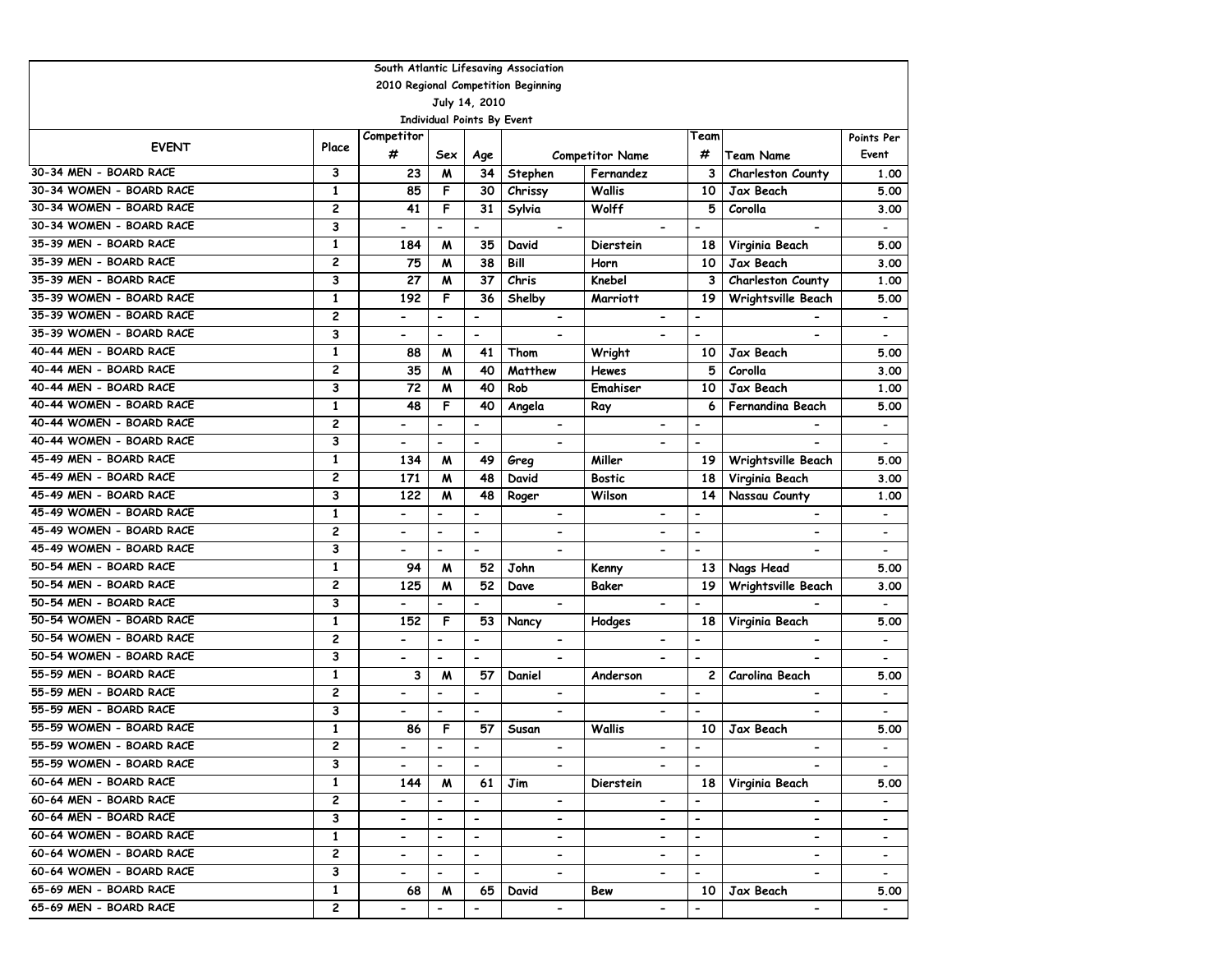| South Atlantic Lifesaving Association |                                     |                              |                              |                          |                          |                              |                          |                          |                              |  |  |  |
|---------------------------------------|-------------------------------------|------------------------------|------------------------------|--------------------------|--------------------------|------------------------------|--------------------------|--------------------------|------------------------------|--|--|--|
|                                       | 2010 Regional Competition Beginning |                              |                              |                          |                          |                              |                          |                          |                              |  |  |  |
| July 14, 2010                         |                                     |                              |                              |                          |                          |                              |                          |                          |                              |  |  |  |
| Individual Points By Event            |                                     |                              |                              |                          |                          |                              |                          |                          |                              |  |  |  |
| <b>EVENT</b>                          | Place                               | Competitor                   |                              |                          |                          |                              | Team                     |                          | Points Per                   |  |  |  |
|                                       |                                     | #                            | Sex                          | Age                      |                          | <b>Competitor Name</b>       | #                        | <b>Team Name</b>         | Event                        |  |  |  |
| 65-69 MEN - BOARD RACE                | 3                                   | $\overline{\phantom{a}}$     | $\overline{a}$               |                          |                          | $\hbox{\small -}$            | $\overline{\phantom{a}}$ | $\overline{\phantom{a}}$ |                              |  |  |  |
| 65-69 WOMEN - BOARD RACE              | 1                                   | $\qquad \qquad \blacksquare$ | $\overline{\phantom{0}}$     | $\overline{\phantom{a}}$ | $\overline{\phantom{a}}$ | $\qquad \qquad \blacksquare$ | $\overline{\phantom{a}}$ | -                        |                              |  |  |  |
| 65-69 WOMEN - BOARD RACE              | 2                                   | $\overline{\phantom{0}}$     | $\blacksquare$               | $\blacksquare$           | $\overline{\phantom{0}}$ | $\overline{\phantom{0}}$     | $\blacksquare$           | $\blacksquare$           |                              |  |  |  |
| 65-69 WOMEN - BOARD RACE              | 3                                   | $\overline{\phantom{0}}$     | $\overline{a}$               | $\blacksquare$           | $\overline{\phantom{0}}$ | $\qquad \qquad \blacksquare$ | $\overline{\phantom{a}}$ | $\overline{\phantom{0}}$ |                              |  |  |  |
| 70+ MEN - BOARD RACE                  | $\mathbf{1}$                        | $\overline{\phantom{0}}$     | $\overline{\phantom{0}}$     | $\overline{\phantom{0}}$ | $\overline{\phantom{0}}$ | $\overline{\phantom{0}}$     | $\overline{\phantom{a}}$ | -                        | $\overline{\phantom{0}}$     |  |  |  |
| 70+ MEN - BOARD RACE                  | $\overline{c}$                      | $\blacksquare$               | $\blacksquare$               | $\blacksquare$           | $\overline{\phantom{0}}$ | $\overline{\phantom{0}}$     | $\blacksquare$           | $\overline{\phantom{0}}$ |                              |  |  |  |
| 70+ MEN - BOARD RACE                  | 3                                   | $\overline{\phantom{0}}$     | $\overline{a}$               | $\overline{\phantom{a}}$ | $\overline{\phantom{0}}$ | $\overline{\phantom{0}}$     | $\overline{\phantom{0}}$ | $\overline{\phantom{0}}$ | $\overline{\phantom{a}}$     |  |  |  |
| 70+ WOMEN - BOARD RACE                | 1                                   | $\overline{\phantom{a}}$     | $\qquad \qquad \blacksquare$ | $\overline{\phantom{a}}$ | $\overline{\phantom{a}}$ | $\overline{\phantom{a}}$     | $\overline{\phantom{a}}$ | -                        | $\qquad \qquad \blacksquare$ |  |  |  |
| 70+ WOMEN - BOARD RACE                | $\overline{c}$                      | $\overline{\phantom{a}}$     | $\qquad \qquad \blacksquare$ | $\blacksquare$           | $\overline{\phantom{0}}$ | $\hbox{\small -}$            | $\overline{\phantom{a}}$ | $\overline{\phantom{0}}$ |                              |  |  |  |
| 70+ WOMEN - BOARD RACE                | 3                                   |                              | $\overline{\phantom{0}}$     | $\blacksquare$           |                          |                              | $\blacksquare$           |                          |                              |  |  |  |
| OPEN MEN - RUN-SWIM-RUN               | $\mathbf{1}$                        | 135                          | M                            | 20                       | Luke                     | Murphy                       | 19                       | Wrightsville Beach       | 12.00                        |  |  |  |
| OPEN MEN - RUN-SWIM-RUN               | 2                                   | 139                          | M                            | 20                       | Gavin                    | Spake                        | 19                       | Wrightsville Beach       | 10.00                        |  |  |  |
| OPEN MEN - RUN-SWIM-RUN               | 3                                   | 151                          | M                            | 18                       | Eli                      | Guzik                        | 18                       | Virginia Beach           | 9.00                         |  |  |  |
| OPEN MEN - RUN-SWIM-RUN               | 4                                   | 166                          | M                            | 22                       | <b>Scott</b>             | Norton                       | 18                       | Virginia Beach           | 8.00                         |  |  |  |
| OPEN MEN - RUN-SWIM-RUN               | 5                                   | 124                          | M                            | 22                       | Rob                      | Anderson                     | 19                       | Wrightsville Beach       | 7.00                         |  |  |  |
| OPEN MEN - RUN-SWIM-RUN               | 6                                   | 189                          | M                            | 21                       | Travis                   | Martinez                     | 5                        | Corolla                  | 5.00                         |  |  |  |
| OPEN MEN - RUN-SWIM-RUN               | $\overline{7}$                      | 52                           | M                            | 22                       | James                    | Donahue                      | 8                        | <b>Hilton Head</b>       | 4.00                         |  |  |  |
| OPEN MEN - RUN-SWIM-RUN               | 8                                   | 140                          | M                            | 24                       | Matt                     | Wistoff                      | 19                       | Wrightsville Beach       | 3.00                         |  |  |  |
| OPEN MEN - RUN-SWIM-RUN               | 9                                   | 148                          | M                            | 19                       | Sean                     | Frye                         | 18                       | Virginia Beach           | 2.00                         |  |  |  |
| OPEN MEN - RUN-SWIM-RUN               | 10                                  | 173                          | M                            | 29                       | Patrick                  | Frisk                        | 18                       | Virginia Beach           | 1.00                         |  |  |  |
| OPEN WOMEN - RUN-SWIM-RUN             | 1                                   | 37                           | F                            | 20                       | Carolyn                  | Royce                        | 5                        | Corolla                  | 12.00                        |  |  |  |
| OPEN WOMEN - RUN-SWIM-RUN             | 2                                   | 174                          | F                            | 16                       | Emily                    | Bain                         | 18                       | Virginia Beach           | 10.00                        |  |  |  |
| OPEN WOMEN - RUN-SWIM-RUN             | 3                                   | 90                           | F                            | 21                       | Anna                     | <b>Battiata</b>              | 13                       | Nags Head                | 9.00                         |  |  |  |
| OPEN WOMEN - RUN-SWIM-RUN             | 4                                   | 38                           | F                            | 20                       | Amanda                   | Skonezney                    | 5                        | Corolla                  | 8.00                         |  |  |  |
| OPEN WOMEN - RUN-SWIM-RUN             | 5                                   | 24                           | F                            | 21                       | Sara                     | Gardocki                     | 3                        | Charleston County        | 7.00                         |  |  |  |
| OPEN WOMEN - RUN-SWIM-RUN             | 6                                   | 157                          | F                            | 18                       | Ashley                   | Luchsinger                   | 18                       | Virginia Beach           | 5.00                         |  |  |  |
| OPEN WOMEN - RUN-SWIM-RUN             | 7                                   | 180                          | F                            | 17                       | Kimberly                 | Rich                         | 18                       | Virginia Beach           | 4.00                         |  |  |  |
| OPEN WOMEN - RUN-SWIM-RUN             | 8                                   | 40                           | F                            | 22                       | Rachel                   | Sunday                       | 5                        | Corolla                  | 3.00                         |  |  |  |
| OPEN WOMEN - RUN-SWIM-RUN             | 9                                   | 178                          | F                            | 17                       | Jocelyn                  | Long                         | 18                       | Virginia Beach           | 2.00                         |  |  |  |
| OPEN WOMEN - RUN-SWIM-RUN             | 10                                  | 87                           | F                            | 17                       | Kaitlyn                  | Whited                       | 10                       | Jax Beach                | 1.00                         |  |  |  |
| 30-34 MEN-RUN - SWIM-RUN              | $\mathbf{1}$                        | 51                           | M                            | 34                       | Daniel                   | Condell                      | 8                        | <b>Hilton Head</b>       | 5.00                         |  |  |  |
| 30-34 MEN-RUN - SWIM-RUN              | 2                                   | 23                           | M                            | 34                       | Stephen                  | Fernandez                    | З                        | Charleston County        | 3.00                         |  |  |  |
| 30-34 MEN-RUN - SWIM-RUN              | 3                                   | 191                          | M                            | 34                       | Jose                     | Pena                         | 5                        | Corolla                  | 1.00                         |  |  |  |
| 30-34 WOMEN - RUN-SWIM-RUN            | 1                                   | 41                           | F                            | 31                       | Sylvia                   | Wolff                        | 5.                       | Corolla                  | 5.00                         |  |  |  |
| 30-34 WOMEN - RUN-SWIM-RUN            | 2                                   | 85                           | F                            | 30                       | Chrissy                  | Wallis                       | 10                       | Jax Beach                | 3.00                         |  |  |  |
| 30-34 WOMEN - RUN-SWIM-RUN            | 3                                   | $\overline{\phantom{0}}$     | $\overline{\phantom{0}}$     | $\blacksquare$           | $\blacksquare$           | $\overline{\phantom{a}}$     | $\overline{\phantom{a}}$ | $\overline{\phantom{0}}$ | $\blacksquare$               |  |  |  |
| 35-39 MEN - RUN-SWIM-RUN              | $\mathbf{1}$                        | 184                          | M                            | 35                       | David                    | Dierstein                    | 18                       | Virginia Beach           | 5.00                         |  |  |  |
| 35-39 MEN - RUN-SWIM-RUN              | 2                                   | 149                          | M                            | 39                       | Tom                      | Gill                         | 18                       | Virginia Beach           | 3.00                         |  |  |  |
| 35-39 MEN - RUN-SWIM-RUN              | 3                                   | 75                           | M                            | 38                       | Bill                     | Horn                         | 10                       | Jax Beach                | 1.00                         |  |  |  |
| 35-39 WOMEN - RUN-SWIM-RUN            | $\mathbf{1}$                        | 192                          | F                            | 36                       | Shelby                   | Marriott                     | 19                       | Wrightsville Beach       | 5.00                         |  |  |  |
| 35-39 WOMEN - RUN-SWIM-RUN            | $\mathbf{2}$                        | $\overline{\phantom{0}}$     |                              | $\overline{\phantom{a}}$ | $\overline{\phantom{0}}$ | $\hbox{\small -}$            | $\overline{\phantom{a}}$ |                          |                              |  |  |  |
| 35-39 WOMEN - RUN-SWIM-RUN            | 3                                   | $\blacksquare$               | $\overline{\phantom{a}}$     | $\overline{\phantom{a}}$ | $\blacksquare$           | $\hbox{\small -}$            | $\blacksquare$           | $\overline{\phantom{0}}$ | $\blacksquare$               |  |  |  |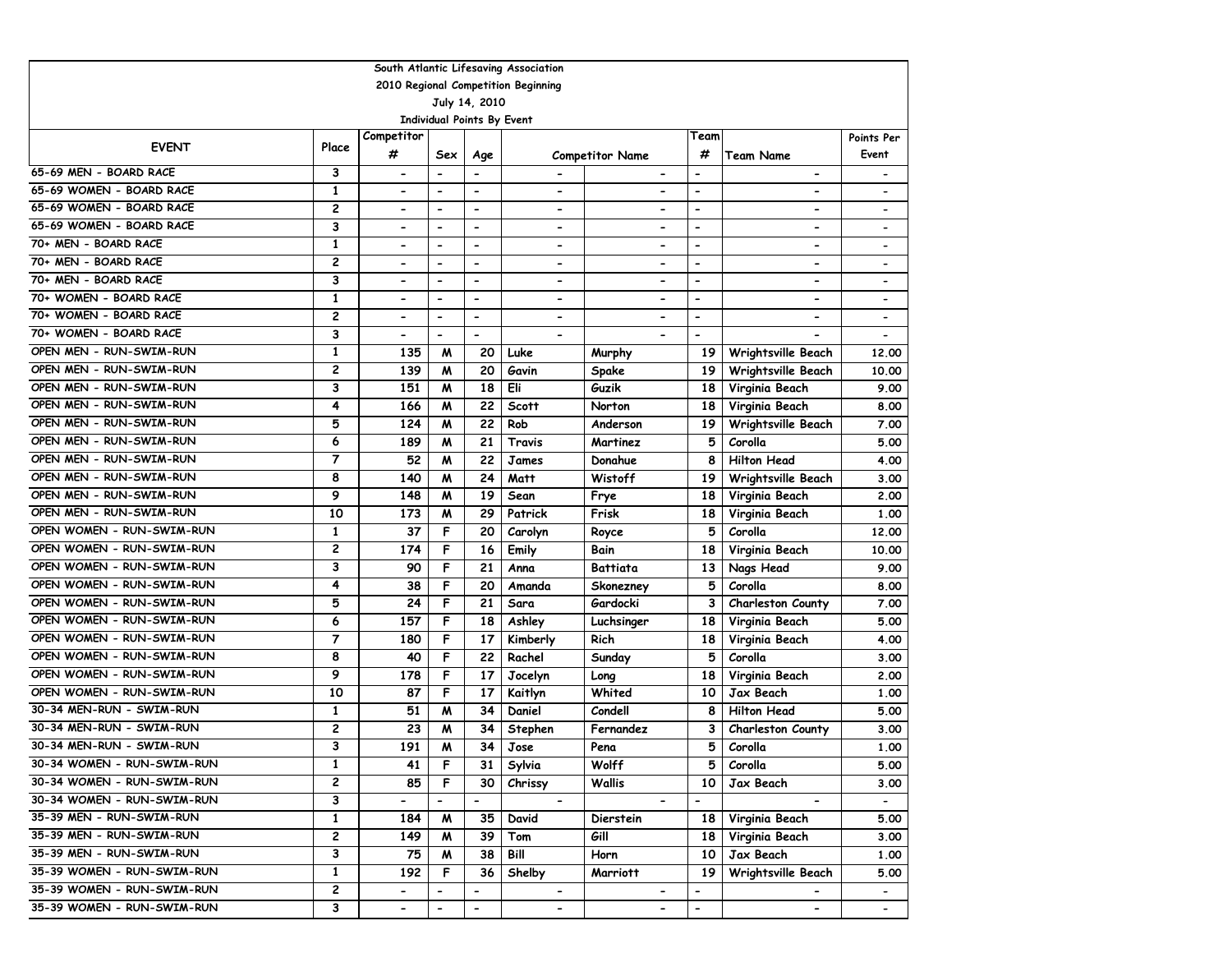| South Atlantic Lifesaving Association |                                     |                              |                              |                          |                              |                          |                          |                              |                          |  |  |  |
|---------------------------------------|-------------------------------------|------------------------------|------------------------------|--------------------------|------------------------------|--------------------------|--------------------------|------------------------------|--------------------------|--|--|--|
|                                       | 2010 Regional Competition Beginning |                              |                              |                          |                              |                          |                          |                              |                          |  |  |  |
|                                       | July 14, 2010                       |                              |                              |                          |                              |                          |                          |                              |                          |  |  |  |
|                                       |                                     |                              | Individual Points By Event   |                          |                              |                          |                          |                              |                          |  |  |  |
| <b>EVENT</b>                          | Place                               | Competitor                   |                              |                          |                              |                          | Team                     |                              | Points Per               |  |  |  |
|                                       |                                     | #                            | Sex                          | Age                      |                              | <b>Competitor Name</b>   | #                        | <b>Team Name</b>             | Event                    |  |  |  |
| 40-44 MEN - RUN-SWIM-RUN              | 1                                   | 136                          | M                            | 40                       | Todd                         | Pletcher                 | 19                       | Wrightsville Beach           | 5.00                     |  |  |  |
| 40-44 MEN - RUN-SWIM-RUN              | 2                                   | 159                          | M                            | 43                       | Kevin                        | Martingayle              | 18                       | Virginia Beach               | 3.00                     |  |  |  |
| 40-44 MEN - RUN-SWIM-RUN              | 3                                   | 35                           | M                            | 40                       | Matthew                      | <b>Hewes</b>             | 5                        | Corolla                      | 1.00                     |  |  |  |
| 40-44 WOMEN - RUN-SWIM-RUN            | $\mathbf{1}$                        | 48                           | F                            | 40                       | Angela                       | Ray                      | 6                        | Fernandina Beach             | 5.00                     |  |  |  |
| 40-44 WOMEN - RUN-SWIM-RUN            | 2                                   | $\overline{\phantom{0}}$     | $\blacksquare$               | $\overline{\phantom{a}}$ | $\overline{\phantom{0}}$     | $\overline{\phantom{0}}$ | $\blacksquare$           |                              | $\overline{\phantom{a}}$ |  |  |  |
| 40-44 WOMEN - RUN-SWIM-RUN            | 3                                   | $\overline{\phantom{0}}$     | $\blacksquare$               | $\blacksquare$           |                              | $\overline{a}$           | $\blacksquare$           |                              | $\overline{\phantom{a}}$ |  |  |  |
| 45-49 MEN - RUN-SWIM-RUN              | 1                                   | 171                          | M                            | 48                       | David                        | <b>Bostic</b>            | 18                       | Virginia Beach               | 5.00                     |  |  |  |
| 45-49 MEN - RUN-SWIM-RUN              | $\overline{c}$                      | 122                          | M                            | 48                       | Roger                        | Wilson                   | 14                       | Nassau County                | 3.00                     |  |  |  |
| 45-49 MEN - RUN-SWIM-RUN              | 3                                   | 134                          | M                            | 49                       | Greg                         | Miller                   | 19                       | Wrightsville Beach           | 1.00                     |  |  |  |
| 45-49 WOMEN - RUN-SWIM-RUN            | $\mathbf{1}$                        | $\overline{\phantom{0}}$     | $\overline{\phantom{a}}$     | $\blacksquare$           | $\overline{\phantom{0}}$     | -                        | $\blacksquare$           | $\qquad \qquad \blacksquare$ |                          |  |  |  |
| 45-49 WOMEN - RUN-SWIM-RUN            | $\overline{c}$                      | $\overline{\phantom{0}}$     | $\blacksquare$               | $\blacksquare$           | $\overline{\phantom{0}}$     | $\overline{\phantom{0}}$ | $\blacksquare$           | $\overline{\phantom{0}}$     | $\overline{\phantom{a}}$ |  |  |  |
| 45-49 WOMEN - RUN-SWIM-RUN            | 3                                   | -                            | $\overline{\phantom{a}}$     | $\blacksquare$           | $\overline{\phantom{0}}$     | -                        | $\blacksquare$           | $\qquad \qquad \blacksquare$ | $\overline{\phantom{a}}$ |  |  |  |
| 50-54 MEN - RUN-SWIM-RUN              | $\mathbf{1}$                        | 56                           | M                            | 51                       | Frank                        | Heinrich                 | 8                        | <b>Hilton Head</b>           | 5.00                     |  |  |  |
| 50-54 MEN - RUN-SWIM-RUN              | $\overline{c}$                      | 94                           | M                            | 52                       | John                         | Kenny                    | 13                       | Nags Head                    | 3.00                     |  |  |  |
| 50-54 MEN - RUN-SWIM-RUN              | 3                                   | 125                          | M                            | 52                       | Dave                         | Baker                    | 19                       | Wrightsville Beach           | 1.00                     |  |  |  |
| 50-54 WOMEN - RUN-SWIM-RUN            | $\mathbf{1}$                        | 152                          | F                            | 53                       | Nancy                        | Hodges                   | 18                       | Virginia Beach               | 5.00                     |  |  |  |
| 50-54 WOMEN - RUN-SWIM-RUN            | $\overline{c}$                      | $\overline{\phantom{0}}$     | $\overline{\phantom{a}}$     | $\overline{\phantom{a}}$ | $\overline{\phantom{0}}$     | $\overline{\phantom{0}}$ | $\overline{\phantom{a}}$ | $\qquad \qquad \blacksquare$ | $\overline{\phantom{a}}$ |  |  |  |
| 50-54 WOMEN - RUN-SWIM-RUN            | 3                                   | $\overline{\phantom{0}}$     | $\overline{\phantom{a}}$     | $\blacksquare$           | $\overline{\phantom{0}}$     | $\overline{\phantom{0}}$ | $\blacksquare$           | $\overline{\phantom{a}}$     | $\overline{\phantom{a}}$ |  |  |  |
| 55-59 MEN - RUN-SWIM-RUN              | $\mathbf{1}$                        | 3                            | M                            | 57                       | Daniel                       | Anderson                 | $\overline{c}$           | Carolina Beach               | 5.00                     |  |  |  |
| 55-59 MEN - RUN-SWIM-RUN              | $\overline{\mathbf{c}}$             | $\overline{a}$               | $\overline{\phantom{a}}$     | $\overline{\phantom{a}}$ | $\blacksquare$               | -                        | $\overline{\phantom{a}}$ |                              |                          |  |  |  |
| 55-59 MEN - RUN-SWIM-RUN              | 3                                   | $\overline{\phantom{0}}$     | $\blacksquare$               | $\blacksquare$           | $\overline{\phantom{0}}$     | -                        | $\overline{\phantom{a}}$ |                              |                          |  |  |  |
| 55-59 WOMEN - RUN-SWIM-RUN            | 1                                   | 86                           | F                            | 57                       | Susan                        | <b>Wallis</b>            | 10                       | Jax Beach                    | 5.00                     |  |  |  |
| 55-59 WOMEN - RUN-SWIM-RUN            | $\overline{\mathbf{c}}$             | $\overline{\phantom{0}}$     | $\blacksquare$               | $\blacksquare$           | $\overline{\phantom{a}}$     | $\hbox{\small -}$        | $\blacksquare$           | $\qquad \qquad \blacksquare$ | $\blacksquare$           |  |  |  |
| 55-59 WOMEN - RUN-SWIM-RUN            | 3                                   | $\overline{\phantom{a}}$     | $\blacksquare$               | $\blacksquare$           | -                            | -                        | $\blacksquare$           | $\qquad \qquad \blacksquare$ | $\overline{\phantom{a}}$ |  |  |  |
| 60-64 MEN - RUN-SWIM-RUN              | $\mathbf{1}$                        | 144                          | M                            | 61                       | Jim                          | Dierstein                | 18                       | Virginia Beach               | 5.00                     |  |  |  |
| 60-64 MEN - RUN-SWIM-RUN              | 2                                   | $\overline{\phantom{a}}$     | $\overline{\phantom{a}}$     | $\overline{\phantom{a}}$ | -                            | -                        | $\overline{\phantom{a}}$ | $\qquad \qquad \blacksquare$ |                          |  |  |  |
| 60-64 MEN - RUN-SWIM-RUN              | 3                                   | $\blacksquare$               | $\overline{\phantom{0}}$     | $\overline{\phantom{a}}$ | -                            | -                        | $\overline{\phantom{a}}$ | -                            | $\overline{\phantom{a}}$ |  |  |  |
| 60-64 WOMEN - RUN-SWIM-RUN            | $\mathbf{1}$                        | $\overline{\phantom{0}}$     | $\overline{\phantom{a}}$     | $\overline{\phantom{a}}$ | $\overline{\phantom{0}}$     | $\overline{\phantom{0}}$ | $\blacksquare$           | $\blacksquare$               | $\overline{\phantom{a}}$ |  |  |  |
| 60-64 WOMEN - RUN-SWIM-RUN            | $\overline{c}$                      | $\overline{\phantom{0}}$     | $\overline{\phantom{a}}$     | $\blacksquare$           | $\overline{\phantom{0}}$     | $\overline{\phantom{0}}$ | $\overline{\phantom{0}}$ | $\overline{\phantom{0}}$     | $\overline{\phantom{a}}$ |  |  |  |
| 60-64 WOMEN - RUN-SWIM-RUN            | 3                                   | $\overline{\phantom{0}}$     | $\overline{\phantom{a}}$     | $\blacksquare$           | $\overline{\phantom{0}}$     | $\overline{a}$           | $\blacksquare$           | $\overline{\phantom{a}}$     | $\overline{\phantom{a}}$ |  |  |  |
| 64-69 MEN - RUN-SWIM-RUN              | $\mathbf{1}$                        | 68                           | M                            | 65                       | David                        | Bew                      | 10                       | Jax Beach                    | 5.00                     |  |  |  |
| 64-69 MEN - RUN-SWIM-RUN              | 2                                   | $\overline{\phantom{a}}$     | $\overline{\phantom{a}}$     | $\overline{\phantom{a}}$ | $\overline{\phantom{a}}$     | -                        | $\overline{\phantom{0}}$ | $\qquad \qquad \blacksquare$ | $\overline{\phantom{a}}$ |  |  |  |
| 64-69 MEN - RUN-SWIM-RUN              | 3                                   |                              | $\overline{\phantom{a}}$     | $\overline{\phantom{a}}$ |                              |                          | $\overline{\phantom{a}}$ |                              |                          |  |  |  |
| 64-69 WOMEN - RUN-SWIM-RUN            | 1                                   | $\overline{\phantom{0}}$     |                              | $\overline{\phantom{a}}$ | -                            | $\blacksquare$           | $\overline{\phantom{a}}$ | -                            |                          |  |  |  |
| 64-69 WOMEN - RUN-SWIM-RUN            | $\overline{c}$                      | $\overline{\phantom{0}}$     | $\overline{\phantom{a}}$     | $\blacksquare$           | $\overline{\phantom{0}}$     | $\overline{\phantom{0}}$ | $\blacksquare$           | $\overline{\phantom{0}}$     |                          |  |  |  |
| 64-69 WOMEN - RUN-SWIM-RUN            | 3                                   | $\overline{\phantom{0}}$     | $\hbox{\small -}$            | $\overline{\phantom{a}}$ | -                            | $\overline{\phantom{0}}$ | $\overline{\phantom{a}}$ | $\overline{\phantom{0}}$     |                          |  |  |  |
| 70+ MEN - RUN-SWIM-RUN                | $\mathbf{1}$                        | -                            | $\overline{\phantom{a}}$     | $\overline{\phantom{a}}$ | -                            | -                        | $\blacksquare$           | -                            | $\blacksquare$           |  |  |  |
| 70+ MEN - RUN-SWIM-RUN                | $\overline{c}$                      | $\overline{\phantom{0}}$     | $\hbox{\small -}$            | $\blacksquare$           | $\blacksquare$               | $\hbox{\small -}$        | $\overline{\phantom{a}}$ | $\qquad \qquad \blacksquare$ | $\overline{\phantom{0}}$ |  |  |  |
| 70+ MEN - RUN-SWIM-RUN                | 3                                   | -                            | $\overline{\phantom{0}}$     | $\overline{\phantom{a}}$ | -                            | $\blacksquare$           | $\hbox{\small -}$        | -                            |                          |  |  |  |
| 70+ WOMEN - RUN-SWIM-RUN              | 1                                   | $\overline{\phantom{a}}$     | $\qquad \qquad \blacksquare$ | $\overline{\phantom{a}}$ | $\qquad \qquad \blacksquare$ | $\blacksquare$           | $\overline{\phantom{a}}$ | -                            |                          |  |  |  |
| 70+ WOMEN - RUN-SWIM-RUN              | $\mathbf{2}$                        | $\qquad \qquad \blacksquare$ |                              | $\blacksquare$           | $\overline{\phantom{0}}$     | $\overline{\phantom{a}}$ | $\overline{\phantom{a}}$ | $\qquad \qquad \blacksquare$ |                          |  |  |  |
| 70+ WOMEN - RUN-SWIM-RUN              | 3                                   | $\overline{\phantom{a}}$     | $\overline{\phantom{0}}$     | $\overline{\phantom{a}}$ | -                            | $\hbox{\small -}$        | $\hbox{\small -}$        | -                            |                          |  |  |  |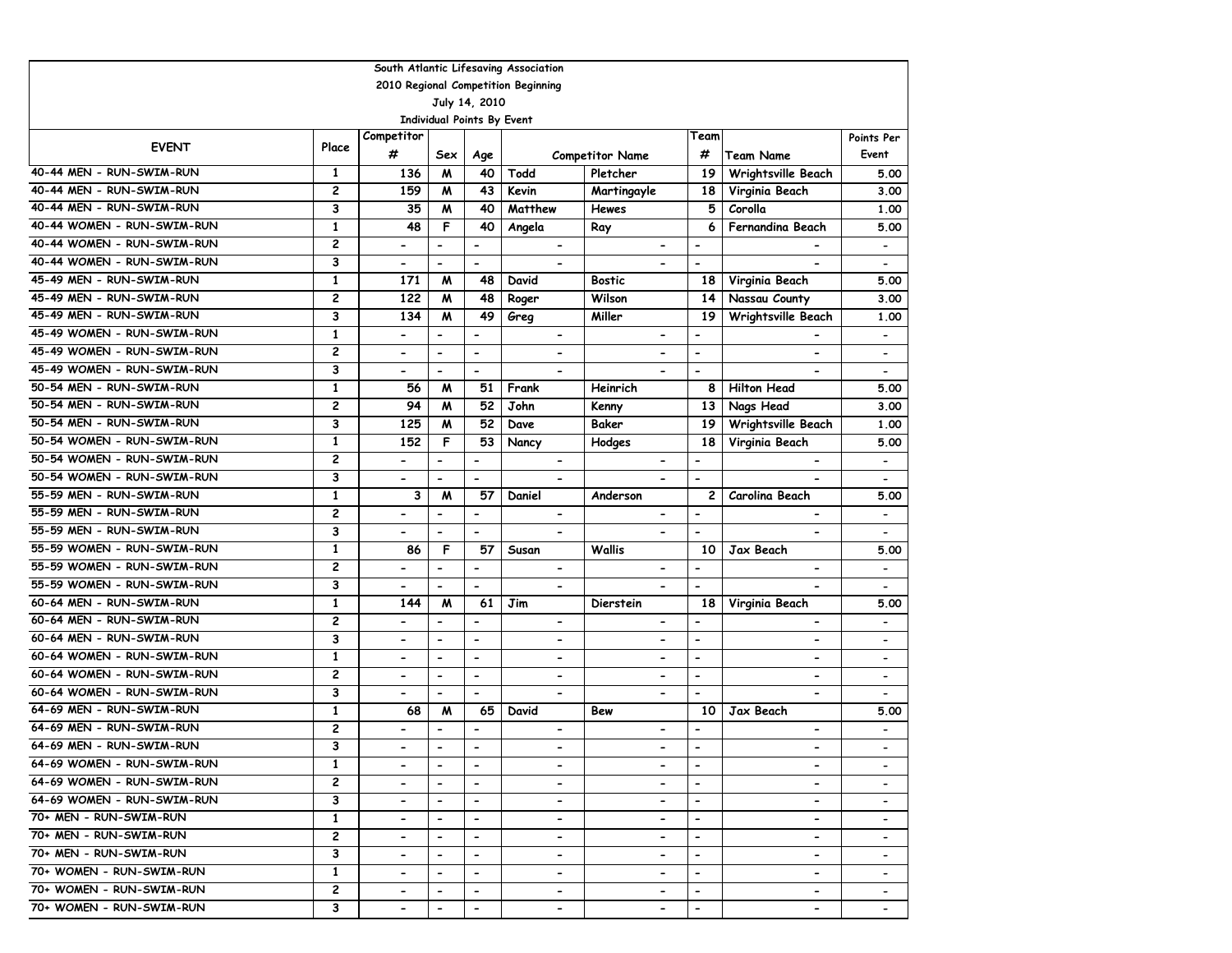|                          |                         |            |                                   |     | South Atlantic Lifesaving Association |                        |              |                          |       |  |  |
|--------------------------|-------------------------|------------|-----------------------------------|-----|---------------------------------------|------------------------|--------------|--------------------------|-------|--|--|
|                          |                         |            |                                   |     | 2010 Regional Competition Beginning   |                        |              |                          |       |  |  |
| July 14, 2010            |                         |            |                                   |     |                                       |                        |              |                          |       |  |  |
|                          |                         |            | <b>Individual Points By Event</b> |     |                                       |                        |              |                          |       |  |  |
| <b>EVENT</b>             | Place                   | Competitor |                                   |     |                                       | Team                   |              | Points Per               |       |  |  |
|                          |                         | #          | Sex                               | Age |                                       | <b>Competitor Name</b> | #            | Team Name                | Event |  |  |
| OPEN MEN - RESCUE RACE   | 1                       | 39         | M                                 | 22  | Sean                                  | Sonnenberg             | 5            | Corolla                  | 3.00  |  |  |
| OPEN MEN - RESCUE RACE   | 1                       | 189        | M                                 | 21  | Travis                                | Martinez               | 5            | Corolla                  | 3.00  |  |  |
| OPEN MEN - RESCUE RACE   | $\mathbf{1}$            | 191        | M                                 | 34  | Jose                                  | Pena                   | 5            | Corolla                  | 3.00  |  |  |
| OPEN MEN - RESCUE RACE   | $\mathbf{1}$            | 36         | $\boldsymbol{M}$                  | 30  | Mike                                  | Hudson                 | 5            | Corolla                  | 3.00  |  |  |
| OPEN MEN - RESCUE RACE   | $\overline{\mathbf{c}}$ | 135        | M                                 | 20  | Luke                                  | Murphy                 | 19           | Wrightsville Beach       | 2.50  |  |  |
| OPEN MEN - RESCUE RACE   | $\overline{\mathbf{c}}$ | 140        | M                                 | 24  | <b>Matt</b>                           | Wistoff                | 19           | Wrightsville Beach       | 2.50  |  |  |
| OPEN MEN - RESCUE RACE   | $\overline{c}$          | 130        | M                                 | 22  | Jake                                  | Drahos                 | 19           | Wrightsville Beach       | 2.50  |  |  |
| OPEN MEN - RESCUE RACE   | $\overline{\mathbf{c}}$ | 133        | M                                 | 30  | Jon                                   | Mauney                 | 19           | Wrightsville Beach       | 2.50  |  |  |
| OPEN MEN - RESCUE RACE   | 3                       | 139        | M                                 | 20  | Gavin                                 | Spake                  | 19           | Wrightsville Beach       | 2.25  |  |  |
| OPEN MEN - RESCUE RACE   | 3                       | 127        | M                                 | 44  | Bill                                  | Boyer                  | 19           | Wrightsville Beach       | 2.25  |  |  |
| OPEN MEN - RESCUE RACE   | 3                       | 123        | M                                 | 31  | <b>Scott</b>                          | Andersen               | 19           | Wrightsville Beach       | 2.25  |  |  |
| OPEN MEN - RESCUE RACE   | 3                       | 136        | M                                 | 40  | Todd                                  | Pletcher               | 19           | Wrightsville Beach       | 2.25  |  |  |
| OPEN MEN - RESCUE RACE   | 4                       | 4          | M                                 | 20  | Evan                                  | Anderson               | 2            | <b>Carolina Beach</b>    | 2.00  |  |  |
| OPEN MEN - RESCUE RACE   | 4                       | 12         | M                                 | 21  | Cory                                  | Crumpler               | 2            | Carolina Beach           | 2.00  |  |  |
| OPEN MEN - RESCUE RACE   | 4                       | 11         | M                                 | 20  | Jorda                                 | Cornelius              | $\mathbf{2}$ | Carolina Beach           | 2.00  |  |  |
| OPEN MEN - RESCUE RACE   | 4                       | 10         | $\boldsymbol{M}$                  | 20  | Brady                                 | Bradshaw               | 2            | Carolina Beach           | 2.00  |  |  |
| OPEN MEN - RESCUE RACE   | 5                       | 99         | $\boldsymbol{M}$                  | 21  | Justin                                | Parker                 | 13           | Nags Head                | 1.75  |  |  |
| OPEN MEN - RESCUE RACE   | 5                       | 92         | $\boldsymbol{M}$                  | 23  | Dale                                  | Court                  | 13           | Nags Head                | 1.75  |  |  |
| OPEN MEN - RESCUE RACE   | 5                       | 96         | M                                 | 22  | Kyle                                  | Moore                  | 13           | Nags Head                | 1.75  |  |  |
| OPEN MEN - RESCUE RACE   | 5                       | 100        | M                                 | 22  | Blaine                                | Wingfield              | 13           | Nags Head                | 1.75  |  |  |
| OPEN MEN - RESCUE RACE   | 6                       | 163        | M                                 | 26  | Sean                                  | Millard                | 18           | Virginia Beach           | 1.25  |  |  |
| OPEN MEN - RESCUE RACE   | 6                       | 151        | M                                 | 18  | Eli                                   | Guzik                  | 18           | Virginia Beach           | 1.25  |  |  |
| OPEN MEN - RESCUE RACE   | 6                       | 173        | M                                 | 29  | Patrick                               | Frisk                  | 18           | Virginia Beach           | 1.25  |  |  |
| OPEN MEN - RESCUE RACE   | 6                       | 162        | M                                 | 17  | Conner                                | Mewbourne              | 18           | Virginia Beach           | 1.25  |  |  |
| OPEN MEN - RESCUE RACE   | 7                       | 124        | M                                 | 22  | Rob                                   | Anderson               | 19           | Wrightsville Beach       | 1.00  |  |  |
| OPEN MEN - RESCUE RACE   | $\overline{7}$          | 128        | M                                 | 24  | Kyle                                  | Costello               | 19           | Wrightsville Beach       | 1.00  |  |  |
| OPEN MEN - RESCUE RACE   | 7                       | 129        | M                                 | 37  | Brendan                               | Doyle                  | 19           | Wrightsville Beach       | 1.00  |  |  |
| OPEN MEN - RESCUE RACE   | $\overline{7}$          | 132        | M                                 | 21  | Seth                                  | Liston                 | 19           | Wrightsville Beach       | 1.00  |  |  |
| OPEN MEN - RESCUE RACE   | 8                       | 26         | M                                 | 22  | Ellison                               | Hall                   | 3            | Charleston County        | 0.75  |  |  |
| OPEN MEN - RESCUE RACE   | 8                       | 31         | M                                 | 25  | Tom                                   | Madden                 | 3            | <b>Charleston County</b> | 0.75  |  |  |
| OPEN MEN - RESCUE RACE   | 8                       | 27         | M                                 | 37  | Chris                                 | Knebel                 | З            | <b>Charleston County</b> | 0.75  |  |  |
| OPEN MEN - RESCUE RACE   | 8                       | 23         | M                                 | 34  | Stephen                               | Fernandez              | 3            | <b>Charleston County</b> | 0.75  |  |  |
| OPEN MEN - RESCUE RACE   | 9                       | 51         | M                                 | 34  | Daniel                                | Condell                | 8            | <b>Hilton Head</b>       | 0.50  |  |  |
| OPEN MEN - RESCUE RACE   | 9                       | 52         | M                                 | 22  | James                                 | Donahue                | 8            | <b>Hilton Head</b>       | 0.50  |  |  |
| OPEN MEN - RESCUE RACE   | 9                       | 64         | M                                 | 21  | Kevin                                 | Okapal                 | 8            | <b>Hilton Head</b>       | 0.50  |  |  |
| OPEN MEN - RESCUE RACE   | 9                       | 57         | M                                 | 18  | Matthew                               | Heinrich               | 8            | <b>Hilton Head</b>       | 0.50  |  |  |
| OPEN MEN - RESCUE RACE   | 10                      | 79         | M                                 | 26  | <b>Barrett</b>                        | Phifer                 | 10           | Jax Beach                | 0.25  |  |  |
| OPEN MEN - RESCUE RACE   | 10                      | 70         | M                                 | 23  | Joey                                  | Civello                | 10           | Jax Beach                | 0.25  |  |  |
| OPEN MEN - RESCUE RACE   | 10                      | 80         | M                                 | 18  | Eli                                   | <b>Phillips</b>        | 10           | Jax Beach                | 0.25  |  |  |
| OPEN MEN - RESCUE RACE   | 10                      | 88         | M                                 | 41  | Thom                                  | Wright                 | 10           | Jax Beach                | 0.25  |  |  |
| OPEN WOMEN - RESCUE RACE | $\mathbf{1}$            | 141        | F                                 | 22  | Martina                               | Antony                 | 18           | Virginia Beach           | 3.00  |  |  |
| OPEN WOMEN - RESCUE RACE | 1                       | 142        | F                                 | 21  | April                                 | Barrientos             | 18           | Virginia Beach           | 3.00  |  |  |
|                          |                         |            |                                   |     |                                       |                        |              |                          |       |  |  |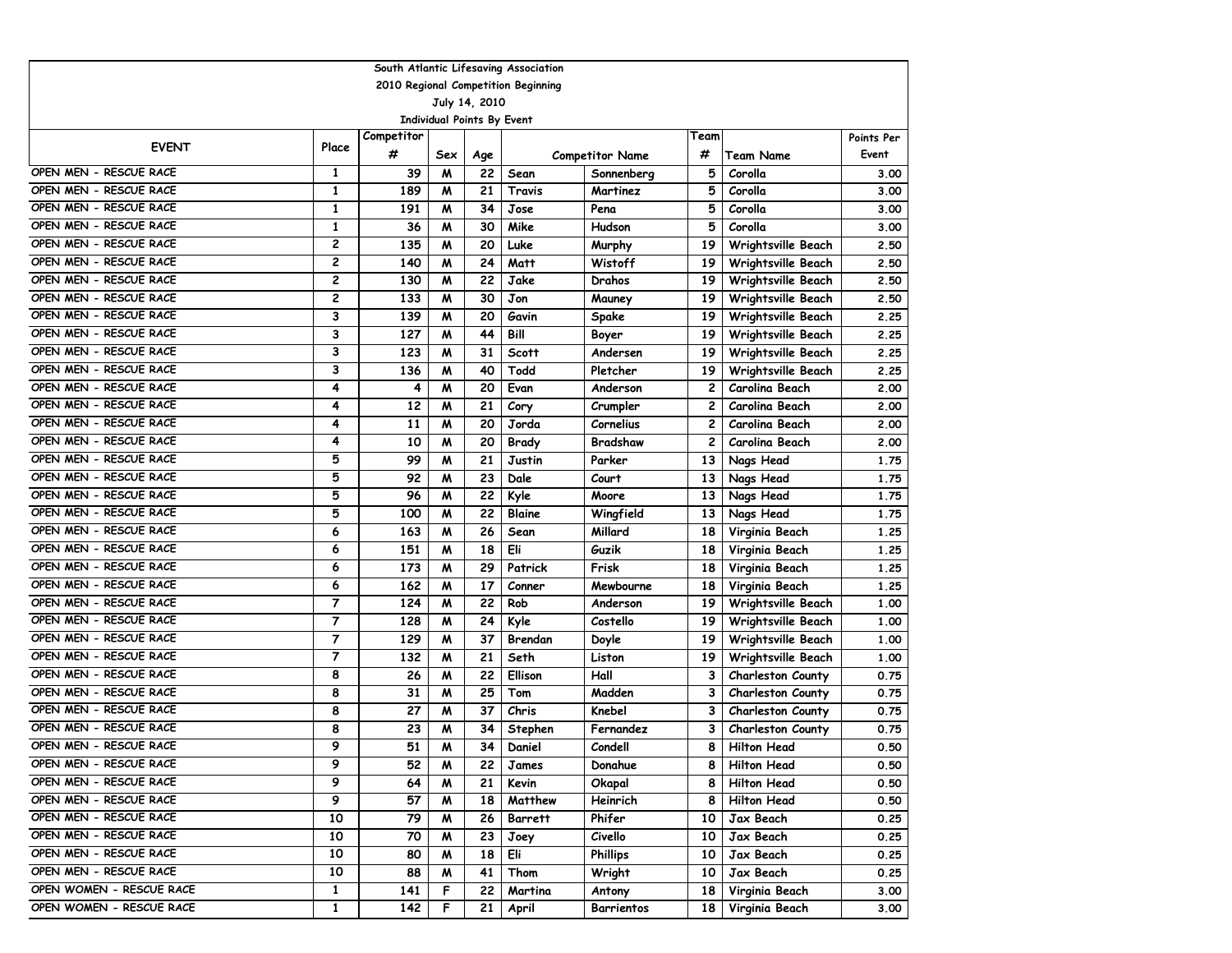|                          | South Atlantic Lifesaving Association |            |     |               |                                     |                        |      |                          |            |  |  |  |  |
|--------------------------|---------------------------------------|------------|-----|---------------|-------------------------------------|------------------------|------|--------------------------|------------|--|--|--|--|
|                          |                                       |            |     |               | 2010 Regional Competition Beginning |                        |      |                          |            |  |  |  |  |
|                          |                                       |            |     | July 14, 2010 |                                     |                        |      |                          |            |  |  |  |  |
|                          | <b>Individual Points By Event</b>     |            |     |               |                                     |                        |      |                          |            |  |  |  |  |
| <b>EVENT</b>             | Place                                 | Competitor |     |               |                                     |                        | Team |                          | Points Per |  |  |  |  |
|                          |                                       | #          | Sex | Age           |                                     | <b>Competitor Name</b> | #    | Team Name                | Event      |  |  |  |  |
| OPEN WOMEN - RESCUE RACE | 1                                     | 164        | F   | 20            | Nicole                              | Morgan                 | 18   | Virginia Beach           | 3.00       |  |  |  |  |
| OPEN WOMEN - RESCUE RACE | 1                                     | 175        | F   | 19            | Cayla                               | Haney                  | 18   | Virginia Beach           | 3.00       |  |  |  |  |
| OPEN WOMEN - RESCUE RACE | 2                                     | 37         | F   | 20            | Carolyn                             | Royce                  | 5    | Corolla                  | 2.50       |  |  |  |  |
| OPEN WOMEN - RESCUE RACE | $\overline{c}$                        | 38         | F   | 20            | Amanda                              | Skonezney              | 5    | Corolla                  | 2.50       |  |  |  |  |
| OPEN WOMEN - RESCUE RACE | 2                                     | 40         | F   | 22            | Rachel                              | Sunday                 | 5    | Corolla                  | 2.50       |  |  |  |  |
| OPEN WOMEN - RESCUE RACE | $\overline{c}$                        | 41         | F   | 31            | Sylvia                              | Wolff                  | 5    | Corolla                  | 2.50       |  |  |  |  |
| OPEN WOMEN - RESCUE RACE | 3                                     | 98         | F   | 28            | Stephanie                           | Motz                   | 13   | Nags Head                | 2.25       |  |  |  |  |
| OPEN WOMEN - RESCUE RACE | 3                                     | 95         | F   | 29            | Beth                                | <b>McCullough</b>      | 13   | Nags Head                | 2.25       |  |  |  |  |
| OPEN WOMEN - RESCUE RACE | 3                                     | 90         | F   | 21            | Anna                                | Battiata               | 13   | Nags Head                | 2.25       |  |  |  |  |
| OPEN WOMEN - RESCUE RACE | 3                                     | 89         | F   | 18            | Erika                               | Audfroid               | 13   | Nags Head                | 2.25       |  |  |  |  |
| OPEN WOMEN - RESCUE RACE | 4                                     | 150        | F   | 19            | Charlotte                           | Greenwood              | 18   | Virginia Beach           | 2.00       |  |  |  |  |
| OPEN WOMEN - RESCUE RACE | 4                                     | 180        | F   | 17            | Kimberly                            | Rich                   | 18   | Virginia Beach           | 2.00       |  |  |  |  |
| OPEN WOMEN - RESCUE RACE | 4                                     | 170        | F   | 18            | Katelyn                             | McKenna                | 18   | Virginia Beach           | 2.00       |  |  |  |  |
| OPEN WOMEN - RESCUE RACE | 4                                     | 179        | F   | 17            | Shira                               | Ellenson               | 18   | Virginia Beach           | 2.00       |  |  |  |  |
| OPEN WOMEN - RESCUE RACE | 5                                     | 174        | F   | 16            | Emily                               | Bain                   | 18   | Virginia Beach           | 1.75       |  |  |  |  |
| OPEN WOMEN - RESCUE RACE | 5                                     | 157        | F   | 18            | Ashley                              | Luchsinger             | 18   | Virginia Beach           | 1.75       |  |  |  |  |
| OPEN WOMEN - RESCUE RACE | 5                                     | 167        | F   | 24            | Lauren                              | Pfeifer                | 18   | Virginia Beach           | 1.75       |  |  |  |  |
| OPEN WOMEN - RESCUE RACE | 5                                     | 172        | F   | 17            | Morgan                              | Wall                   | 18   | Virginia Beach           | 1.75       |  |  |  |  |
| OPEN WOMEN - RESCUE RACE | 6                                     | 29         | F   | 23            | Tyler                               | Logothetis             | 3    | <b>Charleston County</b> | 1.25       |  |  |  |  |
| OPEN WOMEN - RESCUE RACE | 6                                     | 21         | F   | 20            | Lara                                | <b>Brandfass</b>       | 3    | Charleston County        | 1.25       |  |  |  |  |
| OPEN WOMEN - RESCUE RACE | 6                                     | 24         | F   | 21            | Sara                                | Gardocki               | 3    | <b>Charleston County</b> | 1.25       |  |  |  |  |
| OPEN WOMEN - RESCUE RACE | 6                                     | 33         | F   | 18            | Sarah                               | Thibaudeau             | 3    | <b>Charleston County</b> | 1.25       |  |  |  |  |
| OPEN WOMEN - RESCUE RACE | $\overline{7}$                        | 178        | F   | 17            | Jocelyn                             | Long                   | 18   | Virginia Beach           | 1.00       |  |  |  |  |
| OPEN WOMEN - RESCUE RACE | $\overline{7}$                        | 161        | F   | 19            | Sara                                | McLaren                | 18   | Virginia Beach           | 1.00       |  |  |  |  |
| OPEN WOMEN - RESCUE RACE | 7                                     | 165        | F   | 18            | Caitlyn                             | Murphy                 | 18   | Virginia Beach           | 1.00       |  |  |  |  |
| OPEN WOMEN - RESCUE RACE | $\overline{7}$                        | 155        | F   | 22            | Robin                               | Lang                   | 18   | Virginia Beach           | 1.00       |  |  |  |  |
| OPEN WOMEN - RESCUE RACE | 8                                     | 53         | F   | 21            | Samantha                            | Exstrom                | 8    | <b>Hilton Head</b>       | 0.75       |  |  |  |  |
| OPEN WOMEN - RESCUE RACE | 8                                     | 50         | F   | 21            | Sara                                | <b>Bloom</b>           | 8    | <b>Hilton Head</b>       | 0.75       |  |  |  |  |
| OPEN WOMEN - RESCUE RACE | 8                                     | 61         | F   | 25            | Kelli                               | King                   | 8    | <b>Hilton Head</b>       | 0.75       |  |  |  |  |
| OPEN WOMEN - RESCUE RACE | 8                                     | 58         | F   | 22            | Alison                              | Hobbs                  | 8    | <b>Hilton Head</b>       | 0.75       |  |  |  |  |
| OPEN WOMEN - RESCUE RACE | 9                                     | 87         | F   | 17            | Kaitlyn                             | Whited                 | 10   | Jax Beach                | 0.50       |  |  |  |  |
| OPEN WOMEN - RESCUE RACE | 9                                     | 85         | F   | 30            | Chrissy                             | Wallis                 | 10   | <b>Jax Beach</b>         | 0.50       |  |  |  |  |
| OPEN WOMEN - RESCUE RACE | 9                                     | 84         | F   | 20            | Kaitlyn                             | Shemenski              | 10   | Jax Beach                | 0.50       |  |  |  |  |
| OPEN WOMEN - RESCUE RACE | 9                                     | 77         | F   | 19            | Kaitlyn                             | Morris                 | 10   | Jax Beach                | 0.50       |  |  |  |  |
| OPEN WOMEN - RESCUE RACE | 10                                    | 126        | F   | 22            | Mary                                | Bojarski               | 19   | Wrightsville Beach       | 0.25       |  |  |  |  |
| OPEN WOMEN - RESCUE RACE | 10                                    | 192        | F   | 36            | Shelby                              | Marriott               | 19   | Wrightsville Beach       | 0.25       |  |  |  |  |
| OPEN WOMEN - RESCUE RACE | 10                                    | 14         | F   | 19            | Erin                                | McDaniel               | 2    | Carolina Beach           | 0.25       |  |  |  |  |
| OPEN WOMEN - RESCUE RACE | 10                                    | 137        | F   | 27            | Kristy                              | Schreckingost          | 19   | Wrightsville Beach       | 0.25       |  |  |  |  |
| OPEN MEN - BEACH RELAY   | $\mathbf{1}$                          | 147        | M   | 19            | Zachary                             | Fitzpatrick            | 18   | Virginia Beach           | 3.00       |  |  |  |  |
| OPEN MEN - BEACH RELAY   | 1                                     | 160        | M   | 19            | David                               | McKinley               | 18   | Virginia Beach           | 3.00       |  |  |  |  |
| OPEN MEN - BEACH RELAY   | $\mathbf{1}$                          | 158        | M   | 20            | Jon                                 | Martin                 | 18   | Virginia Beach           | 3.00       |  |  |  |  |
| OPEN MEN - BEACH RELAY   | $\mathbf{1}$                          | 168        | M   | 23            | Timothy                             | Rowland                | 18   | Virginia Beach           | 3.00       |  |  |  |  |
|                          |                                       |            |     |               |                                     |                        |      |                          |            |  |  |  |  |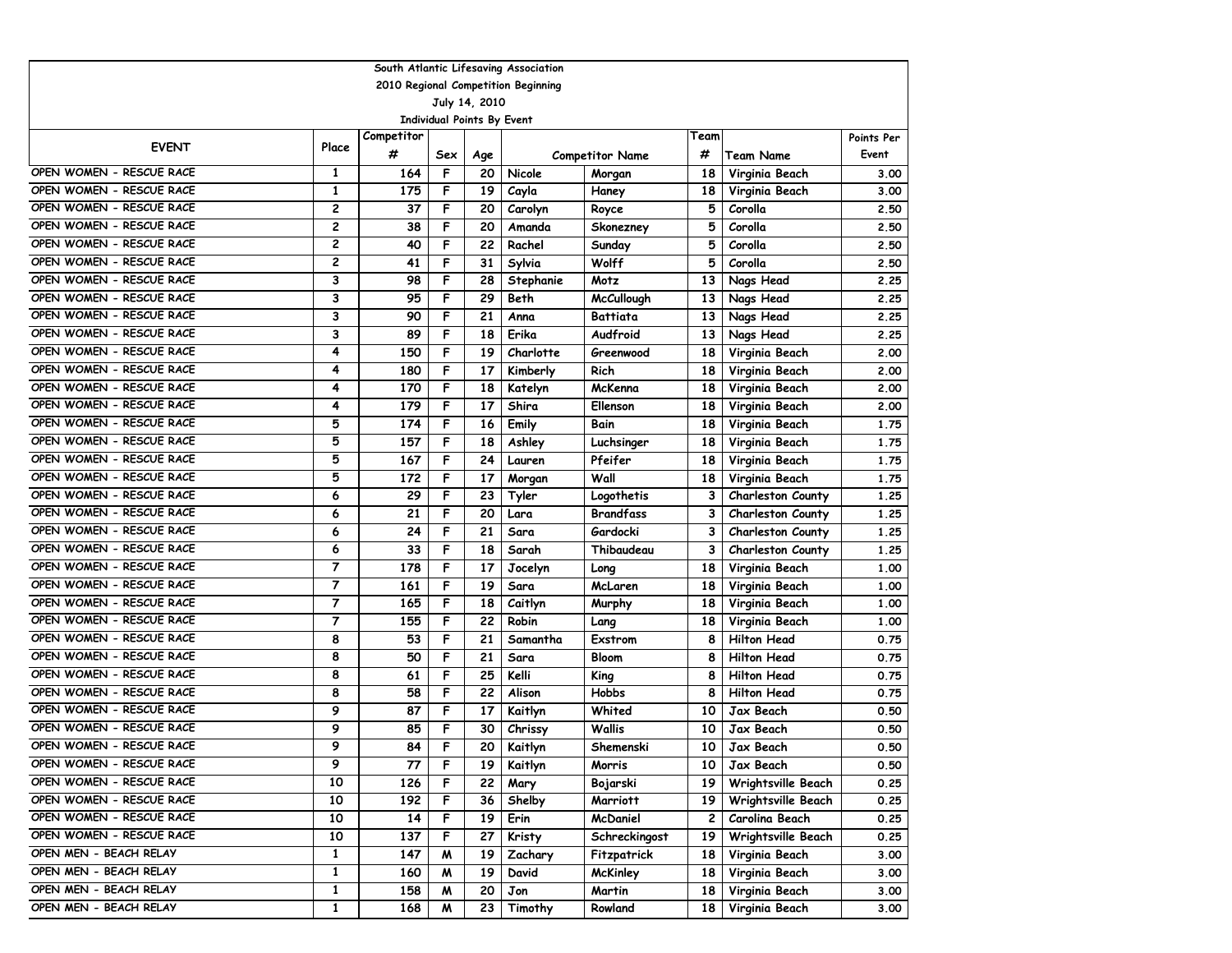| South Atlantic Lifesaving Association |                         |            |     |     |                                     |                        |                |                           |            |  |  |  |
|---------------------------------------|-------------------------|------------|-----|-----|-------------------------------------|------------------------|----------------|---------------------------|------------|--|--|--|
|                                       |                         |            |     |     | 2010 Regional Competition Beginning |                        |                |                           |            |  |  |  |
| July 14, 2010                         |                         |            |     |     |                                     |                        |                |                           |            |  |  |  |
| Individual Points By Event            |                         |            |     |     |                                     |                        |                |                           |            |  |  |  |
| <b>EVENT</b>                          | Place                   | Competitor |     |     |                                     |                        | Team           |                           | Points Per |  |  |  |
|                                       |                         | #          | Sex | Age |                                     | <b>Competitor Name</b> | #              | Team Name                 | Event      |  |  |  |
| OPEN MEN - BEACH RELAY                | 2                       | 12         | M   | 21  | Cory                                | Crumpler               | 2              | Carolina Beach            | 2.50       |  |  |  |
| OPEN MEN - BEACH RELAY                | $\overline{\mathbf{c}}$ | 19         | M   | 20  | Simon                               | Toone                  | $\mathbf{2}$   | Carolina Beach            | 2.50       |  |  |  |
| OPEN MEN - BEACH RELAY                | 2                       | 13         | M   | 19  | Eric                                | Johnston               | $\mathbf{2}$   | Carolina Beach            | 2.50       |  |  |  |
| OPEN MEN - BEACH RELAY                | 2                       | 9          | M   | 19  | Connor                              | <b>Black</b>           | $\overline{c}$ | Carolina Beach            | 2.50       |  |  |  |
| OPEN MEN - BEACH RELAY                | 3                       | 128        | M   | 24  | Kyle                                | Costello               | 19             | Wrightsville Beach        | 2.25       |  |  |  |
| OPEN MEN - BEACH RELAY                | 3                       | 124        | M   | 22  | Rob                                 | Anderson               | 19             | Wrightsville Beach        | 2.25       |  |  |  |
| OPEN MEN - BEACH RELAY                | 3                       | 133        | M   | 30  | Jon                                 | Mauney                 | 19             | <b>Wrightsville Beach</b> | 2.25       |  |  |  |
| OPEN MEN - BEACH RELAY                | 3                       | 130        | M   | 22  | Jake                                | Drahos                 | 19             | Wrightsville Beach        | 2.25       |  |  |  |
| OPEN MEN - BEACH RELAY                | 4                       | 55         | M   | 22  | Dan                                 | Gorman                 | 8              | <b>Hilton Head</b>        | 2.00       |  |  |  |
| OPEN MEN - BEACH RELAY                | 4                       | 65         | M   | 19  | Phil                                | Turano                 | 8              | <b>Hilton Head</b>        | 2.00       |  |  |  |
| OPEN MEN - BEACH RELAY                | 4                       | 64         | M   | 21  | Kevin                               | Okapal                 | 8              | <b>Hilton Head</b>        | 2.00       |  |  |  |
| OPEN MEN - BEACH RELAY                | 4                       | 57         | M   | 18  | Matthew                             | Heinrich               | 8              | <b>Hilton Head</b>        | 2.00       |  |  |  |
| OPEN MEN - BEACH RELAY                | 5                       | 163        | M   | 26  | Sean                                | Millard                | 18             | Virginia Beach            | 1.75       |  |  |  |
| OPEN MEN - BEACH RELAY                | 5                       | 184        | M   | 35  | David                               | Dierstein              | 18             | Virginia Beach            | 1.75       |  |  |  |
| OPEN MEN - BEACH RELAY                | 5                       | 143        | M   | 19  | Stefano                             | Churchill              | 18             | Virginia Beach            | 1.75       |  |  |  |
| OPEN MEN - BEACH RELAY                | 5                       | 145        | M   | 28  | Doug                                | <b>Ellis</b>           | 18             | Virginia Beach            | 1.75       |  |  |  |
| OPEN MEN - BEACH RELAY                | 6                       | 36         | M   | 30  | Mike                                | Hudson                 | 5              | Corolla                   | 1.25       |  |  |  |
| OPEN MEN - BEACH RELAY                | 6                       | 188        | M   | 25  | Ricky                               | DeVennish              | 5              | Corolla                   | 1.25       |  |  |  |
| OPEN MEN - BEACH RELAY                | 6                       | 190        | M   | 21  | Ross                                | Monroe                 | 5              | Corolla                   | 1.25       |  |  |  |
| OPEN MEN - BEACH RELAY                | 6                       | 187        | M   | 23  | <b>Brian</b>                        | <b>Burkhardt</b>       | 5              | Corolla                   | 1.25       |  |  |  |
| OPEN MEN - BEACH RELAY                | 7                       | 177        | M   | 24  | Michael                             | Miller                 | 18             | Virginia Beach            | 1.00       |  |  |  |
| OPEN MEN - BEACH RELAY                | $\overline{7}$          | 169        | M   | 19  | Michael                             | Stolz                  | 18             | Virginia Beach            | 1.00       |  |  |  |
| OPEN MEN - BEACH RELAY                | 7                       | 148        | M   | 19  | Sean                                | Frye                   | 18             | Virginia Beach            | 1.00       |  |  |  |
| OPEN MEN - BEACH RELAY                | 7                       | 151        | M   | 18  | Eli                                 | Guzik                  | 18             | Virginia Beach            | 1.00       |  |  |  |
| OPEN MEN - BEACH RELAY                | 8                       | 88         | M   | 41  | Thom                                | Wright                 | 10             | Jax Beach                 | 0.75       |  |  |  |
| OPEN MEN - BEACH RELAY                | 8                       | 79         | M   | 26  | Barrett                             | Phifer                 | 10             | Jax Beach                 | 0.75       |  |  |  |
| OPEN MEN - BEACH RELAY                | 8                       | 81         | M   | 28  | Chris                               | Saggau                 | 10             | Jax Beach                 | 0.75       |  |  |  |
| OPEN MEN - BEACH RELAY                | 8                       | 70         | M   | 23  | Joey                                | Civello                | 10             | Jax Beach                 | 0.75       |  |  |  |
| OPEN MEN - BEACH RELAY                | 9                       | 45         | M   | 22  | Travis                              | Hargrove               | 6              | <b>Fernandina Beach</b>   | 0.50       |  |  |  |
| OPEN MEN - BEACH RELAY                | 9                       | 47         | M   | 19  | Donnie                              | Moore                  | 6              | Fernandina Beach          | 0.50       |  |  |  |
| OPEN MEN - BEACH RELAY                | 9                       | 46         | M   | 23  | Corey                               | <b>Inglee</b>          | 6              | Fernandina Beach          | 0.50       |  |  |  |
| OPEN MEN - BEACH RELAY                | 9                       | 42         | M   | 18  | Jake                                | Coombs                 | 6              | Fernandina Beach          | 0.50       |  |  |  |
| OPEN MEN - BEACH RELAY                | 10                      | 27         | М   | 37  | Chris                               | Knebel                 | 3              | <b>Charleston County</b>  | 0.25       |  |  |  |
| OPEN MEN - BEACH RELAY                | 10                      | 22         | M   | 17  | Joe                                 | Cerato                 | 3              | Charleston County         | 0.25       |  |  |  |
| OPEN MEN - BEACH RELAY                | 10                      | 30         | M   | 22  | Tim                                 | Mack                   | 3              | <b>Charleston County</b>  | 0.25       |  |  |  |
| OPEN MEN - BEACH RELAY                | 10                      | 28         | M   | 18  | Vince                               | LeonGuerrero           | 3              | <b>Charleston County</b>  | 0.25       |  |  |  |
| OPEN WOMEN - BEACH RELAY              | 1                       | 2          | F   | 23  | Mallory                             | Albritton              | $\mathbf{2}$   | Carolina Beach            | 3.00       |  |  |  |
| OPEN WOMEN - BEACH RELAY              | 1                       | 8          | F   | 21  | Delilah                             | Bista                  | 2              | Carolina Beach            | 3.00       |  |  |  |
| OPEN WOMEN - BEACH RELAY              | 1                       | 14         | F   | 19  | Erin                                | McDaniel               | 2              | Carolina Beach            | 3.00       |  |  |  |
| OPEN WOMEN - BEACH RELAY              | 1                       | 1          | F   | 23  | Cassandrs                           | Adamson                | 2              | Carolina Beach            | 3.00       |  |  |  |
| OPEN WOMEN - BEACH RELAY              | 2                       | 167        | F   | 24  | Lauren                              | Pfeifer                | 18             | Virginia Beach            | 2.50       |  |  |  |
| OPEN WOMEN - BEACH RELAY              | 2                       | 165        | F   | 18  | Caitlyn                             | Murphy                 | 18             | Virginia Beach            | 2.50       |  |  |  |
|                                       |                         |            |     |     |                                     |                        |                |                           |            |  |  |  |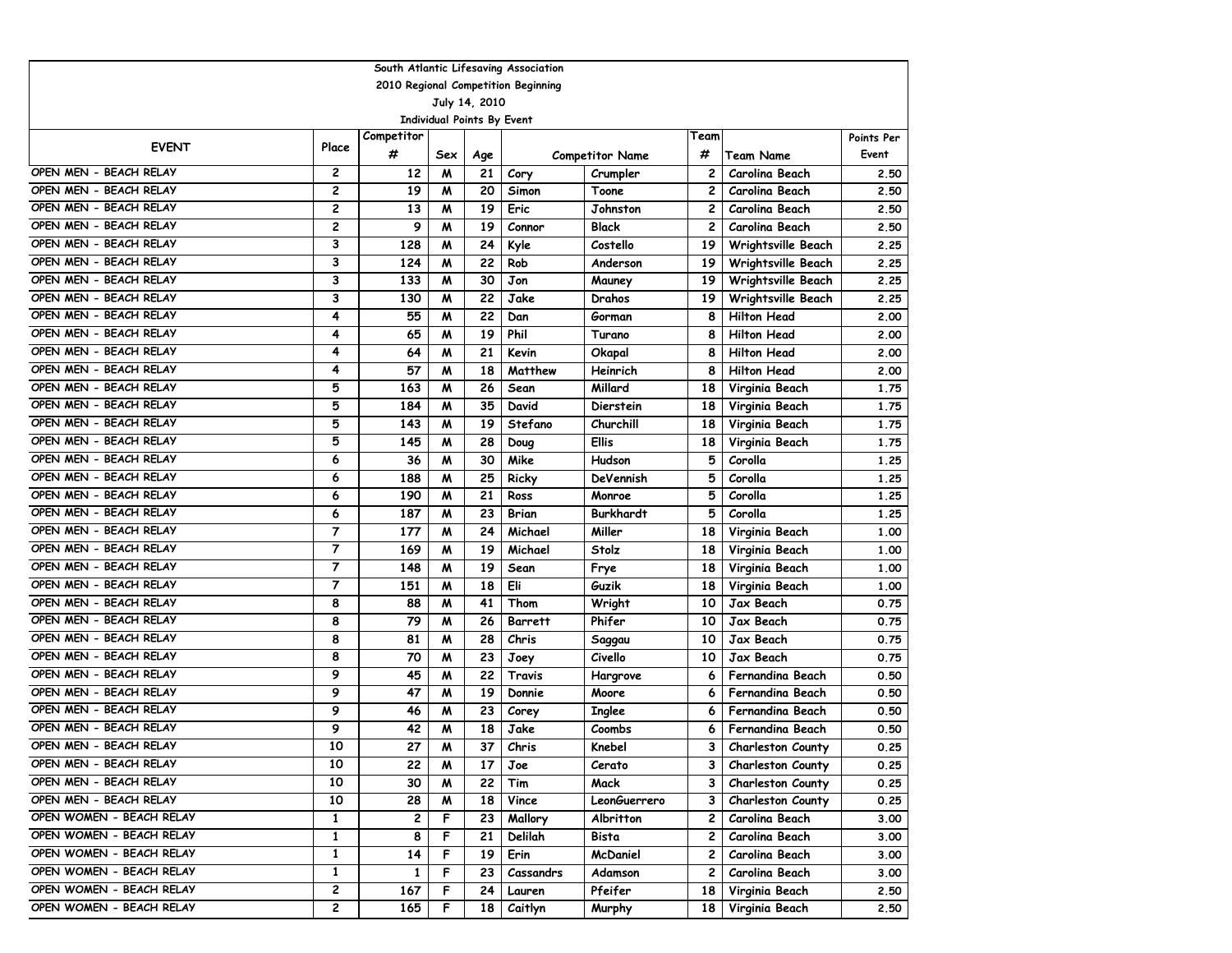| South Atlantic Lifesaving Association                |                          |            |     |                                   |                                     |                        |              |                           |            |  |  |
|------------------------------------------------------|--------------------------|------------|-----|-----------------------------------|-------------------------------------|------------------------|--------------|---------------------------|------------|--|--|
|                                                      |                          |            |     |                                   | 2010 Regional Competition Beginning |                        |              |                           |            |  |  |
|                                                      |                          |            |     | July 14, 2010                     |                                     |                        |              |                           |            |  |  |
|                                                      |                          |            |     | <b>Individual Points By Event</b> |                                     |                        |              |                           |            |  |  |
| <b>EVENT</b>                                         | Place                    | Competitor |     |                                   |                                     |                        | Team         |                           | Points Per |  |  |
|                                                      |                          | #          | Sex | Age                               |                                     | <b>Competitor Name</b> | #            | Team Name                 | Event      |  |  |
| OPEN WOMEN - BEACH RELAY                             | 2                        | 164        | F   | 20                                | Nicole                              | Morgan                 | 18           | Virginia Beach            | 2.50       |  |  |
| OPEN WOMEN - BEACH RELAY                             | $\overline{c}$           | 175        | F   | 19                                | Cayla                               | Haney                  | 18           | Virginia Beach            | 2.50       |  |  |
| OPEN WOMEN - BEACH RELAY                             | 3                        | 50         | F   | 21                                | Sara                                | <b>Bloom</b>           | 8            | <b>Hilton Head</b>        | 2.25       |  |  |
| OPEN WOMEN - BEACH RELAY                             | 3                        | 53         | F   | 21                                | Samantha                            | <b>Exstrom</b>         | 8            | <b>Hilton Head</b>        | 2.25       |  |  |
| OPEN WOMEN - BEACH RELAY<br>OPEN WOMEN - BEACH RELAY | 3                        | 62         | F   | 22                                | Jillian                             | Mardis                 | 8            | <b>Hilton Head</b>        | 2.25       |  |  |
| OPEN WOMEN - BEACH RELAY                             | 3                        | 54         | F   | 21                                | Alyssa                              | Farmer                 | 8            | <b>Hilton Head</b>        | 2.25       |  |  |
|                                                      | 4                        | 137        | F   | 27                                | Kristy                              | Schreckingost          | 19           | <b>Wrightsville Beach</b> | 2.00       |  |  |
| OPEN WOMEN - BEACH RELAY                             | 4                        | 16         | F   | 23                                | Genene                              | Peterson               | $\mathbf{2}$ | Carolina Beach            | 2.00       |  |  |
| OPEN WOMEN - BEACH RELAY                             | 4                        | 192        | F   | 36                                | Shelby                              | <b>Marriott</b>        | 19           | Wrightsville Beach        | 2.00       |  |  |
| OPEN WOMEN - BEACH RELAY                             | 4                        | 126        | F   | 22                                | Mary                                | Bojarski               | 19           | Wrightsville Beach        | 2.00       |  |  |
| OPEN WOMEN - BEACH RELAY                             | 5                        | 77         | F   | 19                                | Kaitlyn                             | Morris                 | 10           | Jax Beach                 | 1.75       |  |  |
| OPEN WOMEN - BEACH RELAY                             | 5                        | 87         | F   | 17                                | Kaitlyn                             | Whited                 | 10           | Jax Beach                 | 1.75       |  |  |
| OPEN WOMEN - BEACH RELAY                             | 5                        | 84         | F   | 20                                | Kaitlyn                             | Shemenski              | 10           | Jax Beach                 | 1.75       |  |  |
| OPEN WOMEN - BEACH RELAY                             | 5                        | 83         | F   | 18                                | Allison                             | Shemenski              | 10           | Jax Beach                 | 1.75       |  |  |
| OPEN WOMEN - BEACH RELAY                             | 6                        | 109        | F   | 27                                | Karissa                             | <b>Ickes</b>           | 16           | St Johns County           | 1.25       |  |  |
| OPEN WOMEN - BEACH RELAY                             | 6                        | 110        | F   | 18                                | Danielle                            | Olmedo                 | 16           | St Johns County           | 1.25       |  |  |
| OPEN WOMEN - BEACH RELAY                             | 6                        | 113        | F   | 27                                | Tiffany                             | Stephens               | 16           | St Johns County           | 1.25       |  |  |
| OPEN WOMEN - BEACH RELAY                             | 6                        | 111        | F   | 20                                | Sara                                | Perez                  | 16           | St Johns County           | 1.25       |  |  |
| OPEN WOMEN - BEACH RELAY                             | $\overline{7}$           | 98         | F   | 28                                | Stephanie                           | Motz                   | 13           | Nags Head                 | 1.00       |  |  |
| OPEN WOMEN - BEACH RELAY                             | $\overline{\phantom{a}}$ | 93         | F   | 22                                | Aly                                 | C <sub>ox</sub>        | 13           | Nags Head                 | 1.00       |  |  |
| OPEN WOMEN - BEACH RELAY                             | $\overline{7}$           | 89         | F   | 18                                | Erika                               | Audfroid               | 13           | Nags Head                 | 1.00       |  |  |
| OPEN WOMEN - BEACH RELAY                             | $\overline{7}$           | 90         | F   | 21                                | Anna                                | <b>Battiata</b>        | 13           | Nags Head                 | 1.00       |  |  |
| OPEN WOMEN - BEACH RELAY                             | 8                        | 179        | F   | 17                                | Shira                               | Ellenson               | 18           | Virginia Beach            | 0.75       |  |  |
| OPEN WOMEN - BEACH RELAY                             | 8                        | 172        | F   | 17                                | Morgan                              | Wall                   | 18           | Virginia Beach            | 0.75       |  |  |
| OPEN WOMEN - BEACH RELAY                             | 8                        | 155        | F   | 22                                | Robin                               | Lang                   | 18           | Virginia Beach            | 0.75       |  |  |
| OPEN WOMEN - BEACH RELAY                             | 8                        | 170        | F   | 18                                | Katelyn                             | McKenna                | 18           | Virginia Beach            | 0.75       |  |  |
| OPEN WOMEN - BEACH RELAY                             | 9                        | 48         | F   | 40                                | Angela                              | Ray                    | 6            | Fernandina Beach          | 0.50       |  |  |
| OPEN WOMEN - BEACH RELAY                             | 9                        | 49         | F   | 19                                | Jennifer                            | Stelmach               | 6            | <b>Fernandina Beach</b>   | 0.50       |  |  |
| OPEN WOMEN - BEACH RELAY                             | 9                        | 119        | F   | 19                                | Shelby                              | Kittrell               | 14           | Nassau County             | 0.50       |  |  |
| OPEN WOMEN - BEACH RELAY                             | 9                        | 117        | F   | 20                                | Samantha                            | Fendig                 | 14           | Nassau County             | 0.50       |  |  |
| OPEN WOMEN - BEACH RELAY                             | $\overline{10}$          | 41         | F   | 31                                | Sylvia                              | Wolff                  | 5            | Corolla                   | 0.25       |  |  |
| OPEN WOMEN - BEACH RELAY                             | 10                       | 40         | F   | 22                                | Rachel                              | Sunday                 | 5            | Corolla                   | 0.25       |  |  |
| OPEN WOMEN - BEACH RELAY                             | 10                       | 37         | F   | 20                                | Carolyn                             | Royce                  | 5            | Corolla                   | 0.25       |  |  |
| OPEN WOMEN - BEACH RELAY                             | 10                       | 38         | F   | 20                                | Amanda                              | Skonezney              | 5.           | Corolla                   | 0.25       |  |  |
| OPEN MEN - SURFSKI RACE                              | $\mathbf{1}$             | 74         | M   | 25                                | Ross                                | Ghiotto                | 10           | Jax Beach                 | 12.00      |  |  |
| OPEN MEN - SURFSKI RACE                              | 2                        | 79         | M   | 26                                | <b>Barrett</b>                      | Phifer                 | 10           | Jax Beach                 | 10.00      |  |  |
| OPEN MEN - SURFSKI RACE                              | 3                        | 88         | M   | 41                                | Thom                                | Wright                 | 10           | Jax Beach                 | 9.00       |  |  |
| OPEN MEN - SURFSKI RACE                              | 4                        | 70         | M   | 23                                | Joey                                | Civello                | 10           | Jax Beach                 | 8.00       |  |  |
| OPEN MEN - SURFSKI RACE                              | 5                        | 73         | M   | 20                                | Richard                             | Ghiotto                | 10           | Jax Beach                 | 7.00       |  |  |
| OPEN MEN - SURFSKI RACE                              | 6                        | 78         | M   | 25                                | Artsiom                             | Naidzich               | 10           | Jax Beach                 | 5.00       |  |  |
| OPEN MEN - SURFSKI RACE                              | 7                        | 81         | M   | 28                                | Chris                               | Saggau                 | 10           | Jax Beach                 | 4.00       |  |  |
| OPEN MEN - SURFSKI RACE                              | 8                        | 4          | M   | 20                                | Evan                                | Anderson               | $\mathbf{2}$ | Carolina Beach            | 3.00       |  |  |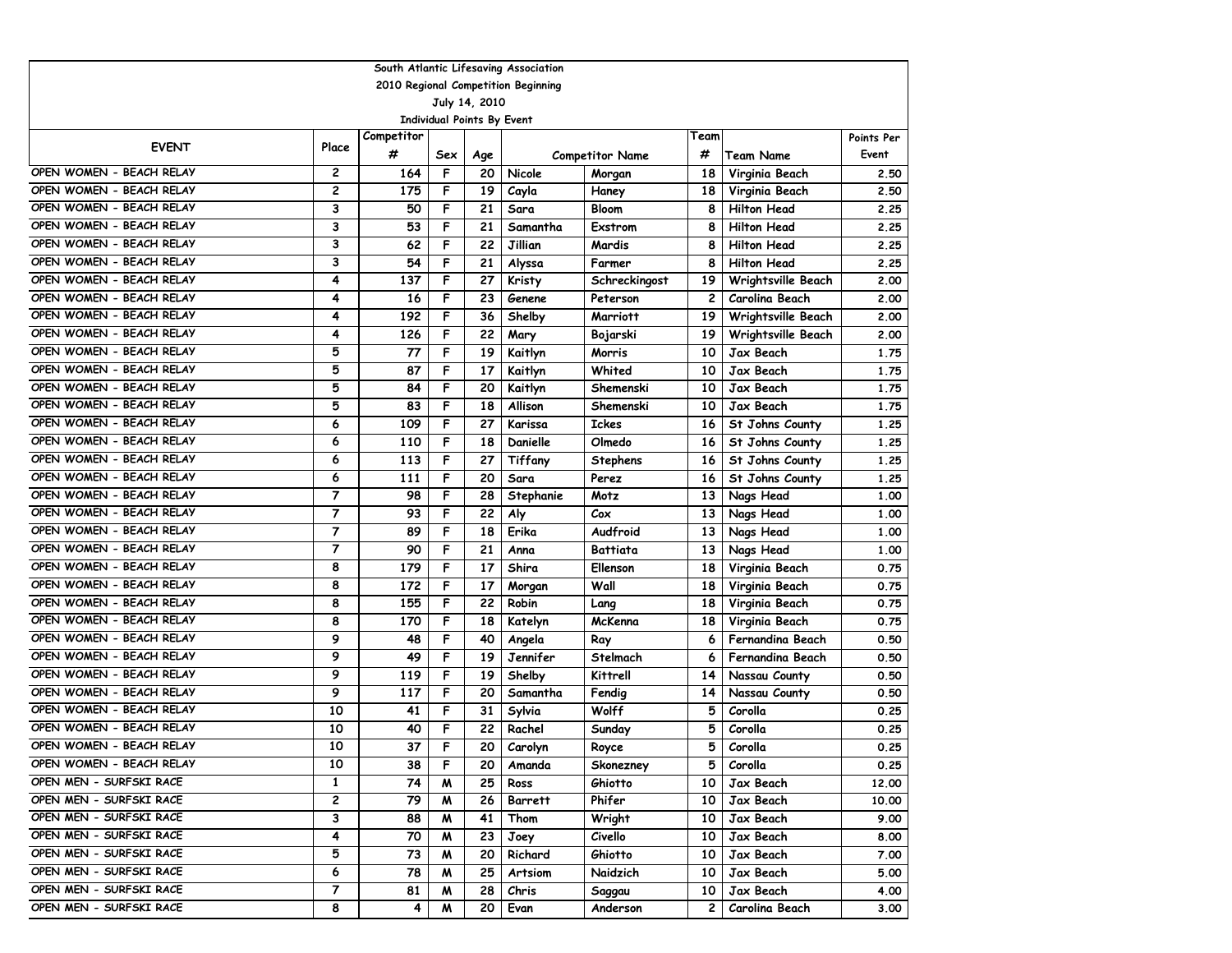| South Atlantic Lifesaving Association |                         |                          |                              |                          |                              |                          |                          |                          |                          |  |
|---------------------------------------|-------------------------|--------------------------|------------------------------|--------------------------|------------------------------|--------------------------|--------------------------|--------------------------|--------------------------|--|
| 2010 Regional Competition Beginning   |                         |                          |                              |                          |                              |                          |                          |                          |                          |  |
| July 14, 2010                         |                         |                          |                              |                          |                              |                          |                          |                          |                          |  |
| <b>Individual Points By Event</b>     |                         |                          |                              |                          |                              |                          |                          |                          |                          |  |
| <b>EVENT</b>                          | Place                   | Competitor               |                              |                          |                              |                          | Team                     |                          | Points Per               |  |
|                                       |                         | #                        | Sex                          | Age                      |                              | <b>Competitor Name</b>   | #                        | <b>Team Name</b>         | Event                    |  |
| OPEN MEN - SURFSKI RACE               | 9                       | 123                      | M                            | 31                       | Scott                        | Andersen                 | 19                       | Wrightsville Beach       | 2.00                     |  |
| OPEN MEN - SURFSKI RACE               | 10                      | 145                      | M                            | 28                       | Doug                         | <b>Ellis</b>             | 18                       | Virginia Beach           | 1.00                     |  |
| OPEN WOMEN - SURFSKI RACE             | $\mathbf{1}$            | 77                       | F                            | 19                       | Kaitlyn                      | Morris                   | 10                       | Jax Beach                | 12.00                    |  |
| OPEN WOMEN - SURFSKI RACE             | $\overline{c}$          | 7                        | F                            | 23                       | Kaitlin                      | Beck                     | 2                        | Carolina Beach           | 10.00                    |  |
| OPEN WOMEN - SURFSKI RACE             | 3                       | 84                       | F                            | 20                       | Kaitlyn                      | Shemenski                | 10                       | Jax Beach                | 9.00                     |  |
| OPEN WOMEN - SURFSKI RACE             | 4                       | 109                      | F                            | 27                       | Karissa                      | <b>Ickes</b>             | 16                       | St Johns County          | 8.00                     |  |
| OPEN WOMEN - SURFSKI RACE             | 5                       | 83                       | F                            | 18                       | Allison                      | Shemenski                | 10                       | Jax Beach                | 7.00                     |  |
| OPEN WOMEN - SURFSKI RACE             | 6                       | 40                       | F                            | 22                       | Rachel                       | Sunday                   | 5                        | Corolla                  | 5.00                     |  |
| OPEN WOMEN - SURFSKI RACE             | $\overline{7}$          | 95                       | F                            | 29                       | Beth                         | <b>McCullough</b>        | 13                       | Nags Head                | 4.00                     |  |
| OPEN WOMEN - SURFSKI RACE             | 8                       | 192                      | F                            | 36                       | Shelby                       | <b>Marriott</b>          | 19                       | Wrightsville Beach       | 3.00                     |  |
| OPEN WOMEN - SURFSKI RACE             | 9                       | 93                       | F                            | 22                       | Aly                          | C <sub>ox</sub>          | 13                       | Nags Head                | 2.00                     |  |
| OPEN WOMEN - SURFSKI RACE             | 10                      | 113                      | F                            | 27                       | <b>Tiffany</b>               | <b>Stephens</b>          | 16                       | St Johns County          | 1.00                     |  |
| 30-34 MEN - SURFSKI RACE              | 1                       | 123                      | M                            | 31                       | <b>Scott</b>                 | Andersen                 | 19                       | Wrightsville Beach       | 5.00                     |  |
| 30-34 MEN - SURFSKI RACE              | $\overline{c}$          | 34                       | M                            | 34                       | Shaun                        | Buen                     | 5                        | Corolla                  | 3.00                     |  |
| 30-34 MEN - SURFSKI RACE              | 3                       | 97                       | M                            | 32                       | Chad                         | Motz                     | 13                       | Nags Head                | 1.00                     |  |
| 30-34 WOMEN - SURFSKI RACE            | $\mathbf{1}$            | 85                       | F                            | 30                       | Chrissy                      | Wallis                   | 10                       | Jax Beach                | 5.00                     |  |
| 30-34 WOMEN - SURFSKI RACE            | 2                       | 41                       | F                            | 31                       | Sylvia                       | Wolff                    | 5                        | Corolla                  | 3.00                     |  |
| 30-34 WOMEN - SURFSKI RACE            | 3                       | $\overline{\phantom{0}}$ | $\overline{\phantom{a}}$     | $\overline{a}$           | $\hbox{\small -}$            |                          | $\overline{\phantom{a}}$ | $\overline{\phantom{0}}$ | $\overline{\phantom{0}}$ |  |
| 35-39 MEN - SURFSKI RACE              | $\mathbf{1}$            | 75                       | M                            | 38                       | Bill                         | Horn                     | 10                       | <b>Jax Beach</b>         | 5.00                     |  |
| 35-39 MEN - SURFSKI RACE              | 2                       | 184                      | M                            | 35                       | David                        | Dierstein                | 18                       | Virginia Beach           | 3.00                     |  |
| 35-39 MEN - SURFSKI RACE              | 3                       | 17                       | M                            | 35                       | Simon                        | <b>Sanders</b>           | $\mathbf{2}$             | Carolina Beach           | 1.00                     |  |
| 35-39 WOMEN - SURFSKI RACE            | 1                       | 192                      | F                            | 36                       | Shelby                       | <b>Marriott</b>          | 19                       | Wrightsville Beach       | 5.00                     |  |
| 35-39 WOMEN - SURFSKI RACE            | $\overline{\mathbf{c}}$ | $\overline{\phantom{a}}$ | $\blacksquare$               | $\blacksquare$           | $\hbox{\small -}$            | $\overline{\phantom{0}}$ | $\blacksquare$           | $\overline{\phantom{0}}$ | $\overline{\phantom{a}}$ |  |
| 35-39 WOMEN - SURFSKI RACE            | 3                       | $\overline{\phantom{0}}$ | $\blacksquare$               | $\blacksquare$           | $\blacksquare$               | $\overline{\phantom{0}}$ | $\blacksquare$           | $\overline{\phantom{0}}$ | $\overline{\phantom{a}}$ |  |
| 40-44 MEN - SURFSKI RACE              | $\mathbf{1}$            | 88                       | M                            | 41                       | Thom                         | Wright                   | 10                       | Jax Beach                | 5.00                     |  |
| 40-44 MEN - SURFSKI RACE              | 2                       | 72                       | M                            | 40                       | Rob                          | Emahiser                 | 10                       | Jax Beach                | 3.00                     |  |
| 40-44 MEN - SURFSKI RACE              | 3                       | 127                      | м                            | 44                       | Bill                         | Boyer                    | 19                       | Wrightsville Beach       | 1.00                     |  |
| 40-44 WOMEN - SURFSKI RACE            | $\mathbf{1}$            | $\overline{\phantom{0}}$ | $\blacksquare$               | $\overline{\phantom{a}}$ | $\overline{\phantom{0}}$     | $\overline{\phantom{0}}$ | $\blacksquare$           |                          |                          |  |
| 40-44 WOMEN - SURFSKI RACE            | $\overline{c}$          | $\overline{\phantom{0}}$ | $\blacksquare$               | $\blacksquare$           | $\overline{\phantom{0}}$     | -                        | $\overline{\phantom{0}}$ | $\overline{\phantom{0}}$ |                          |  |
| 40-44 WOMEN - SURFSKI RACE            | 3                       | $\blacksquare$           | $\blacksquare$               | $\blacksquare$           | $\overline{\phantom{0}}$     | $\blacksquare$           | $\blacksquare$           | $\overline{a}$           | $\overline{\phantom{a}}$ |  |
| 45-49 MEN - SURFSKI RACE              | $\mathbf{1}$            | 171                      | M                            | 48                       | David                        | <b>Bostic</b>            | 18                       | Virginia Beach           | 5.00                     |  |
| 45-49 MEN - SURFSKI RACE              | 2                       | 134                      | M                            | 49                       | Greg                         | Miller                   | 19                       | Wrightsville Beach       | 3.00                     |  |
| 45-49 MEN - SURFSKI RACE              | 3                       | 122                      | M                            | 48                       | Roger                        | Wilson                   | 14                       | Nassau County            | 1.00                     |  |
| 45-49 WOMEN - SURFSKI RACE            | 1                       | $\overline{\phantom{a}}$ | $\overline{\phantom{a}}$     | $\overline{\phantom{a}}$ | $\qquad \qquad \blacksquare$ | -                        | $\overline{\phantom{a}}$ | -                        |                          |  |
| 45-49 WOMEN - SURFSKI RACE            | $\overline{\mathbf{c}}$ | $\overline{\phantom{0}}$ | $\blacksquare$               | $\blacksquare$           |                              | $\overline{\phantom{0}}$ | $\blacksquare$           | $\overline{\phantom{0}}$ |                          |  |
| 45-49 WOMEN - SURFSKI RACE            | 3                       | $\overline{\phantom{0}}$ | $\overline{\phantom{a}}$     | $\blacksquare$           | $\overline{\phantom{0}}$     | $\overline{\phantom{0}}$ | $\overline{\phantom{a}}$ | $\overline{\phantom{0}}$ | $\blacksquare$           |  |
| 50-54 MEN - SURFSKI RACE              | $\mathbf{1}$            | 125                      | M                            | 52                       | Dave                         | Baker                    | 19                       | Wrightsville Beach       | 5.00                     |  |
| 50-54 MEN - SURFSKI RACE              | 2                       | 94                       | M                            | 52                       | John                         | Kenny                    | 13                       | Nags Head                | 3.00                     |  |
| 50-54 MEN - SURFSKI RACE              | 3                       | $\overline{\phantom{a}}$ | $\overline{\phantom{a}}$     | $\overline{\phantom{a}}$ | $\overline{\phantom{0}}$     | $\blacksquare$           |                          | $\blacksquare$           | $\blacksquare$           |  |
| 50-54 WOMEN - SURFSKI RACE            | 1                       | $\blacksquare$           | $\qquad \qquad \blacksquare$ | $\hbox{\small -}$        | $\blacksquare$               | -                        | $\hbox{\small -}$        | ۰.                       | $\blacksquare$           |  |
| 50-54 WOMEN - SURFSKI RACE            | 2                       | $\hbox{\small -}$        | $\overline{\phantom{a}}$     | $\blacksquare$           | $\blacksquare$               | $\overline{\phantom{a}}$ | $\blacksquare$           | $\overline{\phantom{0}}$ |                          |  |
| 50-54 WOMEN - SURFSKI RACE            | 3                       | $\hbox{\small -}$        | $\overline{\phantom{a}}$     | $\overline{\phantom{a}}$ | $\overline{\phantom{a}}$     | $\overline{\phantom{a}}$ | $\hbox{\small -}$        | $\overline{\phantom{0}}$ | $\overline{\phantom{0}}$ |  |
|                                       |                         |                          |                              |                          |                              |                          |                          |                          |                          |  |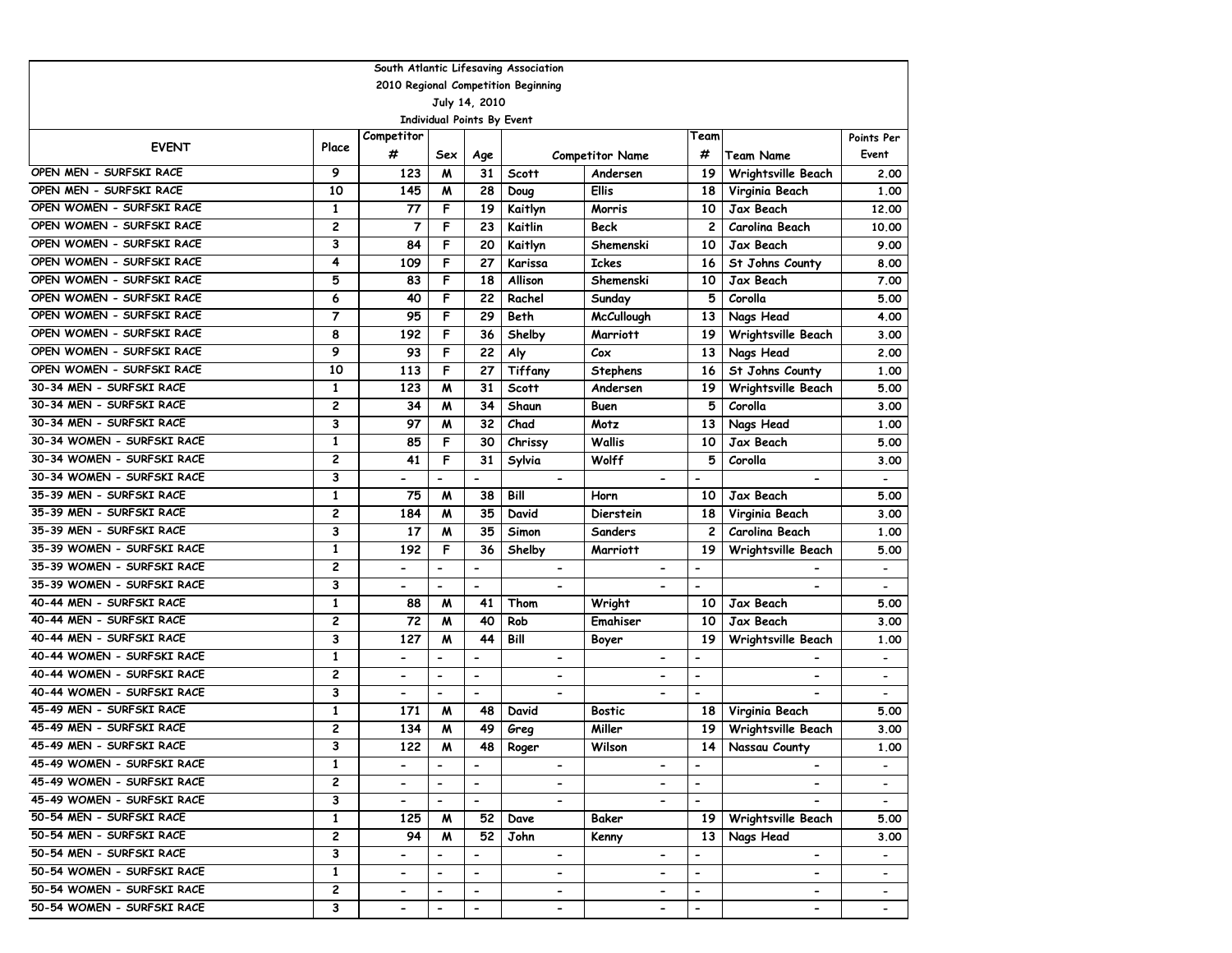|                                     |                |                              |                          |                          | South Atlantic Lifesaving Association |                              |                              |                              |                              |  |  |
|-------------------------------------|----------------|------------------------------|--------------------------|--------------------------|---------------------------------------|------------------------------|------------------------------|------------------------------|------------------------------|--|--|
| 2010 Regional Competition Beginning |                |                              |                          |                          |                                       |                              |                              |                              |                              |  |  |
| July 14, 2010                       |                |                              |                          |                          |                                       |                              |                              |                              |                              |  |  |
| Individual Points By Event          |                |                              |                          |                          |                                       |                              |                              |                              |                              |  |  |
|                                     |                | Competitor                   |                          |                          |                                       |                              | Team                         |                              | Points Per                   |  |  |
| <b>EVENT</b>                        | Place          | #                            | Sex                      | Age                      |                                       | <b>Competitor Name</b>       | #                            | <b>Team Name</b>             | Event                        |  |  |
| 55-59 MEN - SURFSKI RACE            | 1              | 3                            | M                        | 57                       | Daniel                                | Anderson                     | $\mathbf{2}$                 | Carolina Beach               | 5.00                         |  |  |
| 55-59 MEN - SURFSKI RACE            | 2              | $\qquad \qquad \blacksquare$ | $\overline{\phantom{0}}$ | $\hbox{\small -}$        | $\blacksquare$                        | $\blacksquare$               | $\overline{\phantom{a}}$     | $\blacksquare$               |                              |  |  |
| 55-59 MEN - SURFSKI RACE            | 3              | $\overline{\phantom{0}}$     |                          | $\blacksquare$           |                                       |                              | $\blacksquare$               | $\blacksquare$               |                              |  |  |
| 55-59 WOMEN - SURFSKI RACE          | $\mathbf{1}$   | 86                           | F                        | 57                       | Susan                                 | Wallis                       | 10                           | Jax Beach                    | 5.00                         |  |  |
| 55-59 WOMEN - SURFSKI RACE          | 2              | $\overline{\phantom{0}}$     | $\overline{\phantom{a}}$ | $\overline{\phantom{a}}$ | $\overline{\phantom{0}}$              | $\overline{\phantom{0}}$     | $\blacksquare$               | $\overline{\phantom{0}}$     | $\overline{\phantom{a}}$     |  |  |
| 55-59 WOMEN - SURFSKI RACE          | 3              | $\overline{\phantom{0}}$     | $\blacksquare$           | $\blacksquare$           | $\qquad \qquad \blacksquare$          | $\overline{\phantom{0}}$     | $\blacksquare$               |                              |                              |  |  |
| 60-64 MEN - SURFSKI RACE            | 1              | 144                          | M                        | 61                       | Jim                                   | Dierstein                    | 18                           | Virginia Beach               | 5.00                         |  |  |
| 60-64 MEN - SURFSKI RACE            | 2              |                              | $\blacksquare$           | $\overline{\phantom{0}}$ | $\qquad \qquad \blacksquare$          |                              |                              |                              |                              |  |  |
| 60-64 MEN - SURFSKI RACE            | 3              | $\overline{\phantom{0}}$     | $\blacksquare$           | $\blacksquare$           | $\blacksquare$                        | $\overline{\phantom{0}}$     | $\blacksquare$               | $\blacksquare$               |                              |  |  |
| 60-64 WOMEN - SURFSKI RACE          | 1              | $\qquad \qquad \blacksquare$ | $\blacksquare$           | $\overline{\phantom{a}}$ |                                       | $\qquad \qquad \blacksquare$ | $\blacksquare$               | $\overline{\phantom{a}}$     |                              |  |  |
| 60-64 WOMEN - SURFSKI RACE          | 2              | $\qquad \qquad \blacksquare$ | $\hbox{\small -}$        | $\overline{\phantom{a}}$ | $\qquad \qquad \blacksquare$          | $\qquad \qquad \blacksquare$ | $\overline{\phantom{a}}$     | $\overline{\phantom{a}}$     | $\overline{\phantom{a}}$     |  |  |
| 60-64 WOMEN - SURFSKI RACE          | 3              | $\qquad \qquad \blacksquare$ | $\blacksquare$           | $\blacksquare$           | $\blacksquare$                        | $\overline{\phantom{0}}$     | $\blacksquare$               | $\overline{\phantom{a}}$     | $\overline{\phantom{a}}$     |  |  |
| 65-69 MEN - SURFSKI RACE            | 1              | 68                           | M                        | 65                       | David                                 | Bew                          | 10                           | Jax Beach                    | 5.00                         |  |  |
| 65-69 MEN - SURFSKI RACE            | 2              |                              | $\overline{\phantom{a}}$ | $\overline{\phantom{a}}$ | $\overline{\phantom{a}}$              | $\qquad \qquad \blacksquare$ | $\overline{\phantom{a}}$     | $\overline{\phantom{a}}$     |                              |  |  |
| 65-69 MEN - SURFSKI RACE            | 3              | $\qquad \qquad \blacksquare$ | $\overline{\phantom{0}}$ | $\overline{\phantom{a}}$ | $\overline{\phantom{a}}$              | $\qquad \qquad \blacksquare$ | $\qquad \qquad \blacksquare$ | $\qquad \qquad \blacksquare$ | $\overline{\phantom{a}}$     |  |  |
| 65-69 WOMEN - SURFSKI RACE          | $\mathbf{1}$   |                              |                          | $\overline{\phantom{a}}$ |                                       | $\overline{\phantom{0}}$     | $\blacksquare$               | $\blacksquare$               |                              |  |  |
| 65-69 WOMEN - SURFSKI RACE          | 2              | $\overline{\phantom{0}}$     | $\blacksquare$           | $\overline{\phantom{a}}$ | $\blacksquare$                        | $\qquad \qquad \blacksquare$ | $\overline{\phantom{a}}$     | $\qquad \qquad \blacksquare$ | $\qquad \qquad \blacksquare$ |  |  |
| 65-69 WOMEN - SURFSKI RACE          | 3              | $\overline{\phantom{0}}$     | $\overline{\phantom{0}}$ | $\overline{\phantom{a}}$ | $\qquad \qquad \blacksquare$          | $\overline{\phantom{0}}$     | $\overline{\phantom{a}}$     | $\overline{\phantom{a}}$     | $\overline{\phantom{a}}$     |  |  |
| 70+ MEN - SURFSKI RACE              | $\mathbf{1}$   | $\overline{\phantom{0}}$     | $\blacksquare$           | $\blacksquare$           | $\blacksquare$                        | $\overline{\phantom{0}}$     | $\overline{\phantom{0}}$     | $\blacksquare$               | $\overline{\phantom{0}}$     |  |  |
| 70+ MEN - SURFSKI RACE              | 2              |                              | $\overline{\phantom{a}}$ | $\overline{\phantom{a}}$ | $\qquad \qquad \blacksquare$          | $\qquad \qquad \blacksquare$ | $\overline{\phantom{a}}$     | $\qquad \qquad \blacksquare$ |                              |  |  |
| 70+ MEN - SURFSKI RACE              | 3              | $\overline{\phantom{0}}$     | $\overline{\phantom{a}}$ | $\overline{\phantom{a}}$ | $\qquad \qquad \blacksquare$          | $\qquad \qquad \blacksquare$ | $\blacksquare$               | $\overline{\phantom{a}}$     | $\overline{\phantom{a}}$     |  |  |
| 70+ WOMEN - SURFSKI RACE            | 1              | $\qquad \qquad \blacksquare$ | $\overline{\phantom{a}}$ | $\blacksquare$           | $\blacksquare$                        | $\qquad \qquad \blacksquare$ | $\overline{\phantom{0}}$     | $\overline{\phantom{a}}$     |                              |  |  |
| 70+ WOMEN - SURFSKI RACE            | $\overline{c}$ | $\overline{\phantom{a}}$     | $\overline{\phantom{a}}$ | $\overline{\phantom{a}}$ | $\overline{\phantom{a}}$              | $\overline{\phantom{a}}$     | $\overline{\phantom{a}}$     | $\overline{\phantom{a}}$     | $\overline{\phantom{a}}$     |  |  |
| 70+ WOMEN - SURFSKI RACE            | 3              | $\overline{\phantom{a}}$     | $\blacksquare$           | $\blacksquare$           | $\overline{\phantom{0}}$              | $\overline{\phantom{0}}$     | $\blacksquare$               | $\overline{\phantom{0}}$     | $\overline{\phantom{a}}$     |  |  |
| OPEN MEN - BOARD RESCUE RACE        | 1              | 184                          | M                        | 35                       | David                                 | Dierstein                    | 18                           | Virginia Beach               | 6.00                         |  |  |
| OPEN MEN - BOARD RESCUE RACE        | 1              | 173                          | M                        | 29                       | Patrick                               | Frisk                        | 18                           | Virginia Beach               | 6.00                         |  |  |
| OPEN MEN - BOARD RESCUE RACE        | 2              | 136                          | M                        | 40                       | Todd                                  | Pletcher                     | 19                           | Wrightsville Beach           | 5.00                         |  |  |
| OPEN MEN - BOARD RESCUE RACE        | 2              | 129                          | м                        | 37                       | Brendan                               | Doyle                        | 19                           | Wrightsville Beach           | 5.00                         |  |  |
| OPEN MEN - BOARD RESCUE RACE        | 3              | 188                          | м                        | 25                       | Ricky                                 | DeVennish                    | 5                            | Corolla                      | 4.50                         |  |  |
| OPEN MEN - BOARD RESCUE RACE        | 3              | 190                          | M                        | 21                       | Ross                                  | Monroe                       | 5                            | Corolla                      | 4.50                         |  |  |
| OPEN MEN - BOARD RESCUE RACE        | 4              | 166                          | M                        | 22                       | <b>Scott</b>                          | Norton                       | 18                           | Virginia Beach               | 4.00                         |  |  |
| OPEN MEN - BOARD RESCUE RACE        | 4              | 145                          | M                        | 28                       | Doug                                  | <b>Ellis</b>                 | 18                           | Virginia Beach               | 4.00                         |  |  |
| OPEN MEN - BOARD RESCUE RACE        | 5              | 82                           | M                        | 18                       | Austin                                | Schoenberg                   | 10                           | Jax Beach                    | 3.50                         |  |  |
| OPEN MEN - BOARD RESCUE RACE        | 5              | 79                           | M                        | 26                       | Barrett                               | Phifer                       | 10                           | Jax Beach                    | 3.50                         |  |  |
| OPEN MEN - BOARD RESCUE RACE        | 6              | 88                           | м                        | 41                       | Thom                                  | Wright                       | 10                           | Jax Beach                    | 2.50                         |  |  |
| OPEN MEN - BOARD RESCUE RACE        | 6              | 78                           | M                        | 25                       | Artsiom                               | Naidzich                     | 10                           | Jax Beach                    | 2.50                         |  |  |
| OPEN MEN - BOARD RESCUE RACE        | 7              | 70                           | M                        | 23                       | Joey                                  | Civello                      | 10                           | Jax Beach                    | 2.00                         |  |  |
| OPEN MEN - BOARD RESCUE RACE        | 7              | 74                           | M                        | 25                       | Ross                                  | Ghiotto                      | 10                           | Jax Beach                    | 2.00                         |  |  |
| OPEN MEN - BOARD RESCUE RACE        | 8              | 39                           | M                        | 22                       | Sean                                  | Sonnenberg                   | 5                            | Corolla                      | 1.50                         |  |  |
| OPEN MEN - BOARD RESCUE RACE        | 8              | 34                           | M                        | 34                       | Shaun                                 | Buen                         | 5                            | Corolla                      | 1.50                         |  |  |
| OPEN MEN - BOARD RESCUE RACE        | $\overline{9}$ | 101                          | M                        | 24                       | Alex                                  | Angyalfy                     | 16                           | St Johns County              | 1.00                         |  |  |
| OPEN MEN - BOARD RESCUE RACE        | 9              | 102                          | M                        | 24                       | Josh                                  | Ashley                       | 16                           | St Johns County              | 1.00                         |  |  |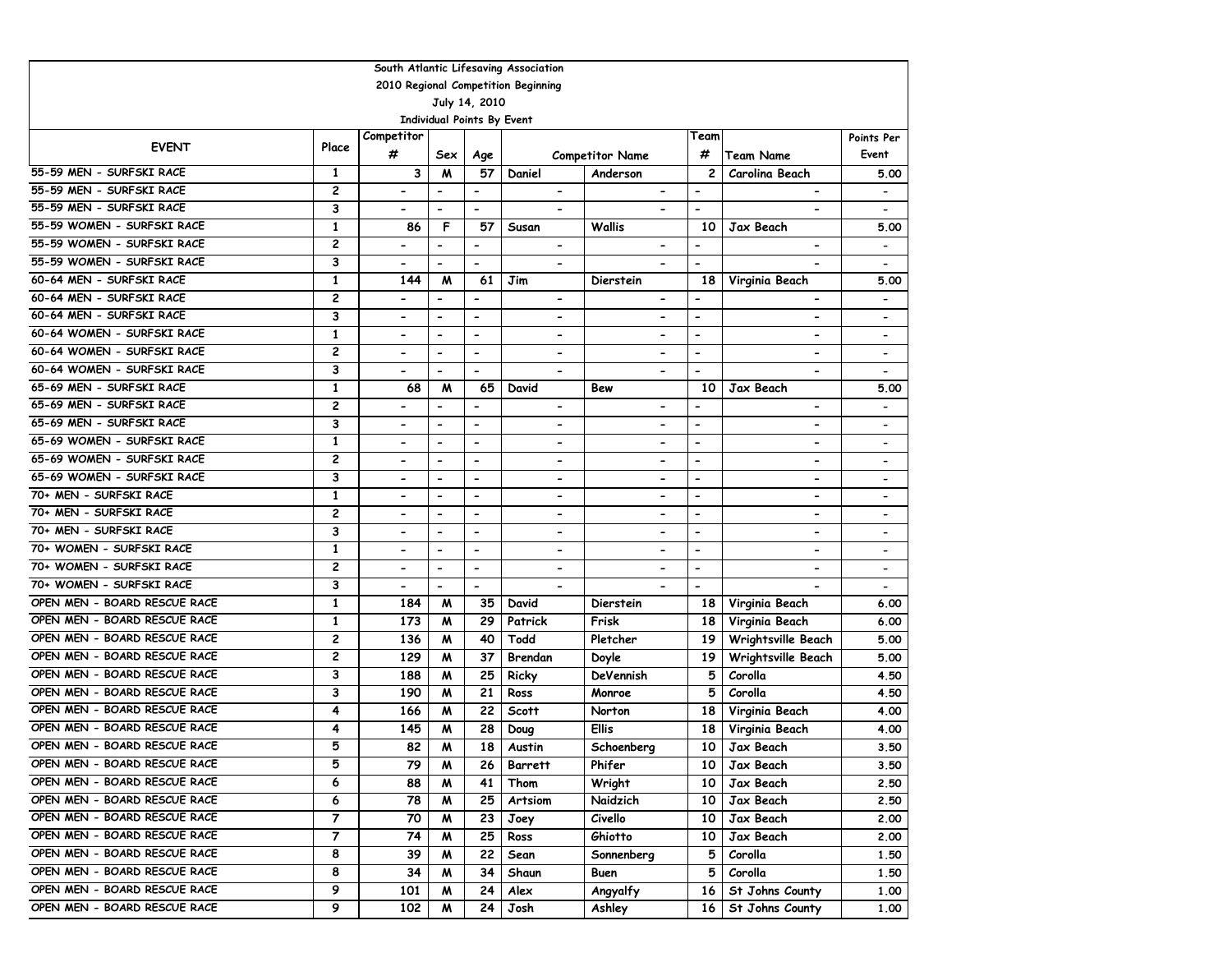|                                     |                         |            |                  |               | South Atlantic Lifesaving Association |                        |      |                          |            |  |  |
|-------------------------------------|-------------------------|------------|------------------|---------------|---------------------------------------|------------------------|------|--------------------------|------------|--|--|
| 2010 Regional Competition Beginning |                         |            |                  |               |                                       |                        |      |                          |            |  |  |
|                                     |                         |            |                  | July 14, 2010 |                                       |                        |      |                          |            |  |  |
| Individual Points By Event          |                         |            |                  |               |                                       |                        |      |                          |            |  |  |
| <b>EVENT</b>                        | Place                   | Competitor |                  |               |                                       |                        | Team |                          | Points Per |  |  |
|                                     |                         | #          | Sex              | Age           |                                       | <b>Competitor Name</b> | #    | Team Name                | Event      |  |  |
| OPEN MEN - BOARD RESCUE RACE        | 10                      | 80         | M                | 18            | Eli                                   | <b>Phillips</b>        | 10   | Jax Beach                | 0.50       |  |  |
| OPEN MEN - BOARD RESCUE RACE        | 10                      | 73         | M                | 20            | Richard                               | Ghiotto                | 10   | Jax Beach                | 0.50       |  |  |
| OPEN WOMEN - BOARD RESCUE RACE      | 1                       | 37         | F                | 20            | Carolyn                               | Royce                  | 5    | Corolla                  | 6.00       |  |  |
| OPEN WOMEN - BOARD RESCUE RACE      | $\mathbf{1}$            | 40         | F                | 22            | Rachel                                | Sunday                 | 5    | Corolla                  | 6.00       |  |  |
| OPEN WOMEN - BOARD RESCUE RACE      | $\overline{\mathbf{c}}$ | 174        | F                | 16            | Emily                                 | Bain                   | 18   | Virginia Beach           | 5.00       |  |  |
| OPEN WOMEN - BOARD RESCUE RACE      | 2                       | 167        | F                | 24            | Lauren                                | Pfeifer                | 18   | Virginia Beach           | 5.00       |  |  |
| OPEN WOMEN - BOARD RESCUE RACE      | 3                       | 180        | F                | 17            | Kimberly                              | Rich                   | 18   | Virginia Beach           | 4.50       |  |  |
| OPEN WOMEN - BOARD RESCUE RACE      | 3                       | 155        | F                | 22            | Robin                                 | Lang                   | 18   | Virginia Beach           | 4.50       |  |  |
| OPEN WOMEN - BOARD RESCUE RACE      | 4                       | 41         | F                | 31            | Sylvia                                | Wolff                  | 5    | Corolla                  | 4.00       |  |  |
| OPEN WOMEN - BOARD RESCUE RACE      | 4                       | 38         | F                | 20            | Amanda                                | Skonezney              | 5    | Corolla                  | 4.00       |  |  |
| OPEN WOMEN - BOARD RESCUE RACE      | 5                       | 90         | F                | 21            | Anna                                  | Battiata               | 13   | Nags Head                | 3.50       |  |  |
| OPEN WOMEN - BOARD RESCUE RACE      | 5                       | 93         | F                | 22            | Aly                                   | Cox                    | 13   | Nags Head                | 3.50       |  |  |
| OPEN WOMEN - BOARD RESCUE RACE      | 6                       | 126        | F                | 22            | Mary                                  | Bojarski               | 19   | Wrightsville Beach       | 2.50       |  |  |
| OPEN WOMEN - BOARD RESCUE RACE      | 6                       | 192        | F                | 36            | Shelby                                | <b>Marriott</b>        | 19   | Wrightsville Beach       | 2.50       |  |  |
| OPEN WOMEN - BOARD RESCUE RACE      | 7                       | 85         | F                | 30            | Chrissy                               | <b>Wallis</b>          | 10   | Jax Beach                | 2.00       |  |  |
| OPEN WOMEN - BOARD RESCUE RACE      | 7                       | 87         | F                | 17            | Kaitlyn                               | Whited                 | 10   | Jax Beach                | 2.00       |  |  |
| OPEN WOMEN - BOARD RESCUE RACE      | 8                       | 24         | F                | 21            | Sara                                  | Gardocki               | 3    | <b>Charleston County</b> | 1.50       |  |  |
| OPEN WOMEN - BOARD RESCUE RACE      | 8                       | 29         | F                | 23            | Tyler                                 | Logothetis             | 3    | Charleston County        | 1.50       |  |  |
| OPEN WOMEN - BOARD RESCUE RACE      | 9                       | 77         | F                | 19            | Kaitlyn                               | Morris                 | 10   | Jax Beach                | 1.00       |  |  |
| OPEN WOMEN - BOARD RESCUE RACE      | 9                       | 83         | F                | 18            | Allison                               | Shemenski              | 10   | Jax Beach                | 1.00       |  |  |
| OPEN WOMEN - BOARD RESCUE RACE      | 10                      | 33         | F                | 18            | Sarah                                 | Thibaudeau             | 3    | <b>Charleston County</b> | 0.50       |  |  |
| OPEN WOMEN - BOARD RESCUE RACE      | 10                      | 32         | F                | 17            | Taylor                                | <b>Stubbs</b>          | 3    | <b>Charleston County</b> | 0.50       |  |  |
| OPEN - INTERNATIONAL IRONMAN        | $\mathbf{1}$            | 70         | $\boldsymbol{M}$ | 23            | Joey                                  | Civello                | 10   | Jax Beach                | 12.00      |  |  |
| OPEN - INTERNATIONAL IRONMAN        | $\overline{\mathbf{c}}$ | 73         | M                | 20            | Richard                               | Ghiotto                | 10   | Jax Beach                | 10.00      |  |  |
| OPEN - INTERNATIONAL IRONMAN        | 3                       | 74         | M                | 25            | Ross                                  | Ghiotto                | 10   | Jax Beach                | 9.00       |  |  |
| OPEN - INTERNATIONAL IRONMAN        | 4                       | 79         | M                | 26            | <b>Barrett</b>                        | Phifer                 | 10   | Jax Beach                | 8.00       |  |  |
| OPEN - INTERNATIONAL IRONMAN        | 5                       | 78         | M                | 25            | Artsiom                               | Naidzich               | 10   | Jax Beach                | 7.00       |  |  |
| OPEN - INTERNATIONAL IRONMAN        | 6                       | 88         | M                | 41            | Thom                                  | Wright                 | 10   | Jax Beach                | 5.00       |  |  |
| OPEN - INTERNATIONAL IRONMAN        | 7                       | 145        | M                | 28            | Doug                                  | Ellis                  | 18   | Virginia Beach           | 4.00       |  |  |
| OPEN - INTERNATIONAL IRONMAN        | 8                       | 151        | $\boldsymbol{M}$ | 18            | Eli                                   | Guzik                  | 18   | Virginia Beach           | 3.00       |  |  |
| OPEN - INTERNATIONAL IRONMAN        | 9                       | 140        | M                | 24            | Matt                                  | Wistoff                | 19   | Wrightsville Beach       | 2.00       |  |  |
| OPEN - INTERNATIONAL IRONMAN        | 10                      | 39         | M                | 22            | Sean                                  | Sonnenberg             | 5    | Corolla                  | 1.00       |  |  |
| OPEN - INTERNATIONAL IRONWOMAN      | 1                       | 77         | F                | 19            | Kaitlyn                               | Morris                 | 10   | Jax Beach                | 12.00      |  |  |
| OPEN - INTERNATIONAL IRONWOMAN      | 2                       | 95         | F                | 29            | Beth                                  | <b>McCullough</b>      | 13 I | Nags Head                | 10.00      |  |  |
| OPEN - INTERNATIONAL IRONWOMAN      | 3                       | 90         | F                | 21            | Anna                                  | Battiata               | 13   | Nags Head                | 9.00       |  |  |
| OPEN - INTERNATIONAL IRONWOMAN      | 4                       | 40         | F                | 22            | Rachel                                | Sunday                 | 5    | Corolla                  | 8.00       |  |  |
| OPEN - INTERNATIONAL IRONWOMAN      | 5                       | 37         | F                | 20            | Carolyn                               | Royce                  | 5    | Corolla                  | 7.00       |  |  |
| OPEN - INTERNATIONAL IRONWOMAN      | 6                       | 7          | F                | 23            | Kaitlin                               | Beck                   | 2    | Carolina Beach           | 5.00       |  |  |
| OPEN - INTERNATIONAL IRONWOMAN      | 7                       | 24         | F                | 21            | Sara                                  | Gardocki               | 3    | Charleston County        | 4.00       |  |  |
| OPEN - INTERNATIONAL IRONWOMAN      | 8                       | 155        | F                | 22            | Robin                                 | Lang                   | 18   | Virginia Beach           | 3.00       |  |  |
| OPEN - INTERNATIONAL IRONWOMAN      | 9                       | 83         | F                | 18            | Allison                               | Shemenski              | 10   | Jax Beach                | 2.00       |  |  |
| OPEN - INTERNATIONAL IRONWOMAN      | 10                      | 87         | F                | 17            | Kaitlyn                               | Whited                 | 10   | Jax Beach                | 1.00       |  |  |
|                                     |                         |            |                  |               |                                       |                        |      |                          |            |  |  |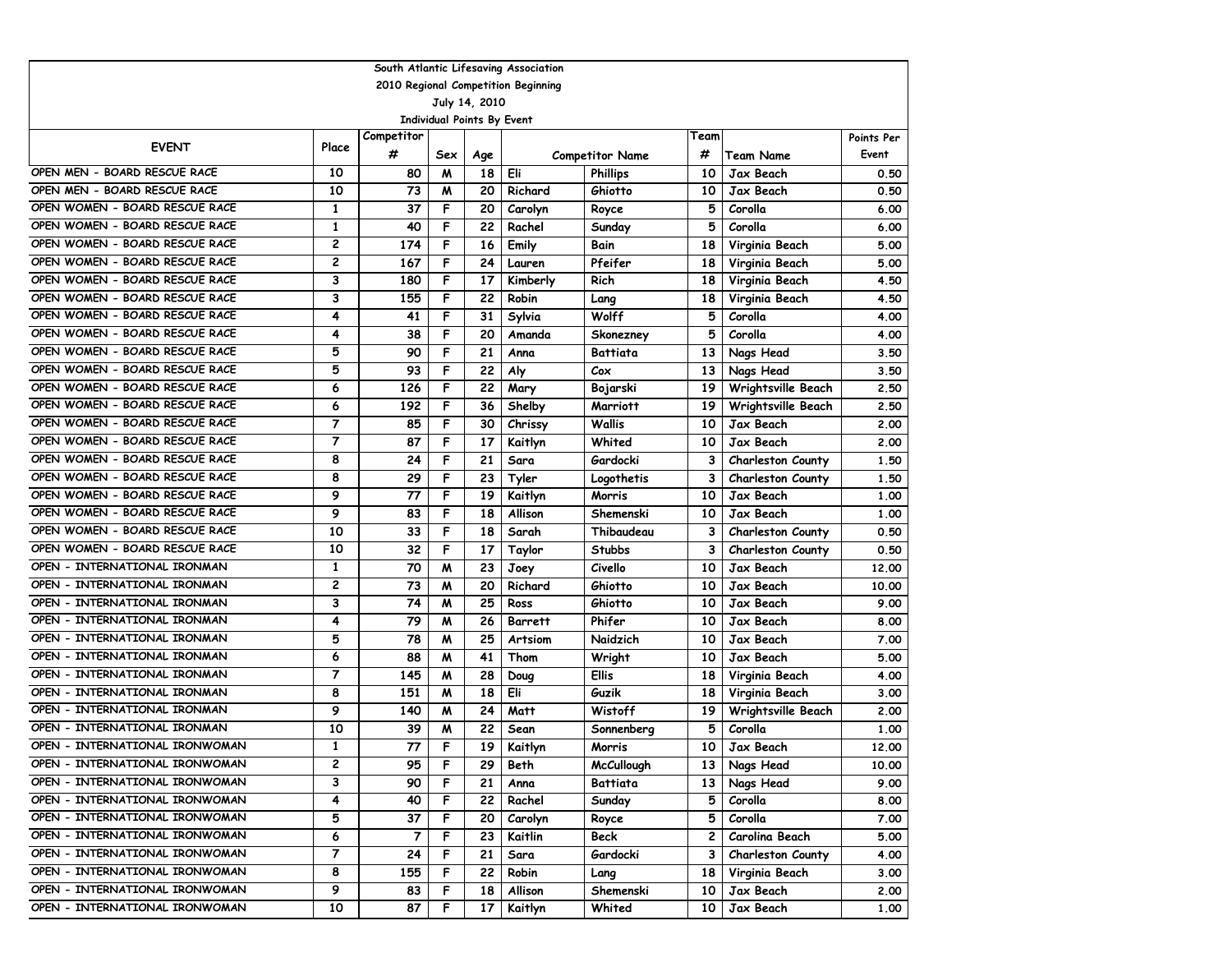|                                                           |                         |                              |                              |                          | South Atlantic Lifesaving Association |                              |                              |                              |                              |  |
|-----------------------------------------------------------|-------------------------|------------------------------|------------------------------|--------------------------|---------------------------------------|------------------------------|------------------------------|------------------------------|------------------------------|--|
| 2010 Regional Competition Beginning                       |                         |                              |                              |                          |                                       |                              |                              |                              |                              |  |
|                                                           |                         |                              |                              | July 14, 2010            |                                       |                              |                              |                              |                              |  |
| <b>Individual Points By Event</b>                         |                         |                              |                              |                          |                                       |                              |                              |                              |                              |  |
| Competitor<br>Team<br>Points Per<br><b>EVENT</b><br>Place |                         |                              |                              |                          |                                       |                              |                              |                              |                              |  |
|                                                           |                         | #                            | Sex                          | Age                      |                                       | <b>Competitor Name</b>       | #                            | <b>Team Name</b>             | Event                        |  |
| 30-34 - INTERANTIONAL IRONMAN                             | 1                       | 123                          | M                            | 31                       | <b>Scott</b>                          | Andersen                     | 19                           | Wrightsville Beach           | 5.00                         |  |
| 30-34 - INTERANTIONAL IRONMAN                             | $\overline{c}$          | 97                           | M                            | 32                       | Chad                                  | Motz                         | 13                           | Nags Head                    | 3.00                         |  |
| 30-34 - INTERANTIONAL IRONMAN                             | 3                       | 34                           | M                            | 34                       | Shaun                                 | <b>Buen</b>                  | 5                            | Corolla                      | 1.00                         |  |
| 30-34 - INTERNATIONAL IRONWOMAN                           | $\mathbf{1}$            | 85                           | F                            | 30                       | Chrissy                               | <b>Wallis</b>                | 10                           | Jax Beach                    | 5.00                         |  |
| 30-34 - INTERNATIONAL IRONWOMAN                           | $\overline{c}$          | 41                           | F                            | 31                       | Sylvia                                | Wolff                        | 5                            | Corolla                      | 3.00                         |  |
| 30-34 - INTERNATIONAL IRONWOMAN                           | 3                       |                              |                              | $\blacksquare$           |                                       |                              | $\qquad \qquad \blacksquare$ |                              | $\overline{\phantom{a}}$     |  |
| 35-39 - INTERNATIONAL IRONMAN                             | $\mathbf{1}$            | 184                          | M                            | 35                       | David                                 | Dierstein                    | 18                           | Virginia Beach               | 5.00                         |  |
| 35-39 - INTERNATIONAL IRONMAN                             | $\overline{c}$          | 75                           | M                            | 38                       | Bill                                  | Horn                         | 10                           | Jax Beach                    | 3.00                         |  |
| 35-39 - INTERNATIONAL IRONMAN                             | 3                       | 27                           | M                            | 37                       | Chris                                 | Knebel                       | 3                            | Charleston County            | 1.00                         |  |
| 35-39 - INTERNATIONAL IRONWOMAN                           | $\mathbf{1}$            | 192                          | F                            | 36                       | Shelby                                | <b>Marriott</b>              | 19                           | Wrightsville Beach           | 5.00                         |  |
| 35-39 - INTERNATIONAL IRONWOMAN                           | 2                       | $\overline{\phantom{a}}$     | $\overline{a}$               | $\overline{\phantom{a}}$ | $\overline{\phantom{a}}$              | $\qquad \qquad \blacksquare$ | $\overline{\phantom{0}}$     |                              | $\overline{\phantom{a}}$     |  |
| 35-39 - INTERNATIONAL IRONWOMAN                           | 3                       | $\overline{\phantom{a}}$     | $\qquad \qquad \blacksquare$ | $\overline{\phantom{a}}$ | $\blacksquare$                        | $\qquad \qquad \blacksquare$ | $\overline{\phantom{0}}$     |                              | $\overline{\phantom{a}}$     |  |
| 40-44 - INTERNATIONAL IRONMAN                             | $\mathbf{1}$            | 88                           | M                            | 41                       | Thom                                  | Wright                       | 10                           | Jax Beach                    | 5.00                         |  |
| 40-44 - INTERNATIONAL IRONMAN                             | $\overline{c}$          | 136                          | M                            | 40                       | Todd                                  | Pletcher                     | 19                           | Wrightsville Beach           | 3.00                         |  |
| 40-44 - INTERNATIONAL IRONMAN                             | 3                       | 35                           | M                            | 40                       | Matthew                               | <b>Hewes</b>                 | 5                            | Corolla                      | 1.00                         |  |
| 40-44 - INTERNATIONAL IRONWOMAN                           | $\mathbf{1}$            | $\blacksquare$               | $\blacksquare$               | $\blacksquare$           | $\hbox{\small -}$                     | $\overline{\phantom{0}}$     | $\overline{\phantom{a}}$     | $\blacksquare$               | $\overline{\phantom{a}}$     |  |
| 40-44 - INTERNATIONAL IRONWOMAN                           | $\overline{\mathbf{c}}$ |                              | $\blacksquare$               | $\overline{\phantom{a}}$ | $\overline{\phantom{0}}$              |                              | $\blacksquare$               | $\overline{\phantom{0}}$     | $\overline{\phantom{a}}$     |  |
| 40-44 - INTERNATIONAL IRONWOMAN                           | 3                       | $\blacksquare$               | $\blacksquare$               | $\blacksquare$           |                                       | $\blacksquare$               | $\overline{\phantom{0}}$     |                              | $\overline{\phantom{0}}$     |  |
| 45-49 - INTERNATIONAL IRONMAN                             | $\mathbf{1}$            | 171                          | M                            | 48                       | David                                 | <b>Bostic</b>                | 18                           | Virginia Beach               | 5.00                         |  |
| 45-49 - INTERNATIONAL IRONMAN                             | 2                       | 134                          | M                            | 49                       | Greg                                  | Miller                       | 19                           | Wrightsville Beach           | 3.00                         |  |
| 45-49 - INTERNATIONAL IRONMAN                             | 3                       | 122                          | M                            | 48                       | Roger                                 | Wilson                       | 14                           | Nassau County                | 1.00                         |  |
| 45-49 - INTERNATIONAL IRONWOMAN                           | $\mathbf{1}$            | $\overline{\phantom{0}}$     | $\overline{\phantom{0}}$     | $\blacksquare$           | $\overline{\phantom{a}}$              | $\qquad \qquad \blacksquare$ | $\overline{\phantom{0}}$     | $\overline{\phantom{a}}$     | $\blacksquare$               |  |
| 45-49 - INTERNATIONAL IRONWOMAN                           | $\overline{\mathbf{c}}$ | $\hbox{\small -}$            | $\qquad \qquad \blacksquare$ | $\overline{\phantom{a}}$ | $\overline{\phantom{a}}$              | $\qquad \qquad \blacksquare$ | $\blacksquare$               | $\overline{\phantom{a}}$     | $\overline{\phantom{a}}$     |  |
| 45-49 - INTERNATIONAL IRONWOMAN                           | 3                       | $\qquad \qquad \blacksquare$ | $\qquad \qquad \blacksquare$ | $\blacksquare$           | $\blacksquare$                        | $\overline{\phantom{0}}$     | $\overline{\phantom{0}}$     | $\blacksquare$               | $\overline{\phantom{a}}$     |  |
| 50-54 - INTERNATIONAL IRONMAN                             | $\mathbf{1}$            | 94                           | M                            | 52                       | John                                  | Kenny                        | 13                           | Nags Head                    | 5.00                         |  |
| 50-54 - INTERNATIONAL IRONMAN                             | 2                       | 125                          | M                            | 52                       | Dave                                  | Baker                        | 19                           | Wrightsville Beach           | 3.00                         |  |
| 50-54 - INTERNATIONAL IRONMAN                             | 3                       |                              | $\blacksquare$               | $\overline{\phantom{a}}$ | $\blacksquare$                        | $\overline{\phantom{0}}$     | $\overline{\phantom{a}}$     |                              | $\overline{\phantom{a}}$     |  |
| 50-54 - INTERNATIONAL IRONWOMAN                           | $\mathbf{1}$            | 152                          | F                            | 53                       | Nancy                                 | Hodges                       | 18                           | Virginia Beach               | 5.00                         |  |
| 50-54 - INTERNATIONAL IRONWOMAN                           | $\overline{c}$          |                              | $\blacksquare$               | $\blacksquare$           | $\hbox{\small -}$                     | $\qquad \qquad \blacksquare$ | $\overline{\phantom{a}}$     | $\overline{\phantom{a}}$     | $\overline{\phantom{a}}$     |  |
| 50-54 - INTERNATIONAL IRONWOMAN                           | 3                       | $\blacksquare$               | $\blacksquare$               | $\blacksquare$           | $\blacksquare$                        | $\overline{\phantom{0}}$     | $\overline{\phantom{a}}$     | $\blacksquare$               | $\qquad \qquad \blacksquare$ |  |
| 55-59 - INTERNATIONAL IRONMAN                             | $\mathbf{1}$            | 3                            | M                            | 57                       | Daniel                                | Anderson                     | $\mathbf{2}$                 | Carolina Beach               | 5.00                         |  |
| 55-59 - INTERNATIONAL IRONMAN                             | $\overline{c}$          |                              | $\overline{a}$               | $\overline{\phantom{a}}$ | $\overline{\phantom{a}}$              |                              | $\overline{\phantom{0}}$     |                              |                              |  |
| 55-59 - INTERNATIONAL IRONMAN                             | 3                       | $\overline{\phantom{0}}$     | $\blacksquare$               | $\overline{\phantom{a}}$ | $\overline{\phantom{0}}$              | $\overline{\phantom{0}}$     | $\overline{\phantom{0}}$     | $\overline{\phantom{a}}$     |                              |  |
| 55-59 - INTERNATIONAL IRONWOMAN                           | 1                       | 86                           | F.                           | 57                       | Susan                                 | Wallis                       | 10                           | Jax Beach                    | 5.00                         |  |
| 55-59 - INTERNATIONAL IRONWOMAN                           | 2                       | $\overline{\phantom{0}}$     | $\overline{a}$               | $\overline{\phantom{a}}$ | $\overline{\phantom{a}}$              | $\overline{\phantom{0}}$     | $\overline{\phantom{a}}$     | $\overline{\phantom{0}}$     | $\blacksquare$               |  |
| 55-59 - INTERNATIONAL IRONWOMAN                           | 3                       | $\blacksquare$               | $\overline{\phantom{0}}$     | $\overline{\phantom{a}}$ | $\blacksquare$                        | $\overline{\phantom{0}}$     | $\overline{\phantom{a}}$     | $\blacksquare$               | $ \,$                        |  |
| 60-64 - INTERNATIONAL IRONMAN                             | $\mathbf{1}$            | 144                          | M                            | 61                       | Jim                                   | Dierstein                    | 18                           | Virginia Beach               | 5.00                         |  |
| 60-64 - INTERNATIONAL IRONMAN                             | 2                       | $\overline{\phantom{a}}$     | $\overline{\phantom{a}}$     | $\overline{\phantom{a}}$ | $\blacksquare$                        | $\blacksquare$               | $\overline{\phantom{0}}$     | $\blacksquare$               | $\blacksquare$               |  |
| 60-64 - INTERNATIONAL IRONMAN                             | 3                       | $\blacksquare$               | $\qquad \qquad \blacksquare$ | $\blacksquare$           | $\blacksquare$                        | $\qquad \qquad \blacksquare$ | $\blacksquare$               | $\overline{\phantom{0}}$     | $\blacksquare$               |  |
| 60-64 - INTERNATIONAL IRONWOMAN                           | $\mathbf{1}$            | 68                           | M                            | 65                       | David                                 | Bew                          | 10                           | Jax Beach                    | 5.00                         |  |
| 60-64 - INTERNATIONAL IRONWOMAN                           | 2                       | $\overline{\phantom{a}}$     | $\overline{\phantom{a}}$     | $\overline{\phantom{a}}$ | $\blacksquare$                        | $\qquad \qquad \blacksquare$ | $\overline{\phantom{a}}$     | $\qquad \qquad \blacksquare$ | $\blacksquare$               |  |
| 60-64 - INTERNATIONAL IRONWOMAN                           | 3                       | $\qquad \qquad \blacksquare$ |                              | $\blacksquare$           | $\blacksquare$                        | $\qquad \qquad \blacksquare$ | -                            | $\overline{\phantom{a}}$     | $\overline{\phantom{0}}$     |  |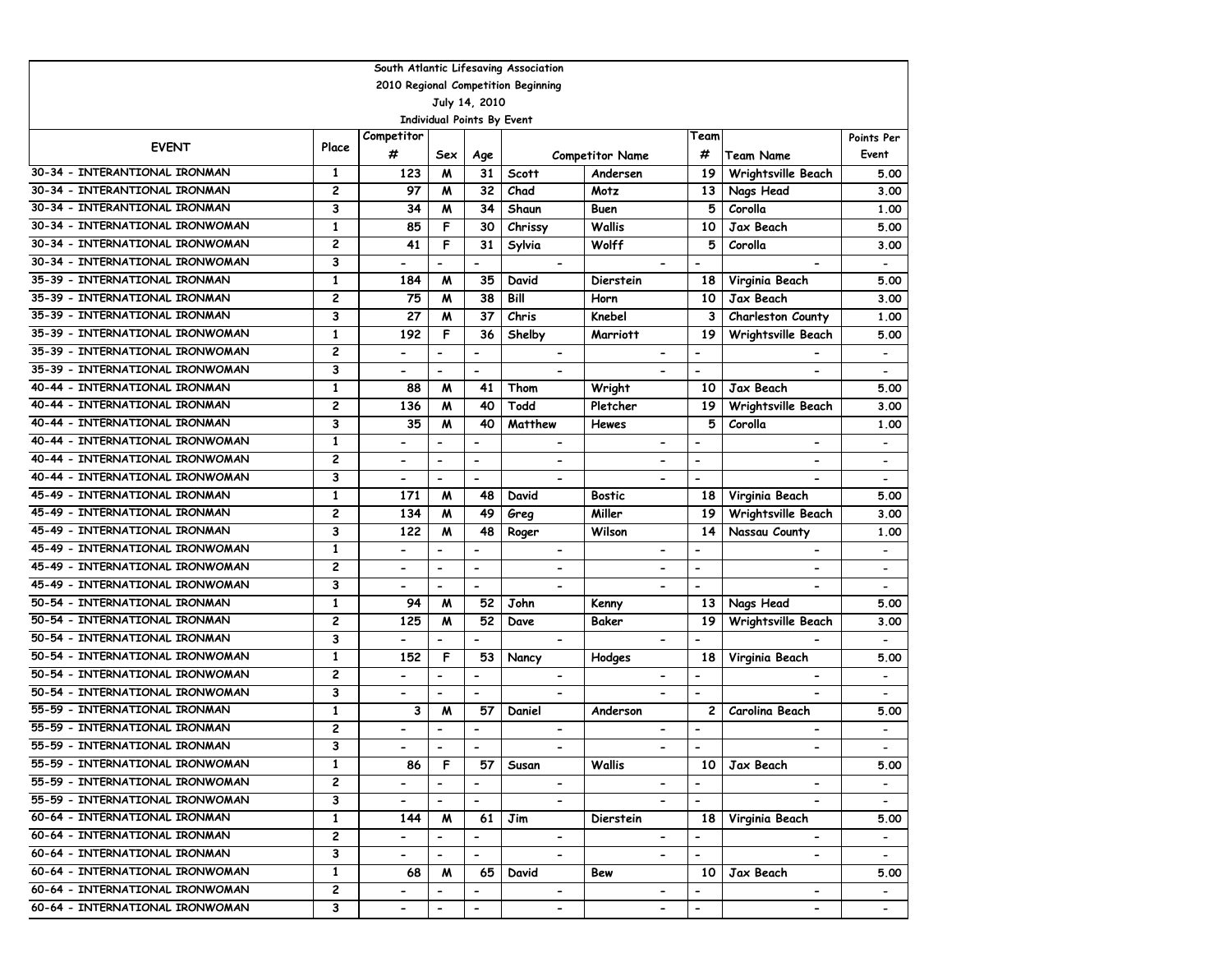| South Atlantic Lifesaving Association       |                         |                              |                              |                              |                              |                          |                              |                          |                              |  |  |
|---------------------------------------------|-------------------------|------------------------------|------------------------------|------------------------------|------------------------------|--------------------------|------------------------------|--------------------------|------------------------------|--|--|
| 2010 Regional Competition Beginning         |                         |                              |                              |                              |                              |                          |                              |                          |                              |  |  |
| July 14, 2010                               |                         |                              |                              |                              |                              |                          |                              |                          |                              |  |  |
| <b>Individual Points By Event</b>           |                         |                              |                              |                              |                              |                          |                              |                          |                              |  |  |
| Competitor<br>Team<br><b>EVENT</b><br>Place |                         |                              |                              |                              |                              |                          |                              |                          |                              |  |  |
|                                             |                         | #                            | Sex                          | Age                          |                              | <b>Competitor Name</b>   | #                            | <b>Team Name</b>         | Event                        |  |  |
| 65-69 - INTERNATIONAL IRONMAN               | 1                       |                              | $\hbox{\small -}$            | $\overline{\phantom{a}}$     |                              |                          | $\qquad \qquad \blacksquare$ | $\overline{\phantom{a}}$ | $\overline{\phantom{a}}$     |  |  |
| 65-69 - INTERNATIONAL IRONMAN               | 2                       | $\qquad \qquad \blacksquare$ | $\blacksquare$               | $\overline{\phantom{a}}$     | $\overline{\phantom{a}}$     |                          | $\overline{\phantom{0}}$     | $\overline{\phantom{a}}$ | $\overline{\phantom{a}}$     |  |  |
| 65-69 - INTERNATIONAL IRONMAN               | 3                       |                              | $\hbox{\small -}$            | $\overline{\phantom{a}}$     | $\qquad \qquad \blacksquare$ |                          | $\overline{\phantom{0}}$     | $\overline{\phantom{a}}$ | $\overline{\phantom{a}}$     |  |  |
| 65-69 - INTERNATIONAL IRONWOMAN             | $\mathbf{1}$            | $\overline{\phantom{0}}$     | $\overline{\phantom{a}}$     | $\blacksquare$               | $\blacksquare$               |                          | $\overline{\phantom{0}}$     | $\blacksquare$           | $\qquad \qquad \blacksquare$ |  |  |
| 65-69 - INTERNATIONAL IRONWOMAN             | $\overline{c}$          |                              | $\qquad \qquad \blacksquare$ | $\overline{\phantom{a}}$     | $\overline{\phantom{a}}$     | $\overline{\phantom{0}}$ | $\overline{\phantom{0}}$     | $\overline{\phantom{0}}$ | $\overline{\phantom{a}}$     |  |  |
| 65-69 - INTERNATIONAL IRONWOMAN             | 3                       | $\blacksquare$               | $\overline{\phantom{0}}$     | $\overline{\phantom{a}}$     | $\overline{\phantom{a}}$     | $\overline{\phantom{a}}$ | $\overline{\phantom{0}}$     | $\overline{\phantom{0}}$ | $\overline{\phantom{a}}$     |  |  |
| 70+ - INTERNATIONAL IRONMAN                 | 1                       | $\blacksquare$               | $\overline{\phantom{a}}$     | $\overline{\phantom{a}}$     | $\blacksquare$               | $\overline{\phantom{0}}$ | $\overline{\phantom{0}}$     | $\overline{\phantom{0}}$ | $\overline{\phantom{a}}$     |  |  |
| 70+ - INTERNATIONAL IRONMAN                 | 2                       | $\qquad \qquad \blacksquare$ | $\qquad \qquad \blacksquare$ | $\overline{\phantom{a}}$     | $\hbox{\small -}$            | $\overline{\phantom{a}}$ | -                            | $\overline{\phantom{a}}$ |                              |  |  |
| 70+ - INTERNATIONAL IRONMAN                 | 3                       | $\qquad \qquad \blacksquare$ | $\overline{\phantom{a}}$     | $\overline{\phantom{a}}$     | $\qquad \qquad \blacksquare$ | $\blacksquare$           | $\overline{\phantom{0}}$     | $\blacksquare$           | $\overline{\phantom{a}}$     |  |  |
| 70+ - INTERNATIONAL IRONWOMAN               | $\mathbf{1}$            | $\overline{\phantom{0}}$     | $\qquad \qquad \blacksquare$ | $\overline{\phantom{a}}$     | $\qquad \qquad \blacksquare$ | $\overline{\phantom{0}}$ | $\overline{\phantom{0}}$     | $\blacksquare$           |                              |  |  |
| 70+ - INTERNATIONAL IRONWOMAN               | $\overline{c}$          | $\overline{\phantom{a}}$     | $\blacksquare$               | $\blacksquare$               | $\blacksquare$               | $\overline{\phantom{0}}$ | $\overline{\phantom{a}}$     | $\overline{\phantom{a}}$ | $\overline{\phantom{a}}$     |  |  |
| 70+ - INTERNATIONAL IRONWOMAN               | 3                       | $\overline{\phantom{0}}$     | $\overline{\phantom{0}}$     | $\blacksquare$               | $\blacksquare$               |                          | $\overline{\phantom{0}}$     |                          |                              |  |  |
| OPEN MEN - BEACH FLAGS                      | 1                       | 74                           | M                            | 25                           | Ross                         | Ghiotto                  | 10                           | <b>Jax Beach</b>         | 12.00                        |  |  |
| OPEN MEN - BEACH FLAGS                      | $\overline{c}$          | 78                           | M                            | 25                           | Artsiom                      | Naidzich                 | 10                           | <b>Jax Beach</b>         | 10.00                        |  |  |
| OPEN MEN - BEACH FLAGS                      | 3                       | 12                           | M                            | 21                           | Cory                         | Crumpler                 | 2                            | <b>Carolina Beach</b>    | 9.00                         |  |  |
| OPEN MEN - BEACH FLAGS                      | 4                       | 36                           | M                            | 30                           | Mike                         | Hudson                   | 5                            | Corolla                  | 8.00                         |  |  |
| OPEN MEN - BEACH FLAGS                      | 5                       | 42                           | M                            | 18                           | Jake                         | Coombs                   | 6                            | Fernandina Beach         | 7.00                         |  |  |
| OPEN MEN - BEACH FLAGS                      | 6                       | 145                          | M                            | 28                           | Doug                         | <b>Ellis</b>             | 18                           | Virginia Beach           | 5.00                         |  |  |
| OPEN MEN - BEACH FLAGS                      | $\overline{7}$          | 177                          | M                            | 24                           | Michael                      | Miller                   | 18                           | Virginia Beach           | 4.00                         |  |  |
| OPEN MEN - BEACH FLAGS                      | 8                       | 143                          | M                            | 19                           | Stefano                      | Churchill                | 18                           | Virginia Beach           | 3.00                         |  |  |
| OPEN MEN - BEACH FLAGS                      | 9                       | 187                          | M                            | 23                           | <b>Brian</b>                 | Burkhardt                | 5                            | Corolla                  | 2.00                         |  |  |
| OPEN MEN - BEACH FLAGS                      | 10                      | 138                          | M                            | 22                           | Steven                       | Smiley                   | 19                           | Wrightsville Beach       | 1.00                         |  |  |
| OPEN WOMEN - BEACH FLAGS                    | $\mathbf{1}$            | 2                            | F                            | 23                           | Mallory                      | Albritton                | 2                            | Carolina Beach           | 12.00                        |  |  |
| OPEN WOMEN - BEACH FLAGS                    | 2                       | 1                            | F                            | 23                           | Cassandrs                    | Adamson                  | 2                            | Carolina Beach           | 10.00                        |  |  |
| OPEN WOMEN - BEACH FLAGS                    | 3                       | 167                          | F                            | 24                           | Lauren                       | Pfeifer                  | 18                           | Virginia Beach           | 9.00                         |  |  |
| OPEN WOMEN - BEACH FLAGS                    | 4                       | 8                            | F                            | 21                           | Delilah                      | Bista                    | 2                            | Carolina Beach           | 8.00                         |  |  |
| OPEN WOMEN - BEACH FLAGS                    | 5                       | 41                           | $\mathsf F$                  | 31                           | Sylvia                       | Wolff                    | 5                            | Corolla                  | 7.00                         |  |  |
| OPEN WOMEN - BEACH FLAGS                    | 6                       | 14                           | F                            | 19                           | Erin                         | McDaniel                 | 2                            | Carolina Beach           | 5.00                         |  |  |
| OPEN WOMEN - BEACH FLAGS                    | 7                       | 175                          | F                            | 19                           | Cayla                        | Haney                    | 18                           | Virginia Beach           | 4.00                         |  |  |
| OPEN WOMEN - BEACH FLAGS                    | 8                       | 7                            | F                            | 23                           | Kaitlin                      | <b>Beck</b>              | 2                            | Carolina Beach           | 3.00                         |  |  |
| OPEN WOMEN - BEACH FLAGS                    | 9                       | 170                          | F                            | 18                           | Katelyn                      | McKenna                  | 18                           | Virginia Beach           | 2.00                         |  |  |
| OPEN WOMEN - BEACH FLAGS                    | 10                      | 62                           | F                            | 22                           | Jillian                      | Mardis                   | 8                            | <b>Hilton Head</b>       | 1.00                         |  |  |
| 30-34 MEN - BEACH FLAGS                     | 1                       | 36                           | M                            | 30                           | Mike                         | Hudson                   | 5                            | Corolla                  | 5.00                         |  |  |
| 30-34 MEN - BEACH FLAGS                     | 2                       | 133                          | M                            | 30                           | Jon                          | Mauney                   |                              | 19   Wrightsville Beach  | 3.00                         |  |  |
| 30-34 MEN - BEACH FLAGS                     | 3                       | 34                           | M                            | 34                           | Shaun                        | Buen                     | 5                            | Corolla                  | 1.00                         |  |  |
| 30-34 WOMEN - BEACH FLAGS                   | $\mathbf{1}$            | 41                           | F                            | 31                           | Sylvia                       | Wolff                    | 5                            | Corolla                  | 5.00                         |  |  |
| 30-34 WOMEN - BEACH FLAGS                   | $\overline{\mathbf{c}}$ | 85                           | F                            | 30                           | Chrissy                      | Wallis                   | 10                           | Jax Beach                | 3.00                         |  |  |
| 30-34 WOMEN - BEACH FLAGS                   | 3                       | $\blacksquare$               | $\overline{\phantom{0}}$     | $\qquad \qquad \blacksquare$ | $\overline{\phantom{a}}$     | $\overline{\phantom{a}}$ | $\overline{\phantom{0}}$     |                          | $\blacksquare$               |  |  |
| 35-39 MEN - BEACH FLAGS                     | 1                       | 129                          | M                            | 37                           | Brendan                      | Doyle                    | 19                           | Wrightsville Beach       | 5.00                         |  |  |
| 35-39 MEN - BEACH FLAGS                     | 2                       | 27                           | M                            | 37                           | Chris                        | Knebel                   | з                            | Charleston County        | 3.00                         |  |  |
| 35-39 MEN - BEACH FLAGS                     | 3                       | 75                           | M                            | 38                           | Bill                         | Horn                     | 10                           | Jax Beach                | 1.00                         |  |  |
| 35-39 WOMEN - BEACH FLAGS                   | $\mathbf{1}$            | 192                          | F                            | 36                           | Shelby                       | Marriott                 | 19                           | Wrightsville Beach       | 5.00                         |  |  |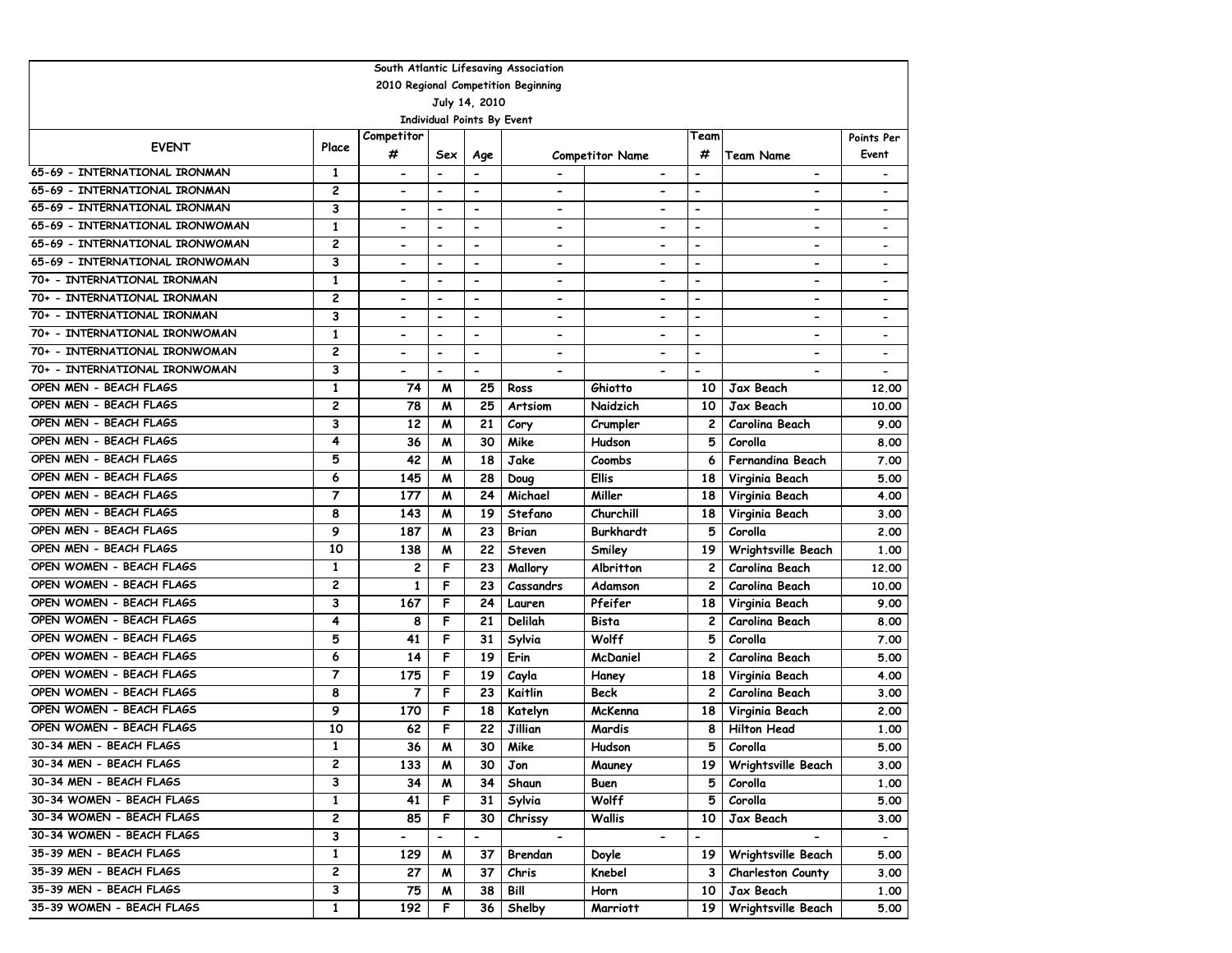| South Atlantic Lifesaving Association |                |                              |                              |                          |                              |                          |                          |                              |                          |  |
|---------------------------------------|----------------|------------------------------|------------------------------|--------------------------|------------------------------|--------------------------|--------------------------|------------------------------|--------------------------|--|
| 2010 Regional Competition Beginning   |                |                              |                              |                          |                              |                          |                          |                              |                          |  |
| July 14, 2010                         |                |                              |                              |                          |                              |                          |                          |                              |                          |  |
|                                       |                |                              | Individual Points By Event   |                          |                              |                          |                          |                              |                          |  |
| <b>EVENT</b>                          | Place          | Competitor                   |                              |                          |                              |                          | Team                     |                              | Points Per               |  |
|                                       |                | #                            | Sex                          | Age                      |                              | <b>Competitor Name</b>   | #                        | <b>Team Name</b>             | Event                    |  |
| 35-39 WOMEN - BEACH FLAGS             | $\overline{c}$ | $\overline{\phantom{a}}$     | $\overline{\phantom{a}}$     | $\overline{\phantom{a}}$ |                              | $\hbox{\small -}$        | $\overline{\phantom{a}}$ | $\qquad \qquad \blacksquare$ | $\overline{\phantom{a}}$ |  |
| 35-39 WOMEN - BEACH FLAGS             | 3              | $\qquad \qquad \blacksquare$ |                              | $\overline{\phantom{a}}$ | -                            |                          | ۰                        | -                            |                          |  |
| 40-44 MEN - BEACH FLAGS               | $\mathbf{1}$   | 88                           | M                            | 41                       | Thom                         | Wright                   | 10                       | <b>Jax Beach</b>             | 5.00                     |  |
| 40-44 MEN - BEACH FLAGS               | $\overline{c}$ | 181                          | M                            | 40                       | Andy                         | Bedinger                 | 18                       | Virginia Beach               | 3.00                     |  |
| 40-44 MEN - BEACH FLAGS               | 3              | 35                           | M                            | 40                       | Matthew                      | <b>Hewes</b>             | 5                        | Corolla                      | 1.00                     |  |
| 40-44 WOMEN - BEACH FLAGS             | $\mathbf{1}$   | 48                           | F                            | 40                       | Angela                       | Ray                      | 6                        | Fernandina Beach             | 5.00                     |  |
| 40-44 WOMEN - BEACH FLAGS             | 2              | $\overline{\phantom{0}}$     | $\overline{\phantom{a}}$     | $\overline{\phantom{a}}$ | $\overline{\phantom{0}}$     | $\overline{\phantom{0}}$ | $\overline{\phantom{0}}$ |                              | $\overline{\phantom{a}}$ |  |
| 40-44 WOMEN - BEACH FLAGS             | 3              | $\overline{\phantom{a}}$     | $\hbox{\small -}$            | $\overline{\phantom{a}}$ |                              |                          | $\overline{\phantom{a}}$ |                              | $\overline{\phantom{a}}$ |  |
| 45-49 MEN - BEACH FLAGS               | $\mathbf{1}$   | 122                          | M                            | 48                       | Roger                        | Wilson                   | 14                       | Nassau County                | 5.00                     |  |
| 45-49 MEN - BEACH FLAGS               | 2              | 171                          | M                            | 48                       | David                        | <b>Bostic</b>            | 18                       | Virginia Beach               | 3.00                     |  |
| 45-49 MEN - BEACH FLAGS               | 3              | 134                          | M                            | 49                       | Greg                         | Miller                   | 19                       | Wrightsville Beach           | 1.00                     |  |
| 45-49 WOMEN - BEACH FLAGS             | $\mathbf{1}$   | $\qquad \qquad \blacksquare$ | $\overline{\phantom{a}}$     | $\overline{\phantom{a}}$ | $\qquad \qquad \blacksquare$ | $\overline{\phantom{a}}$ | $\overline{\phantom{a}}$ | $\overline{a}$               | $\overline{\phantom{a}}$ |  |
| 45-49 WOMEN - BEACH FLAGS             | 2              | $\overline{\phantom{a}}$     | $\overline{\phantom{a}}$     | $\blacksquare$           | $\overline{\phantom{0}}$     | $\overline{\phantom{0}}$ | $\overline{\phantom{a}}$ | $\overline{\phantom{0}}$     | $\overline{\phantom{a}}$ |  |
| 45-49 WOMEN - BEACH FLAGS             | 3              | $\overline{\phantom{a}}$     | $\overline{\phantom{a}}$     | $\overline{\phantom{a}}$ | -                            | $\overline{\phantom{0}}$ | $\overline{\phantom{a}}$ | $\qquad \qquad \blacksquare$ | $\overline{\phantom{a}}$ |  |
| 50-54 MEN - BEACH FLAGS               | 1              | 56                           | M                            | 51                       | Frank                        | Heinrich                 | 8                        | <b>Hilton Head</b>           | 5.00                     |  |
| 50-54 MEN - BEACH FLAGS               | $\overline{c}$ | 125                          | м                            | 52                       | Dave                         | Baker                    | 19                       | Wrightsville Beach           | 3.00                     |  |
| 50-54 MEN - BEACH FLAGS               | 3              | 183                          | M                            | 50                       | William                      | Dowding                  | 18                       | Virginia Beach               | 1.00                     |  |
| 50-54 WOMEN - BEACH FLAGS             | $\mathbf{1}$   | 152                          | F                            | 53                       | Nancy                        | Hodges                   | 18                       | Virginia Beach               | 5.00                     |  |
| 50-54 WOMEN - BEACH FLAGS             | 2              | $\overline{\phantom{0}}$     | $\blacksquare$               | $\overline{a}$           | $\blacksquare$               | $\overline{\phantom{0}}$ | $\overline{\phantom{0}}$ | $\overline{a}$               | $\overline{\phantom{a}}$ |  |
| 50-54 WOMEN - BEACH FLAGS             | 3              | $\overline{\phantom{a}}$     | $\overline{\phantom{a}}$     | $\overline{\phantom{a}}$ | $\overline{\phantom{a}}$     | -                        | $\overline{\phantom{a}}$ | $\qquad \qquad \blacksquare$ |                          |  |
| 55-59 MEN - BEACH FLAGS               | $\mathbf{1}$   | $\qquad \qquad \blacksquare$ | $\overline{\phantom{0}}$     | $\overline{\phantom{a}}$ | -                            | -                        | $\overline{\phantom{a}}$ | -                            | $\overline{\phantom{a}}$ |  |
| 55-59 MEN - BEACH FLAGS               | 2              | $\overline{\phantom{a}}$     | $\overline{\phantom{a}}$     | $\overline{\phantom{a}}$ | $\overline{\phantom{0}}$     | $\overline{\phantom{a}}$ | $\overline{\phantom{0}}$ | $\qquad \qquad \blacksquare$ |                          |  |
| 55-59 MEN - BEACH FLAGS               | 3              | $\overline{\phantom{0}}$     | $\blacksquare$               | $\blacksquare$           | $\overline{\phantom{0}}$     | $\blacksquare$           | $\blacksquare$           | $\overline{\phantom{0}}$     | $\overline{\phantom{a}}$ |  |
| 55-59 WOMEN - BEACH FLAGS             | $\mathbf{1}$   | 86                           | F                            | 57                       | Susan                        | <b>Wallis</b>            | 10                       | Jax Beach                    | 5.00                     |  |
| 55-59 WOMEN - BEACH FLAGS             | 2              | $\qquad \qquad \blacksquare$ | $\overline{\phantom{m}}$     | $\overline{\phantom{a}}$ | $\qquad \qquad \blacksquare$ | $\overline{\phantom{a}}$ | $\blacksquare$           | $\overline{\phantom{0}}$     | $\overline{\phantom{a}}$ |  |
| 55-59 WOMEN - BEACH FLAGS             | 3              | $\overline{\phantom{0}}$     | $\overline{\phantom{a}}$     | $\overline{\phantom{a}}$ | -                            | $\overline{\phantom{0}}$ | $\overline{\phantom{a}}$ | $\overline{\phantom{0}}$     | $\overline{\phantom{a}}$ |  |
| 60-64 MEN - BEACH FLAGS               | 1              | 144                          | M                            | 61                       | Jim                          | Dierstein                | 18                       | Virginia Beach               | 5.00                     |  |
| 60-64 MEN - BEACH FLAGS               | 2              | $\qquad \qquad \blacksquare$ | $\overline{\phantom{a}}$     | $\overline{\phantom{a}}$ | $\overline{\phantom{0}}$     | $\overline{\phantom{a}}$ | $\overline{\phantom{m}}$ | $\overline{a}$               | $\overline{\phantom{a}}$ |  |
| 60-64 MEN - BEACH FLAGS               | 3              | $\overline{a}$               | $\blacksquare$               | $\overline{\phantom{a}}$ | $\overline{\phantom{0}}$     | $\overline{\phantom{0}}$ | $\overline{\phantom{0}}$ | $\overline{\phantom{0}}$     |                          |  |
| 60-64 WOMEN - BEACH FLAGS             | $\mathbf{1}$   | $\blacksquare$               | $\blacksquare$               | $\overline{\phantom{a}}$ | $\overline{\phantom{0}}$     | $\blacksquare$           | $\blacksquare$           | $\overline{\phantom{0}}$     | $\overline{\phantom{a}}$ |  |
| 60-64 WOMEN - BEACH FLAGS             | 2              | $\qquad \qquad \blacksquare$ | $\overline{\phantom{a}}$     | $\blacksquare$           | $\blacksquare$               | $\overline{\phantom{0}}$ | $\blacksquare$           | $\overline{\phantom{0}}$     | $\qquad \qquad -$        |  |
| 60-64 WOMEN - BEACH FLAGS             | 3              | $\overline{\phantom{0}}$     | $\blacksquare$               | $\overline{\phantom{a}}$ |                              | $\overline{\phantom{0}}$ | $\overline{\phantom{0}}$ | $\overline{\phantom{0}}$     | $\overline{\phantom{a}}$ |  |
| 65-69 MEN - BEACH FLAGS               | $\mathbf{1}$   | 68                           | M                            | 65                       | David                        | Bew                      | 10                       | Jax Beach                    | 5.00                     |  |
| 65-69 MEN - BEACH FLAGS               | $\mathbf{2}$   | $\qquad \qquad \blacksquare$ | $\qquad \qquad \blacksquare$ | $\overline{\phantom{a}}$ | -                            | $\overline{\phantom{0}}$ | $\overline{\phantom{a}}$ | -                            |                          |  |
| 65-69 MEN - BEACH FLAGS               | 3              | $\overline{\phantom{0}}$     | $\blacksquare$               | $\blacksquare$           | $\overline{\phantom{0}}$     | $\overline{\phantom{0}}$ | $\overline{\phantom{a}}$ | $\overline{\phantom{0}}$     |                          |  |
| 65-69 WOMEN - BEACH FLAGS             | $\mathbf{1}$   | $\overline{\phantom{0}}$     | $\hbox{\small -}$            | $\overline{\phantom{a}}$ | $\overline{\phantom{0}}$     | $\overline{\phantom{0}}$ | $\overline{\phantom{a}}$ | $\overline{\phantom{0}}$     | $\overline{\phantom{0}}$ |  |
| 65-69 WOMEN - BEACH FLAGS             | $\mathbf{2}$   | -                            | $\blacksquare$               | $\blacksquare$           | ۰.                           | ۰.                       | $\blacksquare$           | $\overline{\phantom{a}}$     | $\overline{\phantom{0}}$ |  |
| 65-69 WOMEN - BEACH FLAGS             | 3              | $\overline{\phantom{0}}$     | $\hbox{\small -}$            | $\overline{\phantom{a}}$ | $\overline{\phantom{0}}$     | $\blacksquare$           | $\overline{\phantom{a}}$ | $\overline{\phantom{0}}$     | $\overline{\phantom{0}}$ |  |
| 70+ MEN - BEACH FLAGS                 | 1              | -                            | $\overline{\phantom{a}}$     | $\overline{\phantom{a}}$ | $\overline{\phantom{0}}$     | $\overline{\phantom{0}}$ | $\overline{\phantom{a}}$ | ۰.                           |                          |  |
| 70+ MEN - BEACH FLAGS                 | $\mathbf{2}$   | -                            | $\hbox{\small -}$            | $\overline{\phantom{a}}$ | $\blacksquare$               | $\overline{\phantom{0}}$ | $\overline{\phantom{a}}$ | ۰.                           | $\blacksquare$           |  |
| 70+ MEN - BEACH FLAGS                 | 3              | $\qquad \qquad \blacksquare$ | $\hbox{\small -}$            | $\overline{\phantom{a}}$ | $\overline{\phantom{0}}$     | $\blacksquare$           | $\overline{\phantom{a}}$ | $\overline{\phantom{0}}$     |                          |  |
| 70+ WOMEN - BEACH FLAGS               | $\mathbf{1}$   | $\overline{\phantom{a}}$     | $\overline{\phantom{0}}$     | $\overline{\phantom{a}}$ | $\qquad \qquad \blacksquare$ | $\hbox{\small -}$        | $\hbox{\small -}$        | ۰                            |                          |  |
|                                       |                |                              |                              |                          |                              |                          |                          |                              |                          |  |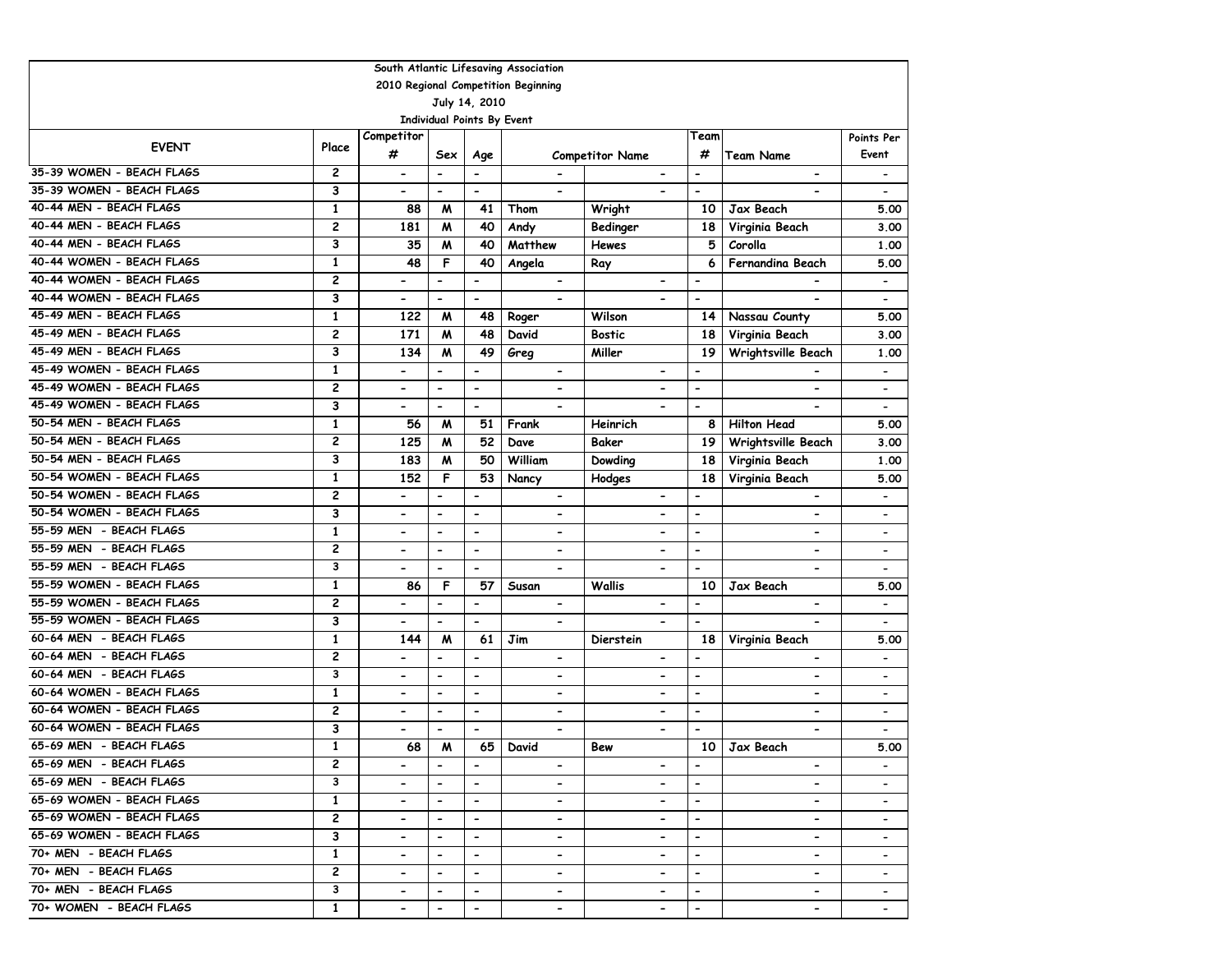| South Atlantic Lifesaving Association |                |                   |                          |                          |                          |                          |                          |                              |            |  |
|---------------------------------------|----------------|-------------------|--------------------------|--------------------------|--------------------------|--------------------------|--------------------------|------------------------------|------------|--|
| 2010 Regional Competition Beginning   |                |                   |                          |                          |                          |                          |                          |                              |            |  |
| July 14, 2010                         |                |                   |                          |                          |                          |                          |                          |                              |            |  |
| Individual Points By Event            |                |                   |                          |                          |                          |                          |                          |                              |            |  |
| <b>EVENT</b>                          | Place          | Competitor        |                          |                          |                          |                          | Team                     |                              | Points Per |  |
|                                       |                | #                 | Sex                      | Age                      |                          | <b>Competitor Name</b>   | #                        | <b>Team Name</b>             | Event      |  |
| 70+ WOMEN - BEACH FLAGS               | 2              | $\hbox{\small -}$ | $\overline{\phantom{a}}$ | $\blacksquare$           | $\overline{\phantom{a}}$ | $\overline{\phantom{a}}$ | $\overline{\phantom{a}}$ | $\qquad \qquad \blacksquare$ |            |  |
| 70+ WOMEN - BEACH FLAGS               | 3              |                   | $\overline{\phantom{0}}$ | $\overline{\phantom{a}}$ |                          |                          | $\blacksquare$           |                              |            |  |
| OPEN MEN - TAPLIN RELAY               | $\mathbf{1}$   | 82                | M                        | 18                       | Austin                   | Schoenberg               | 10                       | Jax Beach                    | 3.00       |  |
| OPEN MEN - TAPLIN RELAY               | 1              | 70                | M                        | 23                       | Joey                     | Civello                  | 10                       | Jax Beach                    | 3.00       |  |
| OPEN MEN - TAPLIN RELAY               | $\mathbf{1}$   | 74                | M                        | 25                       | Ross                     | Ghiotto                  | 10                       | Jax Beach                    | 3.00       |  |
| OPEN MEN - TAPLIN RELAY               | $\mathbf{1}$   | 73                | M                        | 20                       | Richard                  | Ghiotto                  | 10                       | Jax Beach                    | 3.00       |  |
| OPEN MEN - TAPLIN RELAY               | 2              | 80                | M                        | 18                       | Eli                      | <b>Phillips</b>          | 10                       | Jax Beach                    | 2.50       |  |
| OPEN MEN - TAPLIN RELAY               | 2              | 79                | M                        | 26                       | <b>Barrett</b>           | Phifer                   | 10                       | Jax Beach                    | 2.50       |  |
| OPEN MEN - TAPLIN RELAY               | 2              | 88                | M                        | 41                       | Thom                     | Wright                   | 10                       | Jax Beach                    | 2.50       |  |
| OPEN MEN - TAPLIN RELAY               | 2              | 76                | M                        | 21                       | Alex                     | <b>McKellop</b>          | 10                       | Jax Beach                    | 2.50       |  |
| OPEN MEN - TAPLIN RELAY               | 3              | 133               | M                        | 30                       | Jon                      | Mauney                   | 19                       | Wrightsville Beach           | 2.25       |  |
| OPEN MEN - TAPLIN RELAY               | 3              | 138               | M                        | 22                       | Steven                   | Smiley                   | 19                       | Wrightsville Beach           | 2.25       |  |
| OPEN MEN - TAPLIN RELAY               | 3              | 135               | M                        | 20                       | Luke                     | Murphy                   | 19                       | Wrightsville Beach           | 2.25       |  |
| OPEN MEN - TAPLIN RELAY               | 3              | 123               | M                        | 31                       | <b>Scott</b>             | Andersen                 | 19                       | Wrightsville Beach           | 2.25       |  |
| OPEN MEN - TAPLIN RELAY               | 4              | 143               | M                        | 19                       | Stefano                  | Churchill                | 18                       | Virginia Beach               | 2.00       |  |
| OPEN MEN - TAPLIN RELAY               | 4              | 173               | M                        | 29                       | Patrick                  | Frisk                    | 18                       | Virginia Beach               | 2.00       |  |
| OPEN MEN - TAPLIN RELAY               | 4              | 145               | $\boldsymbol{M}$         | 28                       | Doug                     | <b>Ellis</b>             | <b>18</b>                | Virginia Beach               | 2.00       |  |
| OPEN MEN - TAPLIN RELAY               | 4              | 184               | M                        | 35                       | David                    | Dierstein                | 18                       | Virginia Beach               | 2.00       |  |
| OPEN MEN - TAPLIN RELAY               | 5              | 189               | M                        | 21                       | Travis                   | Martinez                 | 5                        | Corolla                      | 1.75       |  |
| OPEN MEN - TAPLIN RELAY               | 5              | 188               | M                        | 25                       | Ricky                    | DeVennish                | 5                        | Corolla                      | 1.75       |  |
| OPEN MEN - TAPLIN RELAY               | 5              | 190               | M                        | 21                       | Ross                     | Monroe                   | 5                        | Corolla                      | 1.75       |  |
| OPEN MEN - TAPLIN RELAY               | 5              | 36                | M                        | 30                       | Mike                     | Hudson                   | 5                        | Corolla                      | 1.75       |  |
| OPEN MEN - TAPLIN RELAY               | 6              | 102               | M                        | 24                       | Josh                     | Ashley                   | 16                       | St Johns County              | 1.25       |  |
| OPEN MEN - TAPLIN RELAY               | 6              | 101               | M                        | 24                       | Alex                     | Angyalfy                 | 16                       | St Johns County              | 1.25       |  |
| OPEN MEN - TAPLIN RELAY               | 6              | 105               | M                        | 22                       | Joe                      | <b>Dickinson</b>         | 16                       | St Johns County              | 1.25       |  |
| OPEN MEN - TAPLIN RELAY               | 6              | 114               | M                        | 18                       | Tyler                    | Thurston                 | 16                       | St Johns County              | 1.25       |  |
| OPEN MEN - TAPLIN RELAY               | 7              | 78                | M                        | 25                       | Artsiom                  | Naidzich                 | 10                       | Jax Beach                    | 1.00       |  |
| OPEN MEN - TAPLIN RELAY               | $\overline{7}$ | 75                | M                        | 38                       | Bill                     | Horn                     | 10                       | Jax Beach                    | 1.00       |  |
| OPEN MEN - TAPLIN RELAY               | $\overline{7}$ | 71                | M                        | 21                       | Coby                     | Davis                    | 10                       | Jax Beach                    | 1.00       |  |
| OPEN MEN - TAPLIN RELAY               | 7              | 81                | M                        | 28                       | Chris                    | Saggau                   | 10                       | Jax Beach                    | 1.00       |  |
| OPEN MEN - TAPLIN RELAY               | 8              | 128               | M                        | 24                       | Kyle                     | Costello                 | 19                       | Wrightsville Beach           | 0.75       |  |
| OPEN MEN - TAPLIN RELAY               | 8              | 136               | M                        | 40                       | Todd                     | Pletcher                 | 19                       | Wrightsville Beach           | 0.75       |  |
| OPEN MEN - TAPLIN RELAY               | 8              | 140               | M                        | 24                       | Matt                     | Wistoff                  | 19                       | Wrightsville Beach           | 0.75       |  |
| OPEN MEN - TAPLIN RELAY               | 8              | 124               | M                        | 22                       | Rob                      | Anderson                 | 19                       | Wrightsville Beach           | 0.75       |  |
| OPEN MEN - TAPLIN RELAY               | 9              | 191               | M                        | 34                       | Jose                     | Pena                     | 5                        | Corolla                      | 0.50       |  |
| OPEN MEN - TAPLIN RELAY               | 9              | 39                | M                        | 22                       | Sean                     | Sonnenberg               | 5                        | Corolla                      | 0.50       |  |
| OPEN MEN - TAPLIN RELAY               | 9              | 187               | M                        | 23                       | <b>Brian</b>             | Burkhardt                | 5                        | Corolla                      | 0.50       |  |
| OPEN MEN - TAPLIN RELAY               | 9              | 34                | M                        | 34                       | Shaun                    | Buen                     | 5                        | Corolla                      | 0.50       |  |
| OPEN MEN - TAPLIN RELAY               | 10             | 99                | M                        | 21                       | Justin                   | Parker                   | 13                       | Nags Head                    | 0.25       |  |
| OPEN MEN - TAPLIN RELAY               | 10             | 100               | M                        | 22                       | Blaine                   | Wingfield                | 13                       | Nags Head                    | 0.25       |  |
| OPEN MEN - TAPLIN RELAY               | 10             | 96                | M                        | 22                       | Kyle                     | Moore                    | 13                       | Nags Head                    | 0.25       |  |
| OPEN MEN - TAPLIN RELAY               | 10             | 97                | M                        | 32                       | Chad                     | Motz                     | 13 <sup>1</sup>          | Nags Head                    | 0.25       |  |
|                                       |                |                   |                          |                          |                          |                          |                          |                              |            |  |